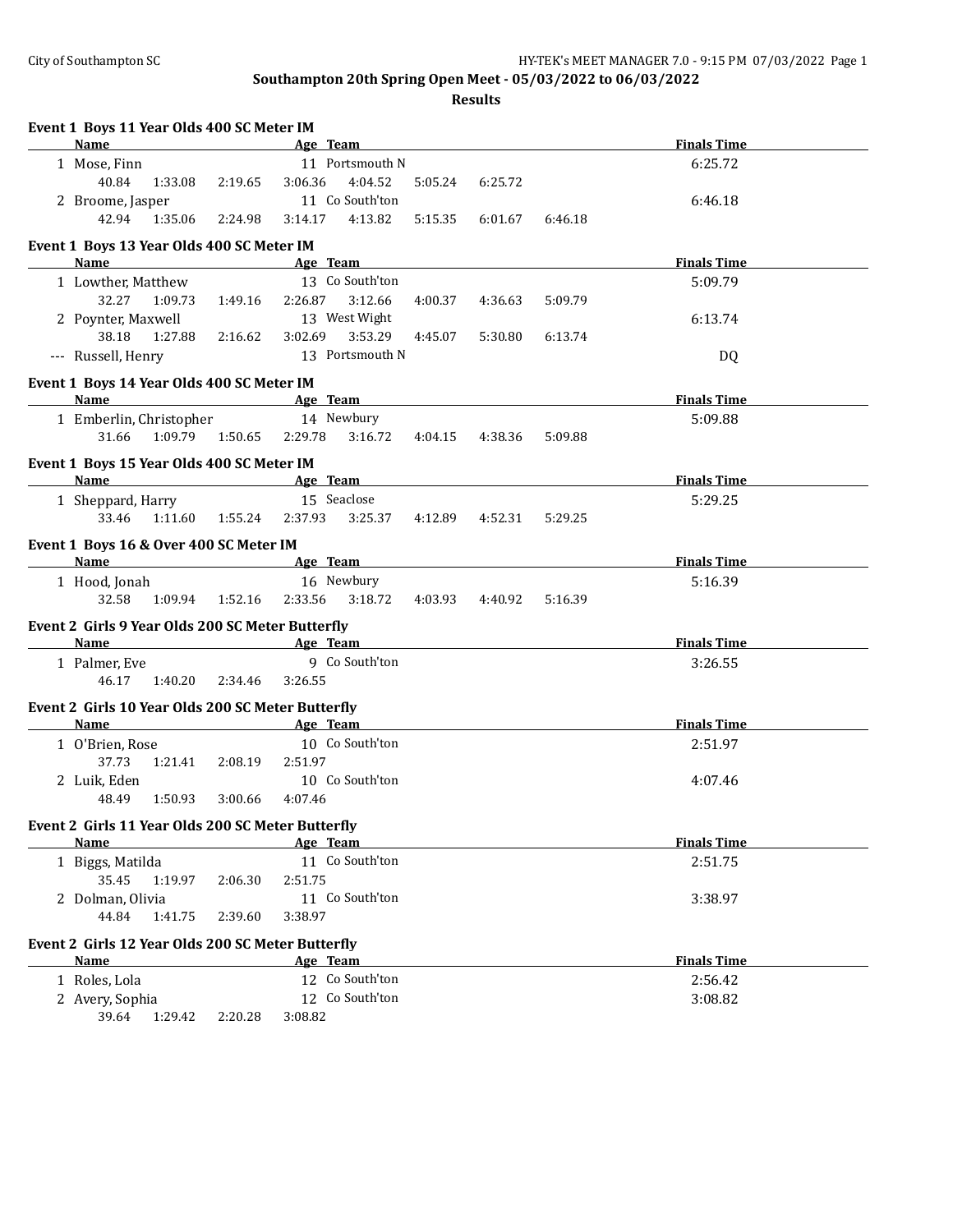| (Event 2 Girls 12 Year Olds 200 SC Meter Butterfly) |         |                 |                    |
|-----------------------------------------------------|---------|-----------------|--------------------|
| <b>Name</b>                                         |         | Age Team        | <b>Finals Time</b> |
| 3 Luik, Alexandra                                   |         | 12 Co South'ton | 3:18.08            |
| 41.21<br>1:30.24                                    | 2:25.00 | 3:18.08         |                    |
| 4 Rose, Aurelia                                     |         | 12 Co South'ton | 3:18.11            |
| Event 2 Girls 13 Year Olds 200 SC Meter Butterfly   |         |                 |                    |
| Name                                                |         | Age Team        | <b>Finals Time</b> |
| 1 Evans, Ffion                                      |         | 13 Eastleigh    | 2:53.98            |
| 37.15<br>1:19.74                                    | 2:06.23 | 2:53.98         |                    |
| 2 Miles, Aimee                                      |         | 13 Fareham N'Ds | 3:17.30            |
| 39.99<br>1:28.69                                    | 2:25.45 | 3:17.30         |                    |
| Event 2 Girls 14 Year Olds 200 SC Meter Butterfly   |         |                 |                    |
| <b>Name</b>                                         |         | Age Team        | <b>Finals Time</b> |
| 1 Collins, Lilly-Lou                                |         | 14 Portsmouth N | 3:00.98            |
| 37.54 1:23.97                                       | 2:13.39 | 3:00.98         |                    |
| 2 Brown, Lily                                       |         | 14 Hamble Aq    | 3:07.82            |
| 38.89<br>1:26.66                                    | 2:17.51 | 3:07.82         |                    |
|                                                     |         |                 |                    |
| Event 2 Girls 15 Year Olds 200 SC Meter Butterfly   |         |                 |                    |
| Name                                                |         | Age Team        | <b>Finals Time</b> |
| 1 Bassett, Alexandra                                |         | 15 Co South'ton | 2:36.81            |
| 32.47<br>1:11.95                                    | 1:54.26 | 2:36.81         |                    |
| Event 2 Girls 16 & Over 200 SC Meter Butterfly      |         |                 |                    |
| Name                                                |         | Age Team        | <b>Finals Time</b> |
| 1 Holland, Abigail                                  |         | 17 Newbury      | 2:25.50            |
| 32.38<br>1:09.24                                    | 1:47.46 | 2:25.50         |                    |
| 2 Lowther, Emily                                    |         | 16 Co South'ton | 2:39.55            |
| 33.88<br>1:13.18                                    | 1:55.68 | 2:39.55         |                    |
| Event 3 Boys 9 Year Olds 200 SC Meter Freestyle     |         |                 |                    |
| Name                                                |         | Age Team        | <b>Finals Time</b> |
| 1 Rogers, Alistair                                  |         | 9 Portsmouth N  | 2:50.97            |
| 38.55<br>1:23.10                                    | 2:08.97 | 2:50.97         |                    |
| 2 Hoolahan, Patrick                                 |         | 9 Hamble Aq     | 3:13.20            |
| 42.67<br>1:31.32                                    | 2:23.42 | 3:13.20         |                    |
| Event 3 Boys 10 Year Olds 200 SC Meter Freestyle    |         |                 |                    |
| Name                                                |         | Age Team        | <b>Finals Time</b> |
| 1 Roles, Mitchell                                   |         | 10 Co South'ton | 2:59.82            |
| 41.16<br>1:27.51                                    | 2:13.21 | 2:59.82         |                    |
| 2 Tourell, Joe                                      |         | 10 Hamble Aq    | 3:00.49            |
| 40.50<br>1:27.34                                    | 2:16.03 | 3:00.49         |                    |
| 3 Kestell-Cornish, Joel                             |         | 10 Newbury      | 3:07.60            |
| 39.68<br>1:29.02                                    | 2:20.02 | 3:07.60         |                    |
| 4 Rejman, Oliver                                    |         | 10 Fareham N'Ds | 3:11.29            |
| 41.57<br>1:31.50                                    | 2:20.47 | 3:11.29         |                    |
| 5 Matthews, Rory                                    |         | 10 Hamble Aq    | 3:19.61            |
| 43.25<br>1:35.24                                    |         | 3:19.61         |                    |
|                                                     | 2:29.34 | 10 Newbury      |                    |
| 6 Symonds, Kiran                                    |         |                 | 3:22.40            |
| 41.68<br>1:34.06                                    | 2:29.29 | 3:22.40         |                    |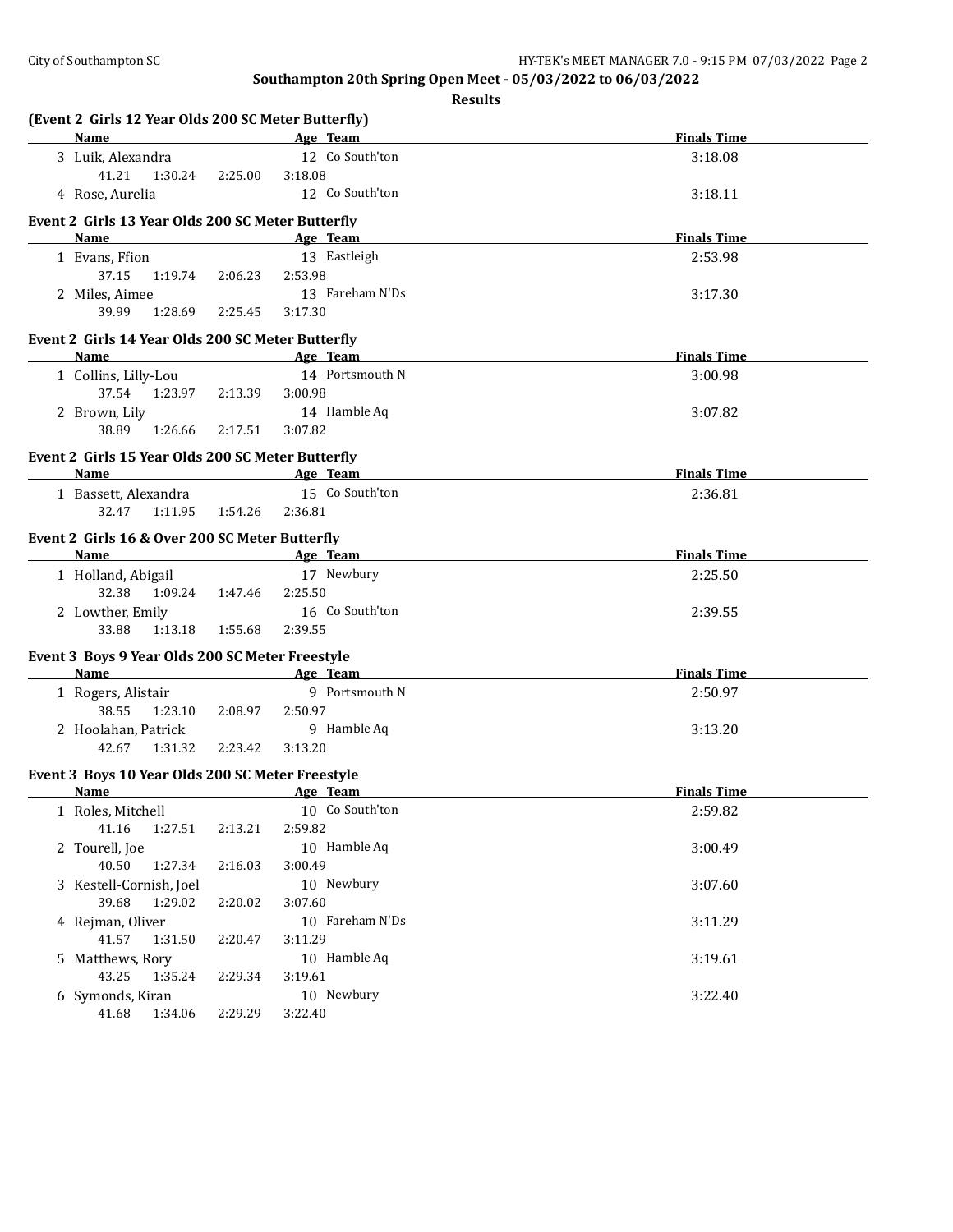**Results**

# **Event 3 Boys 11 Year Olds 200 SC Meter Freestyle**

| <b>Name</b>           |         | Age Team        | <b>Finals Time</b> |
|-----------------------|---------|-----------------|--------------------|
| 1 Ginther, Leon       |         | 11 Portsmouth N | 2:42.89            |
| 1:20.17<br>37.86      | 2:02.14 | 2:42.89         |                    |
| 2 Stephenson, Zeb     |         | 11 Portsmouth N | 2:48.96            |
| 1:21.32<br>37.61      | 2:05.41 | 2:48.96         |                    |
| 3 Brynolf, Maximilian |         | 11 Newbury      | 2:49.77            |
| 1:22.71<br>37.55      | 2:07.67 | 2:49.77         |                    |
| 4 Kopitsas, Angelos   |         | 11 Fareham N'Ds | 2:50.45            |
| 1:23.12<br>39.05      | 2:08.71 | 2:50.45         |                    |
| 5 Telford, Keir       |         | 11 Co South'ton | 2:54.13            |
| 1:23.91<br>39.06      | 2:10.04 | 2:54.13         |                    |
| 6 Mernagh, James      |         | 11 Newbury      | 3:12.89            |
| 42.36<br>1:33.12      | 2:25.47 | 3:12.89         |                    |

#### **Event 3 Boys 12 Year Olds 200 SC Meter Freestyle**

| Name |                        |         |         | Age Team        | <b>Finals Time</b> |
|------|------------------------|---------|---------|-----------------|--------------------|
|      | 1 Adamson, Fraser      |         |         | 12 Co South'ton | 2:20.26            |
|      | 32.91                  | 1:08.57 | 1:45.02 | 2:20.26         |                    |
|      | 2 Coffey, Quinn        |         |         | 12 Fareham N'Ds | 2:23.66            |
|      | 33.25 1:10.34          |         | 1:47.92 | 2:23.66         |                    |
|      | 3 Ashman, Beau         |         |         | 12 Portsmouth N | 2:29.04            |
|      | 34.54 1:13.11          |         | 1:51.47 | 2:29.04         |                    |
|      | 4 Knobel, George       |         |         | 12 Portsmouth N | 2:37.80            |
|      | 34.15 1:14.75          |         | 1:57.14 | 2:37.80         |                    |
|      | 5 Waghorn, Frazer      |         |         | 12 Eastleigh    | 2:38.16            |
|      | 35.66                  |         | 1:58.54 | 2:38.16         |                    |
|      | 6 Kuijten, Ethan       |         |         | 12 Newbury      | 2:41.63            |
|      | 36.48 1:17.60          |         | 2:00.46 | 2:41.63         |                    |
|      | 7 Graham-Evans, Jasper |         |         | 12 Fareham N'Ds | 2:45.73            |
|      | 37.62 1:20.14          |         | 2:03.90 | 2:45.73         |                    |
|      | 8 Fitch, Amos          |         |         | 12 Newbury      | 2:49.45            |
|      | 38.42                  | 1:22.19 | 2:07.58 | 2:49.45         |                    |
|      | 9 Robson, Josiah       |         |         | 12 Fareham N'Ds | 3:01.30            |
|      | 40.67                  | 1:27.93 | 2:16.18 | 3:01.30         |                    |
|      | 10 Brown, Morgan       |         |         | 12 Seaclose     | 3:16.67            |
|      | 43.20                  | 1:33.68 | 2:25.97 | 3:16.67         |                    |

#### **Event 3 Boys 13 Year Olds 200 SC Meter Freestyle**

 $\overline{a}$ 

| <b>Name</b>          |         |         | Age Team        | <b>Finals Time</b> |
|----------------------|---------|---------|-----------------|--------------------|
| 1 Russell, Henry     |         |         | 13 Portsmouth N | 2:22.93            |
| 32.94                | 1:10.17 | 1:48.28 | 2:22.93         |                    |
| 2 Luhan, Tudor       |         |         | 13 Eastleigh    | 2:23.88            |
| 32.50                | 2:23.88 |         |                 |                    |
| 3 Grayson, Barnaby   |         |         | 13 Newbury      | 2:28.04            |
| 32.61                | 1:10.72 | 1:50.93 | 2:28.04         |                    |
| 4 Ginther, Aaron     |         |         | 13 Portsmouth N | 2:28.31            |
| 34.21                | 1:12.31 | 1:51.50 | 2:28.31         |                    |
| 5 Willis, Max        |         |         | 13 Fareham N'Ds | 2:29.41            |
| 33.96                | 1:12.65 | 1:51.78 | 2:29.41         |                    |
| 6 Stantiall, Zachary |         |         | 13 Fareham N'Ds | 2:33.95            |
| 33.35                | 1:13.73 | 1:54.41 | 2:33.95         |                    |
| 7 Bailey, Laurence   |         |         | 13 Co South'ton | 2:37.51            |
| 35.65                | 1:13.94 | 1:51.50 | 2:37.51         |                    |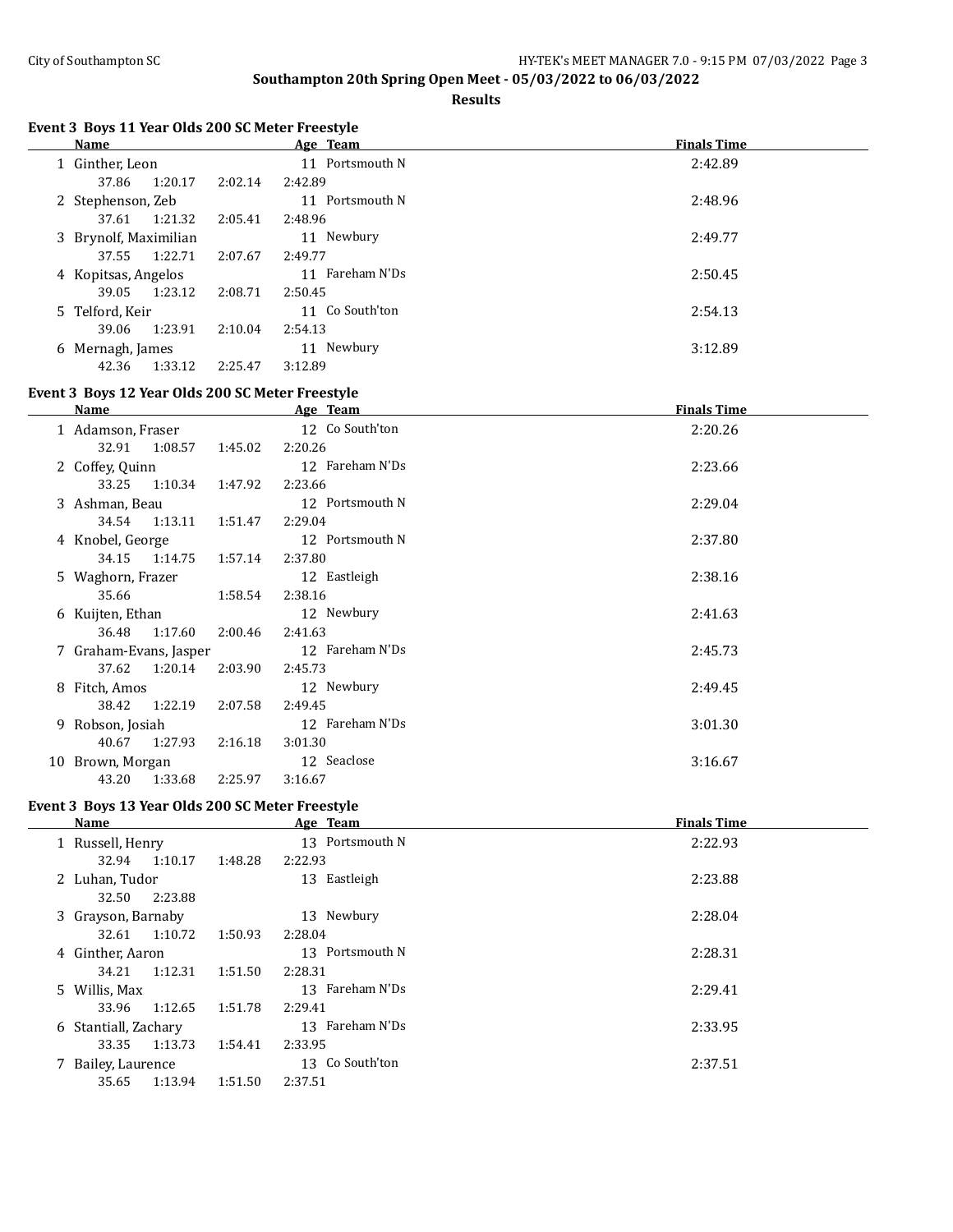**Results**

# **(Event 3 Boys 13 Year Olds 200 SC Meter Freestyle)**

| Name              |                     |         | Age Team        | <b>Finals Time</b> |
|-------------------|---------------------|---------|-----------------|--------------------|
|                   | 8 Carbajosa, Martin |         | 13 West Wight   | 2:39.84            |
| 36.26             | 1:17.09             | 1:59.64 | 2:39.84         |                    |
| 9 Taylor, Jamie   |                     |         | 13 Hamble Aq    | 2:49.59            |
| 35.93             | 1:19.91             | 2:08.54 | 2:49.59         |                    |
| 10 Lamb, Jonathan |                     |         | 13 Fareham N'Ds | 3:13.94            |
| 43.19             | 1:33.69             | 2:24.76 | 3:13.94         |                    |
| 11 Coomer, Lewis  |                     |         | 13 Co South'ton | 3:14.74            |
| 42.64             | 1:34.36             | 2:26.20 | 3:14.74         |                    |

## **Event 3 Boys 14 Year Olds 200 SC Meter Freestyle**

| Name                 |         | Age Team        | <b>Finals Time</b> |
|----------------------|---------|-----------------|--------------------|
| 1 Birch, Danny       |         | 14 Eastleigh    | 2:14.04            |
| 1:03.22<br>29.87     | 1:38.59 | 2:14.04         |                    |
| 2 Woodage, Samuel    |         | 14 Portsmouth N | 2:20.68            |
| 1:07.77<br>32.00     | 1:45.29 | 2:20.68         |                    |
| 3 Brailsford, Thomas |         | 14 Seaclose     | 2:28.16            |
| 1:10.90<br>33.28     | 1:50.31 | 2:28.16         |                    |
| 4 Soole, Sebastian   |         | 14 Eastleigh    | 2:31.45            |
| 2:31.45<br>33.40     |         |                 |                    |
| 5 Brown, Conrad      |         | 14 Seaclose     | 2:32.42            |
| 1:12.80<br>34.50     | 1:52.76 | 2:32.42         |                    |
| 6 Fayazi, Samim      |         | 14 Co South'ton | 3:23.62            |
| 1:28.40<br>37.98     | 2:26.03 | 3:23.62         |                    |

#### **Event 3 Boys 15 Year Olds 200 SC Meter Freestyle**

 $\frac{1}{2}$ 

| Name                           |         | Age Team        | <b>Finals Time</b> |
|--------------------------------|---------|-----------------|--------------------|
| 1 Van der Helstraete, Benjamin |         | 15 Seaclose     | 2:12.66            |
| 1:04.33<br>30.00               | 1:39.55 | 2:12.66         |                    |
| 2 Stefanuti, Lucas             |         | 15 Portsmouth N | 2:15.82            |
| 1:03.14<br>29.55               | 1:39.56 | 2:15.82         |                    |
| 3 Waghorn, Elliott             |         | 15 Eastleigh    | 2:17.71            |
| 31.28<br>1:05.82               | 1:42.76 | 2:17.71         |                    |
| 4 Holland, James               |         | 15 Newbury      | 2:18.56            |
| 1:06.61<br>31.42               | 1:43.00 | 2:18.56         |                    |
| 5 Heslop, William              |         | 15 Newbury      | 2:32.01            |
| 33.90<br>1:12.52               | 1:53.43 | 2:32.01         |                    |

## **Event 3 Boys 16 & Over 200 SC Meter Freestyle**

| Name             | Age Team           | <b>Finals Time</b> |
|------------------|--------------------|--------------------|
| 1 Poynter, Harry | 16 West Wight      | 2:07.39            |
| 29.22<br>1:01.26 | 1:34.37<br>2:07.39 |                    |
| 2 Martin, Rossen | 16 West Wight      | 2:09.96            |
| 28.87<br>1:01.64 | 2:09.96<br>1:35.74 |                    |
| 3 Horner, Josh   | 16 Co South'ton    | 2:13.59            |
| 30.91<br>1:04.51 | 1:39.36<br>2:13.59 |                    |

## **Event 4 Girls 9 Year Olds 100 SC Meter Freestyle**

| Name             | Age Team           | <b>Finals Time</b> |
|------------------|--------------------|--------------------|
| Jones, Alana     | 9 Co South'ton     | 1:26.34            |
| 40.33<br>1:26.34 |                    |                    |
| 2 Smith, Tilly   | Fareham N'Ds<br>q. | 1:30.52            |
| 1:30.52<br>43.41 |                    |                    |
| 3 Bourn, Emily   | Eastleigh<br>Q     | 1:36.50            |
| 1:36.50<br>47.27 |                    |                    |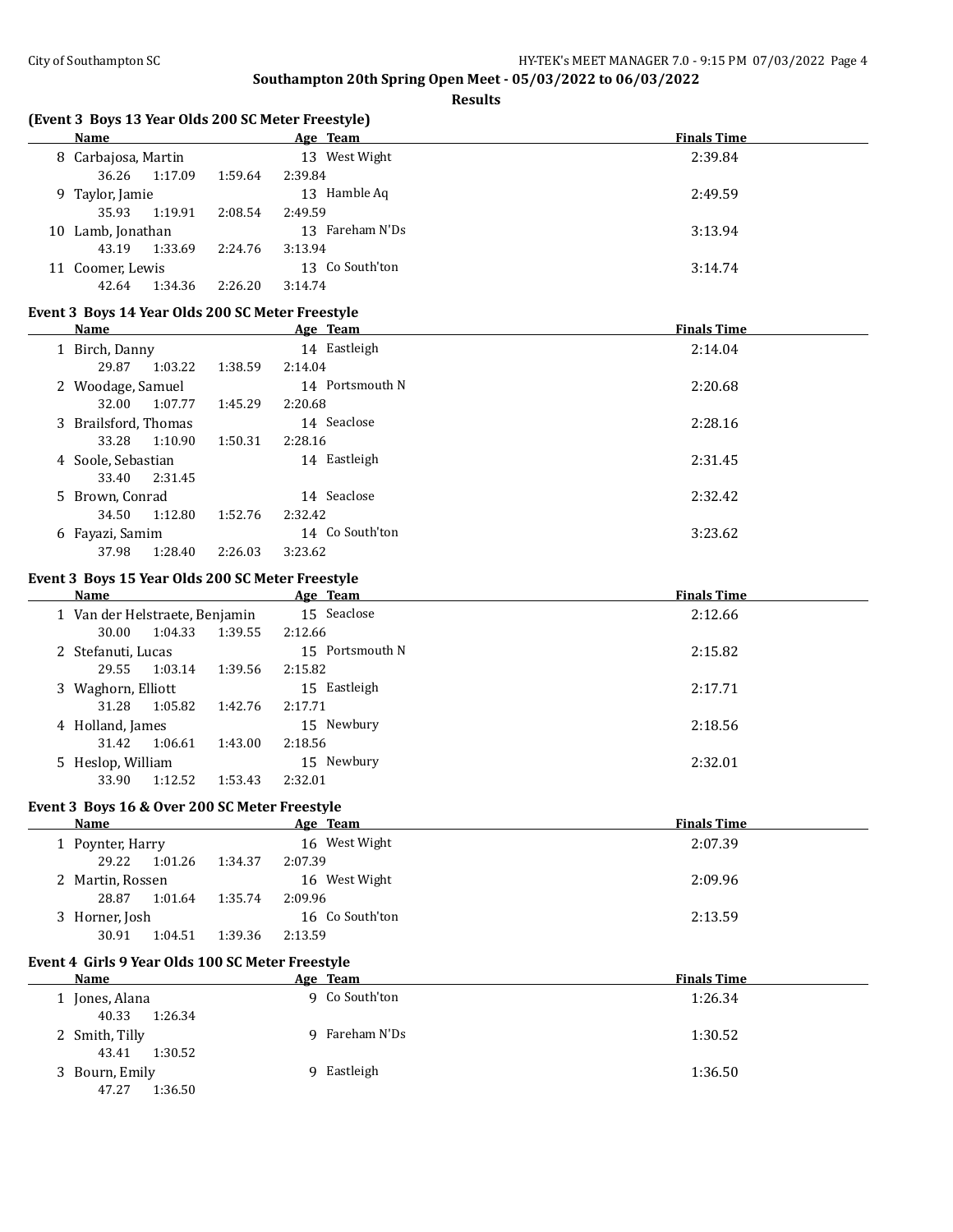$\overline{a}$ 

# **Southampton 20th Spring Open Meet - 05/03/2022 to 06/03/2022**

**Results**

# **Event 4 Girls 10 Year Olds 100 SC Meter Freestyle**

|   | Name                                          |    | Age Team        | <b>Finals Time</b> |
|---|-----------------------------------------------|----|-----------------|--------------------|
|   | 1 Laird, Amelie<br>1:23.79<br>40.35           |    | 10 Co South'ton | 1:23.79            |
|   | 2 Luik, Eden<br>40.52<br>1:24.74              |    | 10 Co South'ton | 1:24.74            |
|   | 3 Plunkett, Scarlett-Rose<br>43.17<br>1:35.13 |    | 10 Portsmouth N | 1:35.13            |
|   | 4 Taylor, Amber<br>44.57<br>1:36.27           |    | 10 Co South'ton | 1:36.27            |
|   | 5 Simmonds, Anya<br>45.35<br>1:36.75          |    | 10 Fareham N'Ds | 1:36.75            |
|   | 6 Russell, Zara<br>47.22<br>1:43.62           |    | 10 Seaclose     | 1:43.62            |
|   | 7 Padilla- Ortiz, Emma<br>47.52<br>1:43.95    | 10 | Eastleigh       | 1:43.95            |
|   | 8 Hegarty, Caitlyn                            |    | 10 Co South'ton | 1:44.34            |
| 9 | Knight, Myla<br>47.24<br>1:46.43              |    | 10 Hamble Aq    | 1:46.43            |

#### **Event 4 Girls 11 Year Olds 100 SC Meter Freestyle**

| Name                                  | Age Team        | <b>Finals Time</b> |
|---------------------------------------|-----------------|--------------------|
| 1 Biggs, Matilda<br>1:08.08<br>33.04  | 11 Co South'ton | 1:08.08            |
| 2 Wake, Sonya<br>1:12.43<br>34.83     | 11 West Wight   | 1:12.43            |
| 3 Bailey, Lois<br>34.20<br>1:14.72    | 11 Co South'ton | 1:14.72            |
| 4 Van Willigen, Amy<br>37.14 1:17.93  | 11 Eastleigh    | 1:17.93            |
| 5 Dolman, Olivia<br>38.71 1:21.13     | 11 Co South'ton | 1:21.13            |
| 6 Bond, Bobby<br>41.14 1:27.99        | Eastleigh<br>11 | 1:27.99            |
| 7 Dawson, Matilda<br>48.76<br>1:47.04 | Hamble Aq<br>11 | 1:47.04            |

# **Event 4 Girls 12 Year Olds 100 SC Meter Freestyle**

| Name                                    | Age Team        | <b>Finals Time</b> |
|-----------------------------------------|-----------------|--------------------|
| 1 Roles, Lola<br>1:07.52<br>32.45       | 12 Co South'ton | 1:07.52            |
| 2 Diaz, Zoe<br>32.80<br>1:08.50         | 12 Co South'ton | 1:08.50            |
| 3 Pilcher, Isabella<br>1:08.51<br>32.81 | 12 Seaclose     | 1:08.51            |
| 4 Real, Riz Ellison                     | 12 Co South'ton | 1:08.94            |
| 5 Kennedy, Hannah<br>1:12.52<br>34.70   | 12 Bromley      | 1:12.52            |
| 6 Chow, Yin Lok<br>1:13.27<br>35.15     | 12 Co South'ton | 1:13.27            |
| 7 Aldhouse, Allana<br>1:15.31<br>34.93  | 12 Eastleigh    | 1:15.31            |
| 8 Tourell, Bethany<br>1:19.27<br>37.76  | 12 Hamble Aq    | 1:19.27            |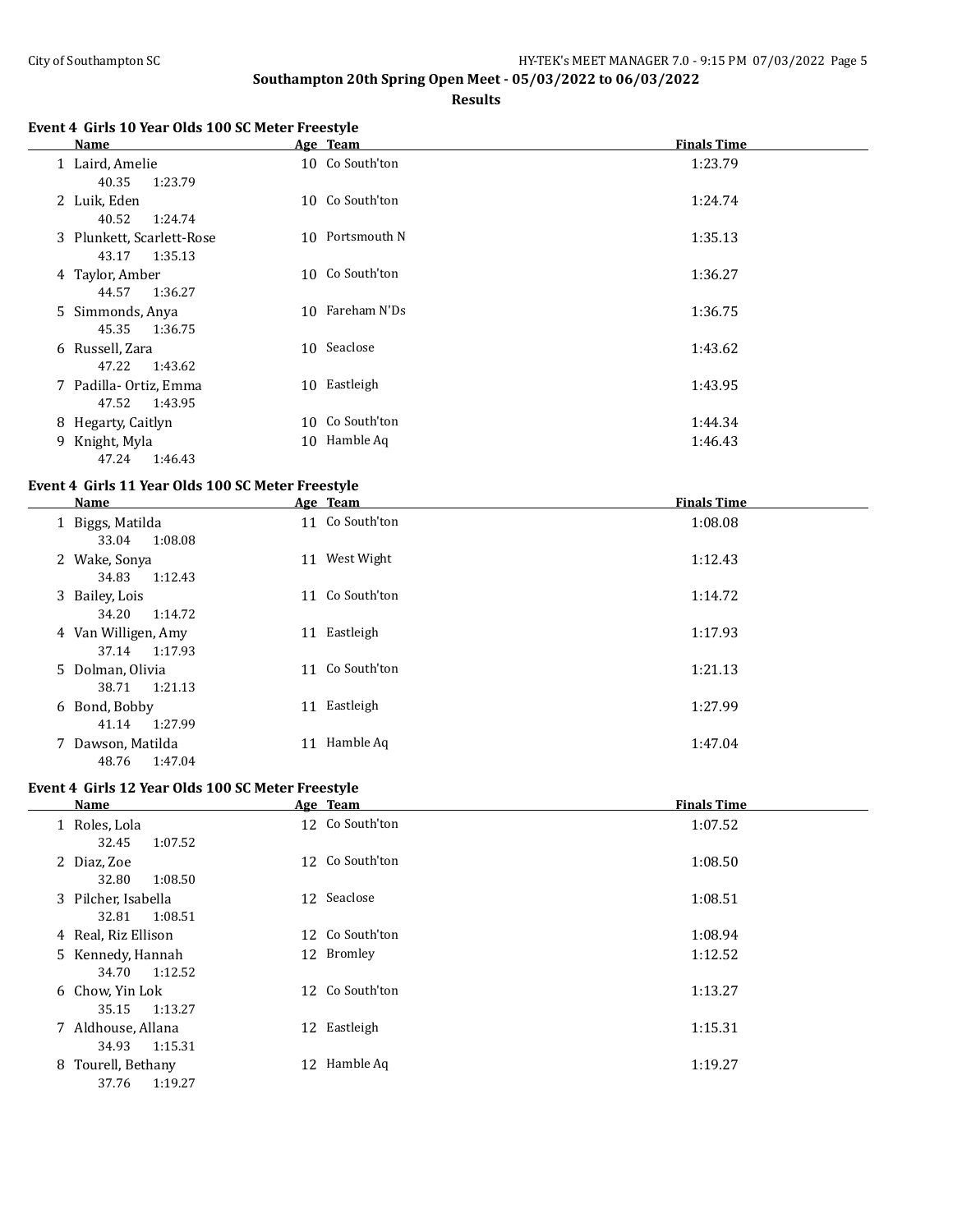$\overline{a}$ 

# **Southampton 20th Spring Open Meet - 05/03/2022 to 06/03/2022**

**Results**

# **(Event 4 Girls 12 Year Olds 100 SC Meter Freestyle)**

| Name                                     | Age Team        | <b>Finals Time</b> |
|------------------------------------------|-----------------|--------------------|
| 9 Hayes, Megan<br>1:20.24<br>36.75       | 12 Co South'ton | 1:20.24            |
| 10 Rose, Aurelia<br>38.99<br>1:21.38     | 12 Co South'ton | 1:21.38            |
| 11 Heng, Phoebe<br>1:21.93<br>38.96      | 12 Seaclose     | 1:21.93            |
| 12 Horscroft, Hollie<br>1:23.19<br>39.37 | 12 Fareham N'Ds | 1:23.19            |
| 13 Lunn, Jasmine                         | 12 Portsmouth N | 1:23.27            |
| 14 Bieniek, Oliwia<br>1:26.82<br>40.42   | 12 Co South'ton | 1:26.82            |
| 15 Richmond, Sienna<br>1:27.25<br>41.71  | 12 Newbury      | 1:27.25            |

# **Event 4 Girls 13 Year Olds 100 SC Meter Freestyle**

| <b>Name</b>                                    | Age Team        | <b>Finals Time</b> |
|------------------------------------------------|-----------------|--------------------|
| 1 Ford, Inara<br>33.16<br>1:09.00              | 13 Seaclose     | 1:09.00            |
| 2 Williams, Kelly<br>33.13<br>1:09.21          | 13 Fareham N'Ds | 1:09.21            |
| 3 Innes, Jessica<br>32.93<br>1:09.22           | 13 Eastleigh    | 1:09.22            |
| 4 Lane, Sophie<br>33.89<br>1:10.39             | 13 Co South'ton | 1:10.39            |
| 5 Goodman, Louise<br>35.54<br>1:13.43          | 13 Newbury      | 1:13.43            |
| 6 Miles, Aimee<br>34.87<br>1:13.62             | 13 Fareham N'Ds | 1:13.62            |
| 7 Mason, Morgan                                | 13 Newbury      | 1:14.56            |
| 8 Papadopoulou, Chrysanthi<br>35.96<br>1:14.70 | 13 Newbury      | 1:14.70            |
| 9 Jenkins, Eva<br>35.63<br>1:15.34             | 13 Portsmouth N | 1:15.34            |
| 10 Kestell-Cornish, Olivia<br>35.73<br>1:15.39 | 13 Newbury      | 1:15.39            |
| 11 Staff, Amelia<br>38.49<br>1:18.19           | 13 West Wight   | 1:18.19            |
| 12 Seaton, Isabelle<br>38.20<br>1:19.55        | 13 Portsmouth N | 1:19.55            |
| 13 Wigmore, Grace<br>38.99<br>1:23.57          | 13 Newbury      | 1:23.57            |
| 14 Stratford, Emily<br>40.76<br>1:24.56        | 13 Eastleigh    | 1:24.56            |
| 15 Van Dyk, Alexandra<br>1:25.50<br>39.64      | 13 Newbury      | 1:25.50            |

# **Event 4 Girls 14 Year Olds 100 SC Meter Freestyle**

| <b>Name</b>                             | Age Team        | <b>Finals Time</b> |
|-----------------------------------------|-----------------|--------------------|
| 1 Adamson, Penelope<br>1:03.19<br>30.39 | 14 Co South'ton | 1:03.19            |
| 2 O'Brien, Nell<br>1:03.86<br>30.71     | Seaclose<br>14  | 1:03.86            |
| 3 Rutherford, Isla<br>1:06.40<br>32.42  | 14 Eastleigh    | 1:06.40            |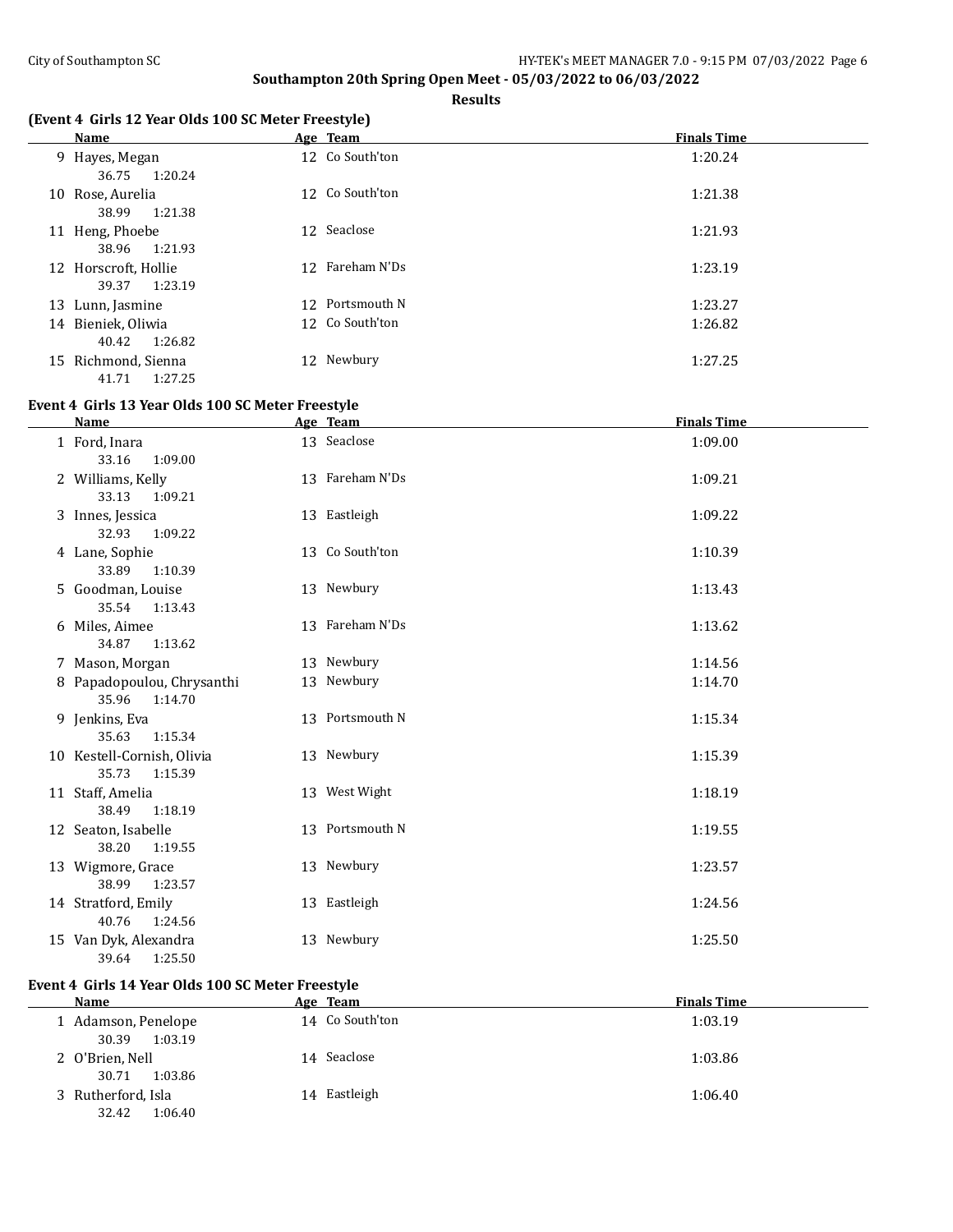**Results**

# **(Event 4 Girls 14 Year Olds 100 SC Meter Freestyle)**

| <b>Name</b>                               | Age Team        | <b>Finals Time</b> |
|-------------------------------------------|-----------------|--------------------|
| 4 Bland, Emily<br>31.57<br>1:06.43        | 14 Fareham N'Ds | 1:06.43            |
| 5 Wade, Grace<br>32.93<br>1:09.05         | 14 Newbury      | 1:09.05            |
| 6 Brown, Lily<br>33.50<br>1:10.34         | 14 Hamble Aq    | 1:10.34            |
| 7 Smith, Evie<br>33.86<br>1:11.08         | 14 Co South'ton | 1:11.08            |
| 8 Collins, Lilly-Lou<br>34.94<br>1:12.34  | 14 Portsmouth N | 1:12.34            |
| 9 Fitch, Martha<br>35.55<br>1:14.68       | 14 Newbury      | 1:14.68            |
| 10 Haydn-Jones, Daisy<br>36.40<br>1:17.70 | 14 Newbury      | 1:17.70            |
| 11 Skiada, Ioanna<br>36.93<br>1:20.31     | 14 Eastleigh    | 1:20.31            |
| 12 Turner, Maisy<br>37.82<br>1:21.09      | 14 Newbury      | 1:21.09            |
| 13 Tencheva, Victoria<br>37.91<br>1:22.56 | 14 Portsmouth N | 1:22.56            |
| 14 Blake, Jemima<br>37.66<br>1:24.23      | 14 Newbury      | 1:24.23            |
| 15 Ditchburn, Jasmin<br>45.18<br>1:34.61  | 14 Hamble Aq    | 1:34.61            |

# **Event 4 Girls 15 Year Olds 100 SC Meter Freestyle**

| Name                                     |     | Age Team        | <b>Finals Time</b> |
|------------------------------------------|-----|-----------------|--------------------|
| 1 Bassett, Alexandra<br>29.08<br>1:01.30 |     | 15 Co South'ton | 1:01.30            |
| 2 Taylor, Rhyseren<br>30.67<br>1:04.09   |     | 15 Eastleigh    | 1:04.09            |
| 3 Wicks, Rebecca<br>1:08.38<br>32.71     | 15. | Portsmouth N    | 1:08.38            |
| 4 Constantin, Lorena<br>35.77<br>1:20.16 | 15  | Portsmouth N    | 1:20.16            |
| 5 Davis, Helena<br>39.22<br>1:26.20      | 15  | Fareham N'Ds    | 1:26.20            |

## **Event 4 Girls 16 & Over 100 SC Meter Freestyle**

| <b>Name</b>                            | Age Team           | <b>Finals Time</b> |
|----------------------------------------|--------------------|--------------------|
| 1 Bevan, Olivia<br>29.62<br>1:01.62    | 16 Newbury         | 1:01.62            |
| 2 Isaacson, Lucy                       | 18 West Wight      | 1:02.21            |
| 3 Barao, Kyleigh<br>1:02.34<br>29.66   | 23 Co South'ton    | 1:02.34            |
| 4 Holland, Abigail<br>1:03.28<br>30.14 | Newbury<br>17      | 1:03.28            |
| 5 Stillwell, Mia<br>1:03.99<br>31.00   | 16 Seaclose        | 1:03.99            |
| 6 Garcia, Ysabelle<br>1:04.93<br>30.50 | Co South'ton<br>17 | 1:04.93            |
| 7 Heng, Jessica<br>1:05.64<br>31.87    | 16 Seaclose        | 1:05.64            |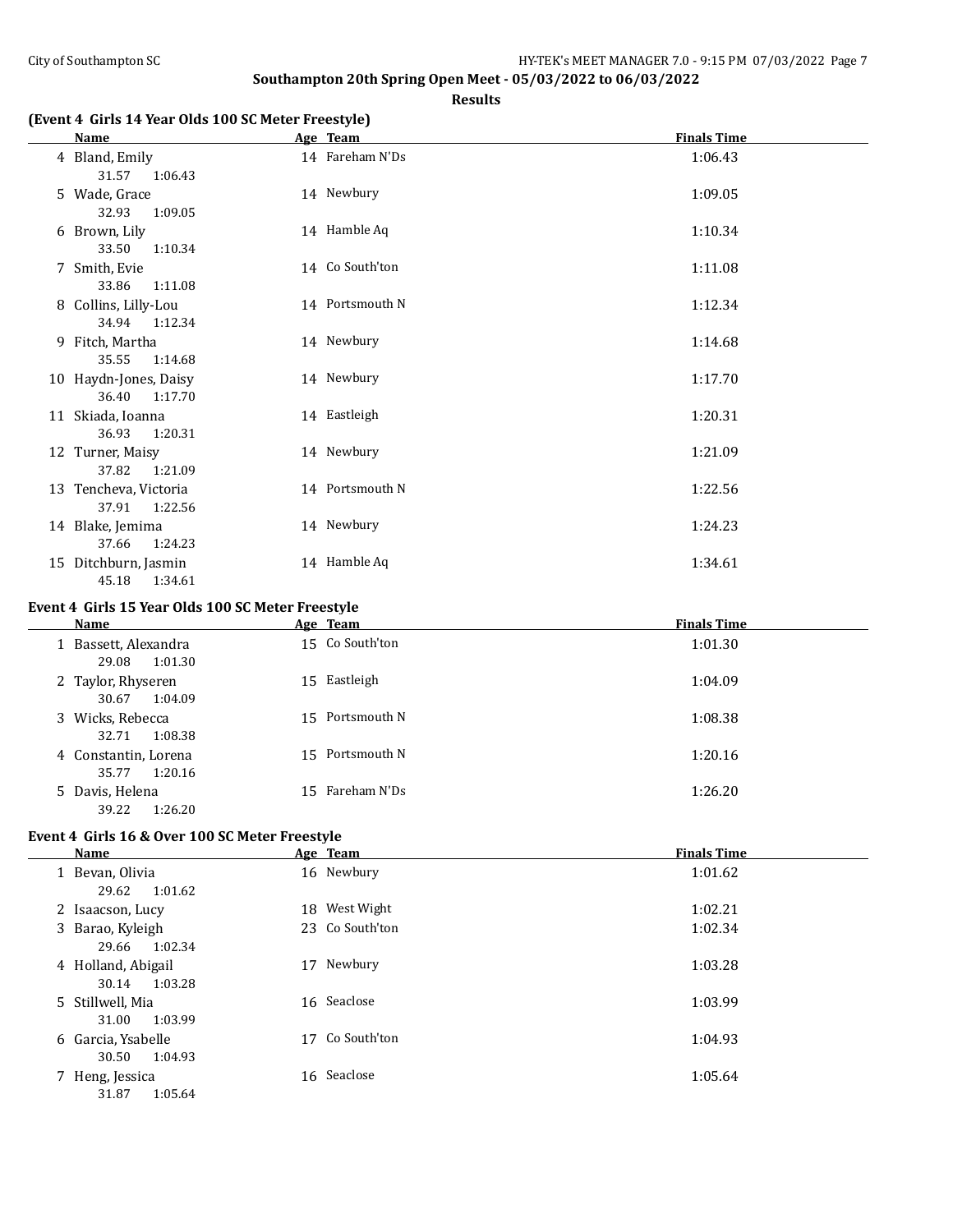**Results**

|  | (Event 4 Girls 16 & Over 100 SC Meter Freestyle) |  |
|--|--------------------------------------------------|--|
|--|--------------------------------------------------|--|

|    | Name                                   |    | Age Team        | <b>Finals Time</b> |
|----|----------------------------------------|----|-----------------|--------------------|
|    | 8 Browne, Jessica<br>31.73<br>1:05.94  | 17 | West Wight      | 1:05.94            |
|    | 9 Curtis, Mia<br>32.21<br>1:07.30      |    | 18 Seaclose     | 1:07.30            |
|    | 10 Delannoy, Kiran<br>1:07.71<br>32.42 |    | 16 Eastleigh    | 1:07.71            |
| 11 | Adamson, Grace<br>1:08.33<br>32.63     |    | Portsmouth N    | 1:08.33            |
|    | 12 Townsend, Alice<br>33.15<br>1:09.39 |    | 16 Fareham N'Ds | 1:09.39            |

### **Event 5 Boys 9 Year Olds 50 SC Meter Backstroke**

| Name                | Age Team          | <b>Finals Time</b> |
|---------------------|-------------------|--------------------|
| 1 Broome, Felix     | Co South'ton<br>Q | 45.36              |
| 2 Hoolahan, Patrick | Hamble Aq         | 46.21              |
| 3 Goodman, Daniel   | Newbury<br>q      | 49.50              |
| 4 Douglas, Jayden   | 9 Co South'ton    | 51.78              |
| 5 Iliev, Iliya      | Co South'ton      | 54.24              |
| 6 Warr, Benjamin    | Co South'ton      | 57.68              |

# **Event 5 Boys 10 Year Olds 50 SC Meter Backstroke**

| Name                    | Age Team        | <b>Finals Time</b> |
|-------------------------|-----------------|--------------------|
| 1 Tourell, Joe          | 10 Hamble Aq    | 40.32              |
| 2 Rejman, Oliver        | 10 Fareham N'Ds | 42.85              |
| 3 Kestell-Cornish, Joel | 10 Newbury      | 43.29              |
| 4 Elcombe, Arthur       | 10 Co South'ton | 45.17              |
| 5 Grayson, Felix        | 10 Newbury      | 45.78              |
| 6 Roles, Mitchell       | 10 Co South'ton | 47.68              |
| 7 Matthews, Rory        | 10 Hamble Aq    | 48.40              |
| 8 Symonds, Kiran        | 10 Newbury      | 49.66              |

#### **Event 5 Boys 11 Year Olds 50 SC Meter Backstroke**

| Name                  | Age Team        | <b>Finals Time</b> |
|-----------------------|-----------------|--------------------|
| 1 Ginther, Leon       | 11 Portsmouth N | 38.53              |
| 2 Mose, Finn          | 11 Portsmouth N | 38.78              |
| 3 Stephenson, Zeb     | 11 Portsmouth N | 39.40              |
| 4 Salmon, Ryan        | 11 Fareham N'Ds | 39.74              |
| 5 Broome, Jasper      | 11 Co South'ton | 40.92              |
| 6 Brynolf, Maximilian | 11 Newbury      | 41.28              |
| 7 Brown, George       | 11 Hamble Aq    | 43.19              |
| 8 Mernagh, James      | 11 Newbury      | 44.04              |
| 9 Herrick, Matthew    | 11 Co South'ton | 45.00              |
| 10 Grist, Caleb       | 11 Co South'ton | 45.07              |

#### **Event 5 Boys 12 Year Olds 50 SC Meter Backstroke**

| Name               | Age Team        | <b>Finals Time</b> |
|--------------------|-----------------|--------------------|
| 1 Adamson, Fraser  | 12 Co South'ton | 33.39              |
| 2 Ashman, Beau     | 12 Portsmouth N | 36.47              |
| 3 Coffey, Quinn    | 12 Fareham N'Ds | 37.20              |
| 4 Pastusiak, Filip | 12 Co South'ton | 38.59              |
| 5 Kuijten, Ethan   | 12 Newbury      | 38.76              |
| 6 Overy, Lincoln   | 12 Seaclose     | 40.69              |
| 7 Knobel, George   | 12 Portsmouth N | 41.55              |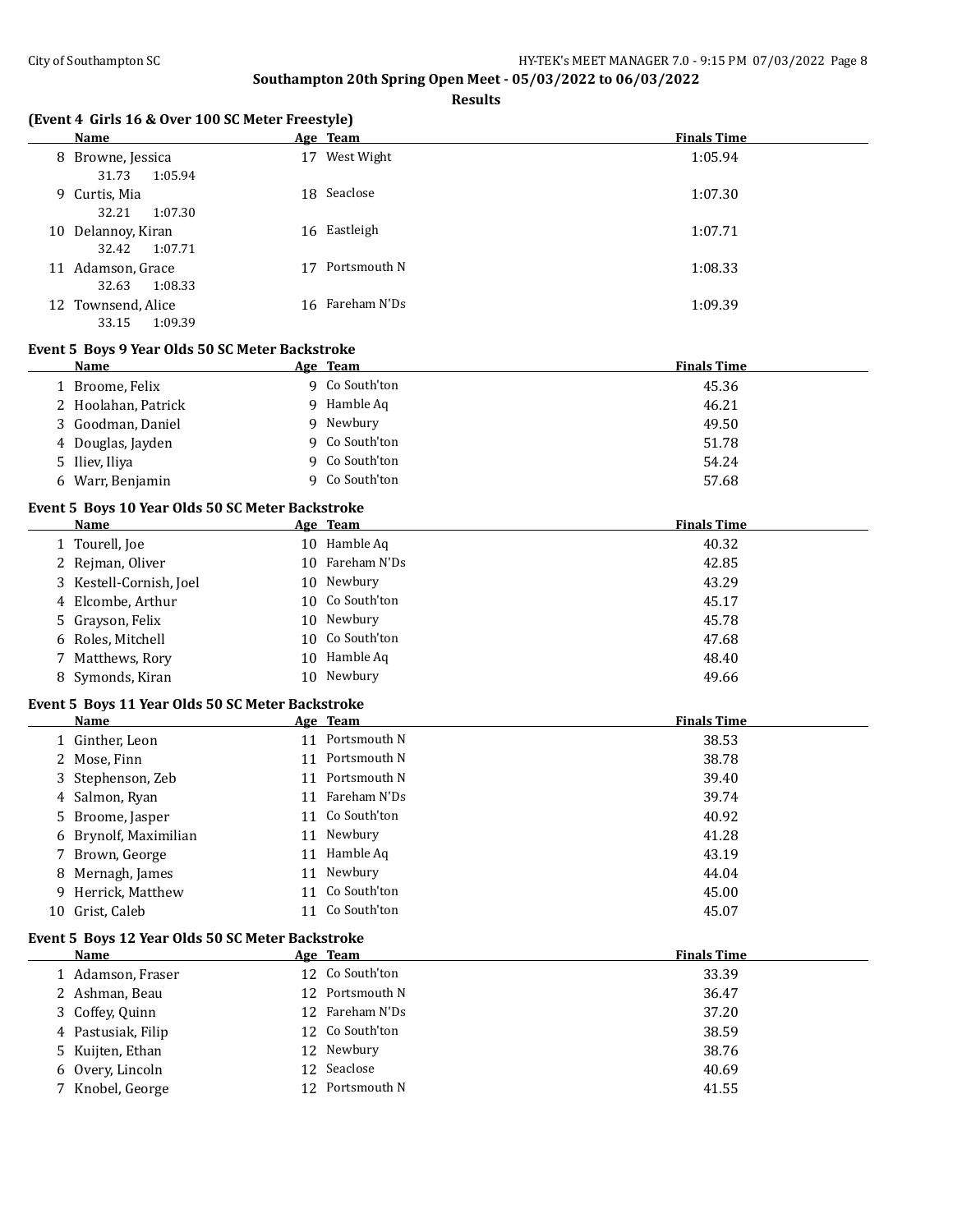|     | (Event 5 Boys 12 Year Olds 50 SC Meter Backstroke)<br><b>Name</b> |    | Age Team                        | <b>Finals Time</b> |
|-----|-------------------------------------------------------------------|----|---------------------------------|--------------------|
|     | 8 Nunez-Camacho, Carlos                                           |    | 12 Co South'ton                 | 41.60              |
|     | 9 Fitch, Amos                                                     |    | 12 Newbury                      | 41.71              |
| 10  | Sediqi, Muiz                                                      |    | 12 Co South'ton                 | 42.59              |
|     | 11 Sharpe, Austin                                                 |    | 12 Fareham N'Ds                 | 43.13              |
|     | Event 5 Boys 13 Year Olds 50 SC Meter Backstroke                  |    |                                 |                    |
|     | Name                                                              |    | Age Team                        | <b>Finals Time</b> |
|     | 1 Sadler, Adam                                                    |    | 13 Eastleigh                    | 33.53              |
|     | 2 Ginther, Aaron                                                  |    | 13 Portsmouth N                 | 34.19              |
| 3   | Cox, Harrison                                                     | 13 | Newbury                         | 34.90              |
| 4   | Russell, Henry                                                    |    | 13 Portsmouth N                 | 35.41              |
| 5   | Stantiall, Zachary                                                |    | 13 Fareham N'Ds                 | 35.89              |
| 6   | Grayson, Barnaby                                                  |    | 13 Newbury                      | 36.18              |
| 7   | Willis, Max                                                       |    | 13 Fareham N'Ds                 | 37.34              |
|     | Urquhart, Archie                                                  |    | 13 Newbury                      | 38.61              |
| 8   |                                                                   |    |                                 |                    |
| 9   | Negus, Benjamin                                                   | 13 | Eastleigh                       | 38.73              |
| 10  | Carbajosa, Martin                                                 | 13 | West Wight<br>Hamble Aq         | 38.98              |
| 11  | Taylor, Jamie                                                     | 13 |                                 | 40.67              |
| 12  | Willcocks, Oliver                                                 | 13 | Co South'ton                    | 40.91              |
| 13  | Coomer, Lewis                                                     | 13 | Co South'ton                    | 51.94              |
| --- | Bailey, Laurence                                                  | 13 | Co South'ton                    | DQ                 |
|     | --- Milewicz, Borys                                               |    | 13 Co South'ton                 | DQ                 |
|     | Event 5 Boys 14 Year Olds 50 SC Meter Backstroke                  |    |                                 |                    |
|     | Name                                                              |    | Age Team                        | <b>Finals Time</b> |
|     | 1 Emberlin, Christopher                                           |    | 14 Newbury                      | 31.54              |
| 2   | Rutherford, Oliver                                                |    | 14 Eastleigh                    | 32.05              |
| 3   | Soole, Sebastian                                                  |    | 14 Eastleigh                    | 33.97              |
|     | 4 Brailsford, Thomas                                              |    | 14 Seaclose                     | 37.10              |
|     | Event 5 Boys 15 Year Olds 50 SC Meter Backstroke                  |    |                                 |                    |
|     | Name                                                              |    | Age Team                        | <b>Finals Time</b> |
|     | 1 Valentine, Nathan                                               |    | 15 Portsmouth N                 | 32.78              |
|     | 2 Garcia, Raphael                                                 | 15 | Co South'ton                    | 34.56              |
| 3   | Sheppard, Harry                                                   |    | 15 Seaclose                     | 35.13              |
|     | 4 Holland, James                                                  |    | 15 Newbury                      | 36.14              |
| --- | Heslop, William                                                   |    | 15 Newbury                      | D <sub>Q</sub>     |
|     |                                                                   |    |                                 |                    |
|     | Event 5 Boys 16 & Over 50 SC Meter Backstroke<br>Name             |    |                                 | <b>Finals Time</b> |
|     | 1 Poynter, Harry                                                  |    | Age Team<br>16 West Wight       | 32.04              |
|     |                                                                   |    | 16 West Wight                   |                    |
|     | 2 Martin, Rossen                                                  |    |                                 | 32.07              |
|     | 3 Mills, Leo                                                      |    | 16 Hamble Aq<br>16 Co South'ton | 32.59              |
|     | 4 Nunez-Camacho, Daniel                                           |    |                                 | 36.05              |
|     | 5 Scriven, Adam                                                   |    | 17 Portsmouth N                 | 37.17              |
|     | Event 6 Girls 9 Year Olds 50 SC Meter Breaststroke                |    |                                 |                    |
|     | Name                                                              |    | Age Team                        | <b>Finals Time</b> |
|     |                                                                   |    |                                 |                    |
|     | 1 Palmer, Eve                                                     |    | 9 Co South'ton                  | 50.42              |
|     | 2 Innes, Emilia                                                   |    | 9 Eastleigh                     | 55.18              |
|     | 3 Smith, Tilly                                                    | 9  | Fareham N'Ds                    | 57.35              |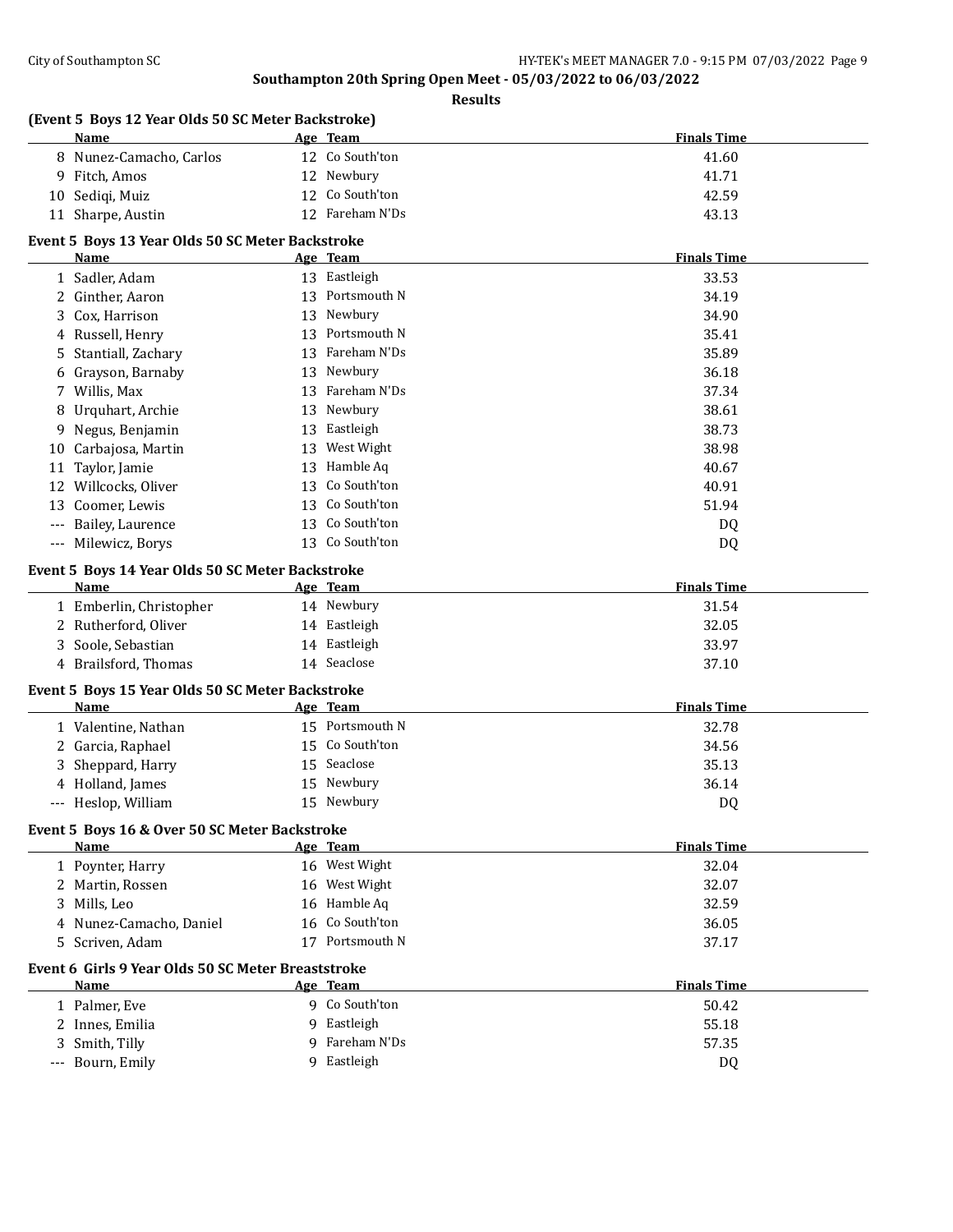**Results**

# **Event 6 Girls 10 Year Olds 50 SC Meter Breaststroke**

|     | Name                                                |    | Age Team        | <b>Finals Time</b> |
|-----|-----------------------------------------------------|----|-----------------|--------------------|
|     | 1 O'Brien, Rose                                     |    | 10 Co South'ton | 41.63              |
|     | 2 Laird, Amelie                                     |    | 10 Co South'ton | 48.69              |
| 3   | Plunkett, Scarlett-Rose                             |    | 10 Portsmouth N | 52.16              |
| 4   | Allgood, Sasha                                      | 10 | Fareham N'Ds    | 52.91              |
| 5   | Taylor, Amber                                       | 10 | Co South'ton    | 56.05              |
| 6   | Simmonds, Anya                                      | 10 | Fareham N'Ds    | 1:03.53            |
|     | Hegarty, Caitlyn                                    | 10 | Co South'ton    | 1:07.24            |
| 8   | Russell, Zara                                       | 10 | Seaclose        | 1:07.39            |
|     | Padilla-Ortiz, Emma                                 |    | 10 Eastleigh    | DQ                 |
| --- | Knight, Myla                                        |    | 10 Hamble Aq    | DQ                 |
|     | Event 6 Girls 11 Year Olds 50 SC Meter Breaststroke |    |                 |                    |
|     | Name                                                |    | Age Team        | <b>Finals Time</b> |
|     | 1 Wake, Sonya                                       |    | 11 West Wight   | 42.27              |
|     | 2 Van Willigen, Amy                                 |    | 11 Eastleigh    | 43.84              |
| 3   | Biggs, Matilda                                      |    | 11 Co South'ton | 44.49              |
|     | 4 Reynolds, Ottilie                                 |    | 11 Fareham N'Ds | 44.53              |
| 5   | Bailey, Lois                                        |    | 11 Co South'ton | 44.80              |
|     | 6 Bond, Bobby                                       |    | 11 Eastleigh    | 49.40              |
|     | 7 Ilieva, Yana                                      |    | 11 Co South'ton | 49.88              |
| 8   | Dolman, Olivia                                      |    | 11 Co South'ton | 53.97              |
|     |                                                     |    |                 |                    |
|     | Event 6 Girls 12 Year Olds 50 SC Meter Breaststroke |    |                 |                    |
|     | Name                                                |    | Age Team        | <b>Finals Time</b> |
|     | 1 Real, Riz Ellison                                 |    | 12 Co South'ton | 42.19              |
|     | 2 Luik, Alexandra                                   |    | 12 Co South'ton | 42.38              |
|     | 3 Avery, Sophia                                     |    | 12 Co South'ton | 42.83              |
|     | 4 Pilcher, Isabella                                 |    | 12 Seaclose     | 43.47              |
| 5.  | Diaz, Zoe                                           |    | 12 Co South'ton | 44.69              |
| 6   | Kennedy, Hannah                                     |    | 12 Bromley      | 45.92              |
|     | 7 Lunn, Jasmine                                     | 12 | Portsmouth N    | 46.53              |
| 8   | Rose, Aurelia                                       |    | 12 Co South'ton | 46.96              |
| 9   | Hayes, Megan                                        |    | 12 Co South'ton | 47.28              |
| 10  | Aldhouse, Kristen                                   | 12 | Eastleigh       | 50.43              |
|     | 11 Bieniek, Oliwia                                  |    | 12 Co South'ton | 51.36              |
|     | 12 Heng, Phoebe                                     |    | 12 Seaclose     | 51.52              |
|     | 13 Richmond, Sienna                                 |    | 12 Newbury      | 51.59              |
|     | 14 Tourell, Bethany                                 |    | 12 Hamble Aq    | 51.95              |
|     | 15 Horscroft, Hollie                                |    | 12 Fareham N'Ds | 53.01              |
|     | 16 Buda, Maja                                       |    | 12 Co South'ton | 57.28              |
|     | Event 6 Girls 13 Year Olds 50 SC Meter Breaststroke |    |                 |                    |
|     | Name                                                |    | Age Team        | <b>Finals Time</b> |
|     | 1 Williams, Kelly                                   |    | 13 Fareham N'Ds | 38.21              |
|     | 2 Innes, Jessica                                    | 13 | Eastleigh       | 40.76              |
|     | 3 Lane, Sophie                                      | 13 | Co South'ton    | 44.96              |
| 4   | Evans, Ffion                                        | 13 | Eastleigh       | 45.10              |
| 5.  | Jenkins, Eva                                        | 13 | Portsmouth N    | 45.80              |
| 6   | Staff, Amelia                                       | 13 | West Wight      | 50.07              |
|     | 7 Bieniek, Wiktoria                                 |    | 13 Co South'ton | 52.07              |
|     |                                                     |    |                 |                    |

8 Van Dyk, Alexandra 13 Newbury 13 Newbury 54.05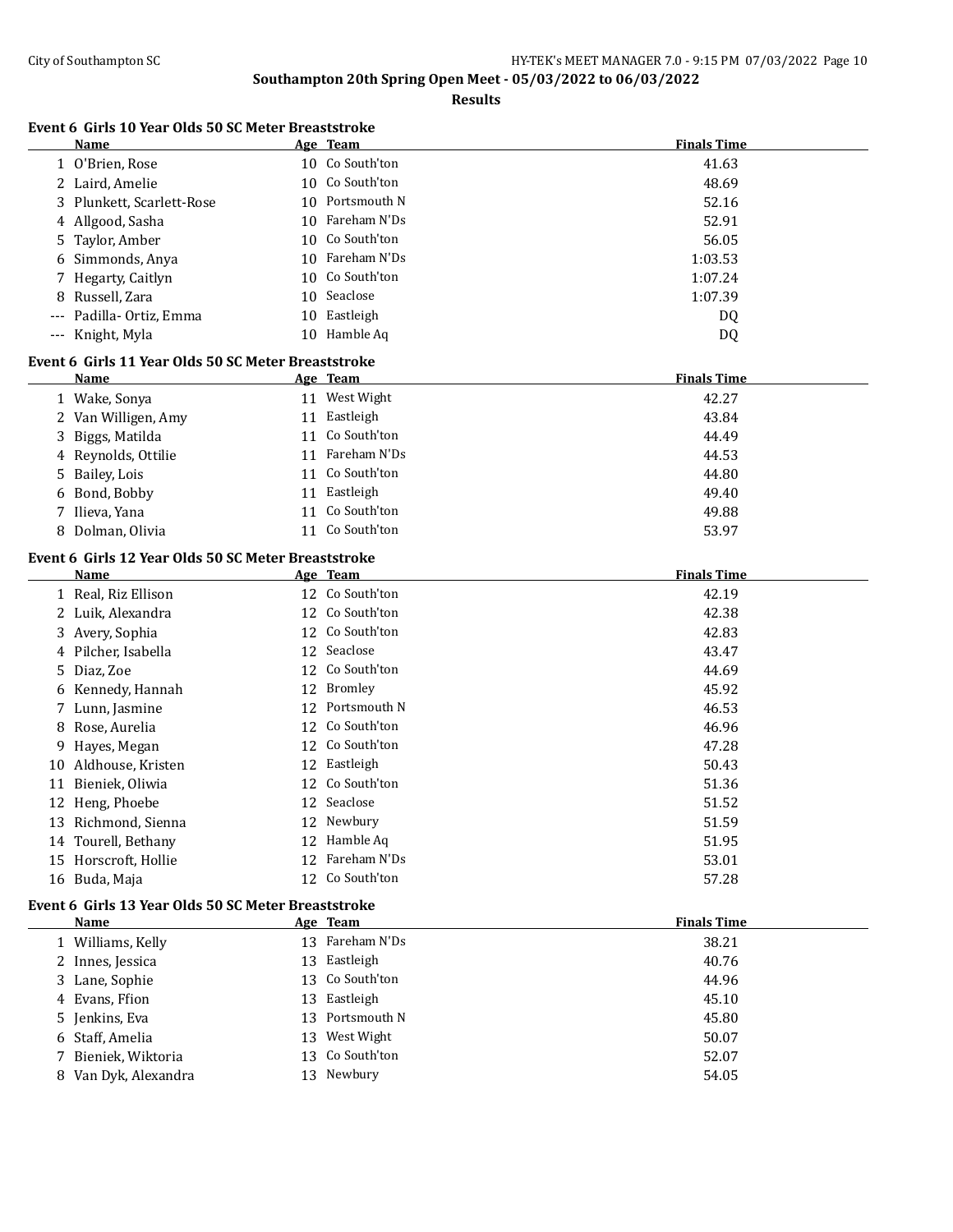|    | Name                                                | Age Team        | <b>Finals Time</b> |
|----|-----------------------------------------------------|-----------------|--------------------|
|    | 1 Muncaster, Isobel                                 | 14 Seaclose     | 38.14              |
|    | 2 Bland, Emily                                      | 14 Fareham N'Ds | 38.99              |
|    | 3 Hickman-Hall, Lily                                | 14 Portsmouth N | 40.06              |
|    | 4 Wade, Grace                                       | 14 Newbury      | 41.51              |
| 5  | Collins, Lilly-Lou                                  | 14 Portsmouth N | 42.75              |
|    |                                                     | 14 Newbury      | 45.98              |
| 6  | Kotze, Elri                                         | 14 Newbury      |                    |
| 7  | Haydn-Jones, Daisy                                  | 14 Newbury      | 46.98              |
| 8  | Fitch, Martha                                       |                 | 47.26              |
| 9  | Skiada, Ioanna                                      | 14 Eastleigh    | 48.13              |
| 10 | Turner, Maisy                                       | 14 Newbury      | 48.85              |
|    | 11 Tencheva, Victoria                               | 14 Portsmouth N | 50.62              |
|    | 12 Ditchburn, Jasmin                                | 14 Hamble Aq    | 1:03.27            |
|    | Event 6 Girls 15 Year Olds 50 SC Meter Breaststroke |                 |                    |
|    | Name                                                | Age Team        | <b>Finals Time</b> |
|    | 1 Shum, Wai Shuen                                   | 15 Eastleigh    | 40.71              |
|    | 2 Wicks, Rebecca                                    | 15 Portsmouth N | 43.99              |
| 3  | Constantin, Lorena                                  | 15 Portsmouth N | 45.09              |
|    | 4 Basit, Zoha                                       | 15 Eastleigh    | 46.45              |
|    | 5 Davis, Helena                                     | 15 Fareham N'Ds | 49.24              |
|    | Event 6 Girls 16 & Over 50 SC Meter Breaststroke    |                 |                    |
|    | Name                                                | Age Team        | <b>Finals Time</b> |
|    | 1 Lowther, Emily                                    | 16 Co South'ton | 36.18              |
|    | 2 Oakley, Molly                                     | 19 Eastleigh    | 36.27              |
|    | 3 Bevan, Olivia                                     | 16 Newbury      | 37.39              |
|    | 4 Heng, Jessica                                     | 16 Seaclose     | 39.11              |
|    | 5 Adamson, Grace                                    | 17 Portsmouth N | 40.31              |
|    | 6 Townsend, Alice                                   | 16 Fareham N'Ds | 45.93              |
|    | Event 7 Boys 9 Year Olds 100 SC Meter Butterfly     |                 |                    |
|    | Name                                                | Age Team        | <b>Finals Time</b> |
|    | 1 Rogers, Alistair<br>41.50<br>1:32.31              | 9 Portsmouth N  | 1:32.31            |
|    | 2 Broome, Felix<br>1:46.72<br>48.49                 | 9 Co South'ton  | 1:46.72            |
|    | --- Douglas, Jayden                                 | 9 Co South'ton  | DQ                 |
|    | Event 7 Boys 11 Year Olds 100 SC Meter Butterfly    |                 |                    |
|    | <b>Name</b>                                         | Age Team        | <b>Finals Time</b> |
|    | 1 Salmon, Ryan<br>36.68<br>1:20.59                  | 11 Fareham N'Ds | 1:20.59            |
|    | 2 Mose, Finn<br>41.20<br>1:27.85                    | 11 Portsmouth N | 1:27.85            |
|    | 3 Broome, Jasper<br>44.20<br>1:38.81                | 11 Co South'ton | 1:38.81            |
|    | 4 Telford, Keir<br>46.66<br>1:41.99                 | 11 Co South'ton | 1:41.99            |
|    | 5 Brown, George<br>47.66<br>1:51.44                 | 11 Hamble Aq    | 1:51.44            |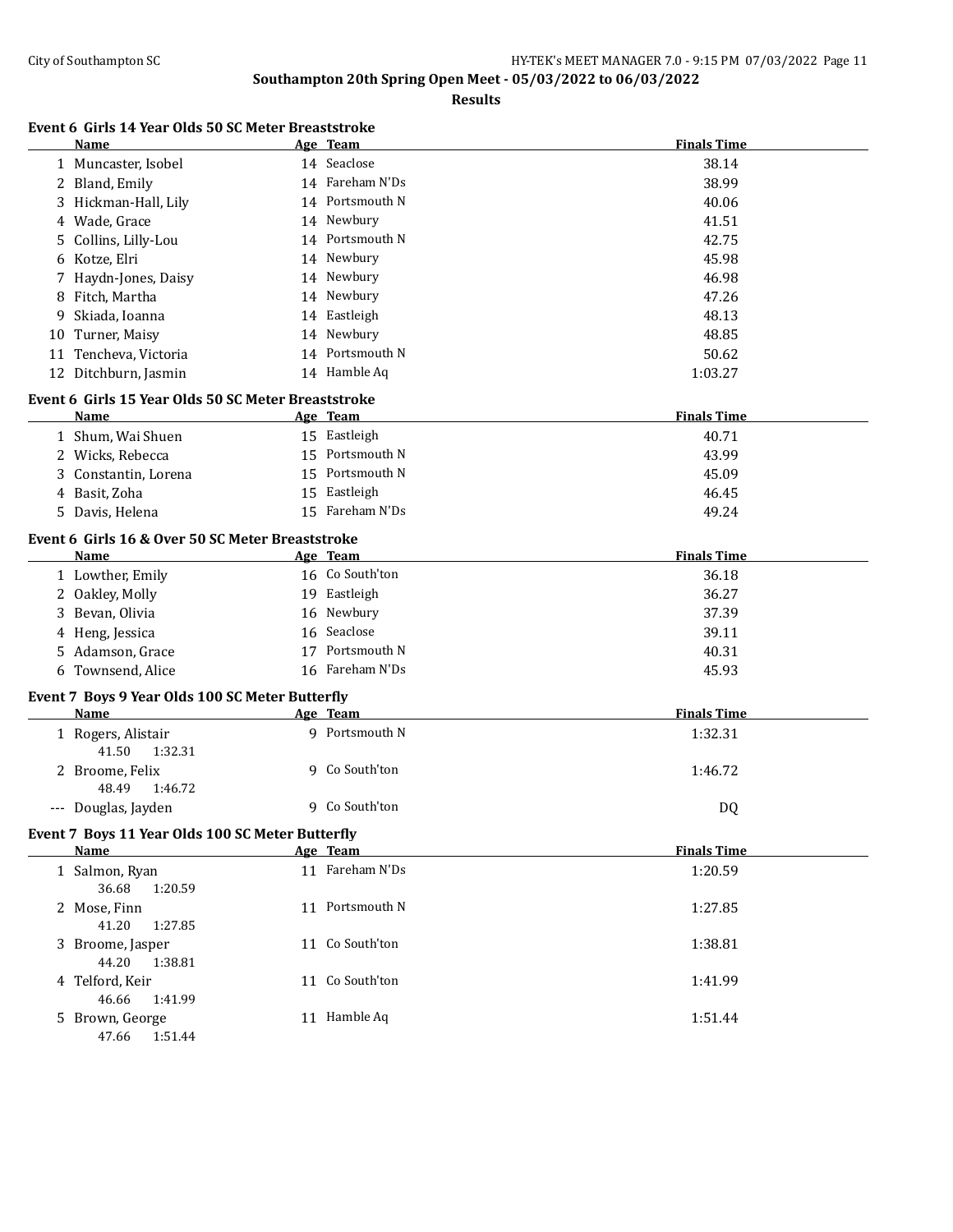**Results**

# **Event 7 Boys 12 Year Olds 100 SC Meter Butterfly**

| <b>Name</b>                                 | Age Team        | <b>Finals Time</b> |
|---------------------------------------------|-----------------|--------------------|
| 1 Adamson, Fraser<br>37.20<br>1:21.57       | 12 Co South'ton | 1:21.57            |
| 2 Graham-Evans, Jasper<br>1:33.48<br>42.22  | 12 Fareham N'Ds | 1:33.48            |
| 3 Robson, Josiah<br>42.49<br>1:41.24        | 12 Fareham N'Ds | 1:41.24            |
| 4 Brown, Morgan<br>1:48.73<br>49.77         | 12 Seaclose     | 1:48.73            |
| 5 Nunez-Camacho, Carlos<br>48.36<br>1:50.67 | 12 Co South'ton | 1:50.67            |

## **Event 7 Boys 13 Year Olds 100 SC Meter Butterfly**

| Name                                   |    | Age Team        | <b>Finals Time</b> |
|----------------------------------------|----|-----------------|--------------------|
| 1 Lowther, Matthew<br>31.26<br>1:06.78 |    | 13 Co South'ton | 1:06.78            |
| 2 Ginther, Aaron<br>36.34<br>1:17.02   |    | 13 Portsmouth N | 1:17.02            |
| 3 Russell, Henry<br>1:22.40<br>37.12   |    | 13 Portsmouth N | 1:22.40            |
| 4 Poynter, Maxwell<br>39.23<br>1:28.41 | 13 | West Wight      | 1:28.41            |
| 5 Coomer, Lewis<br>1:58.43<br>52.74    |    | 13 Co South'ton | 1:58.43            |

# **Event 7 Boys 14 Year Olds 100 SC Meter Butterfly**

| Name                 | Age Team     | <b>Finals Time</b> |
|----------------------|--------------|--------------------|
| 1 Rutherford, Oliver | 14 Eastleigh | 1:07.04            |
| 1:07.04<br>31.16     |              |                    |
| 2 Soole, Sebastian   | 14 Eastleigh | 1:13.72            |
| 1:13.72<br>33.49     |              |                    |
| 3 Brown, Conrad      | 14 Seaclose  | 1:26.86            |
| 1:26.86<br>38.10     |              |                    |

#### **Event 7 Boys 15 Year Olds 100 SC Meter Butterfly**

| Name                                    | Age Team        | <b>Finals Time</b> |
|-----------------------------------------|-----------------|--------------------|
| 1 Sadler, Freddie<br>1:03.11<br>28.85   | 15 Eastleigh    | 1:03.11            |
| 2 Sheppard, Harry<br>32.69<br>1:08.19   | 15 Seaclose     | 1:08.19            |
| 3 Valentine, Nathan<br>1:15.00<br>32.51 | 15 Portsmouth N | 1:15.00            |
| 4 Holland, James<br>36.84<br>1:22.04    | Newbury<br>15   | 1:22.04            |

# **Event 7 Boys 16 & Over 100 SC Meter Butterfly**

| <b>Name</b>                         | Age Team      | <b>Finals Time</b> |
|-------------------------------------|---------------|--------------------|
| 1 Poynter, Harry                    | 16 West Wight | 1:08.71            |
| 1:08.71<br>31.31<br>2 Scriven, Adam | Portsmouth N  | 1:21.09            |
| 36.02<br>1:21.09                    |               |                    |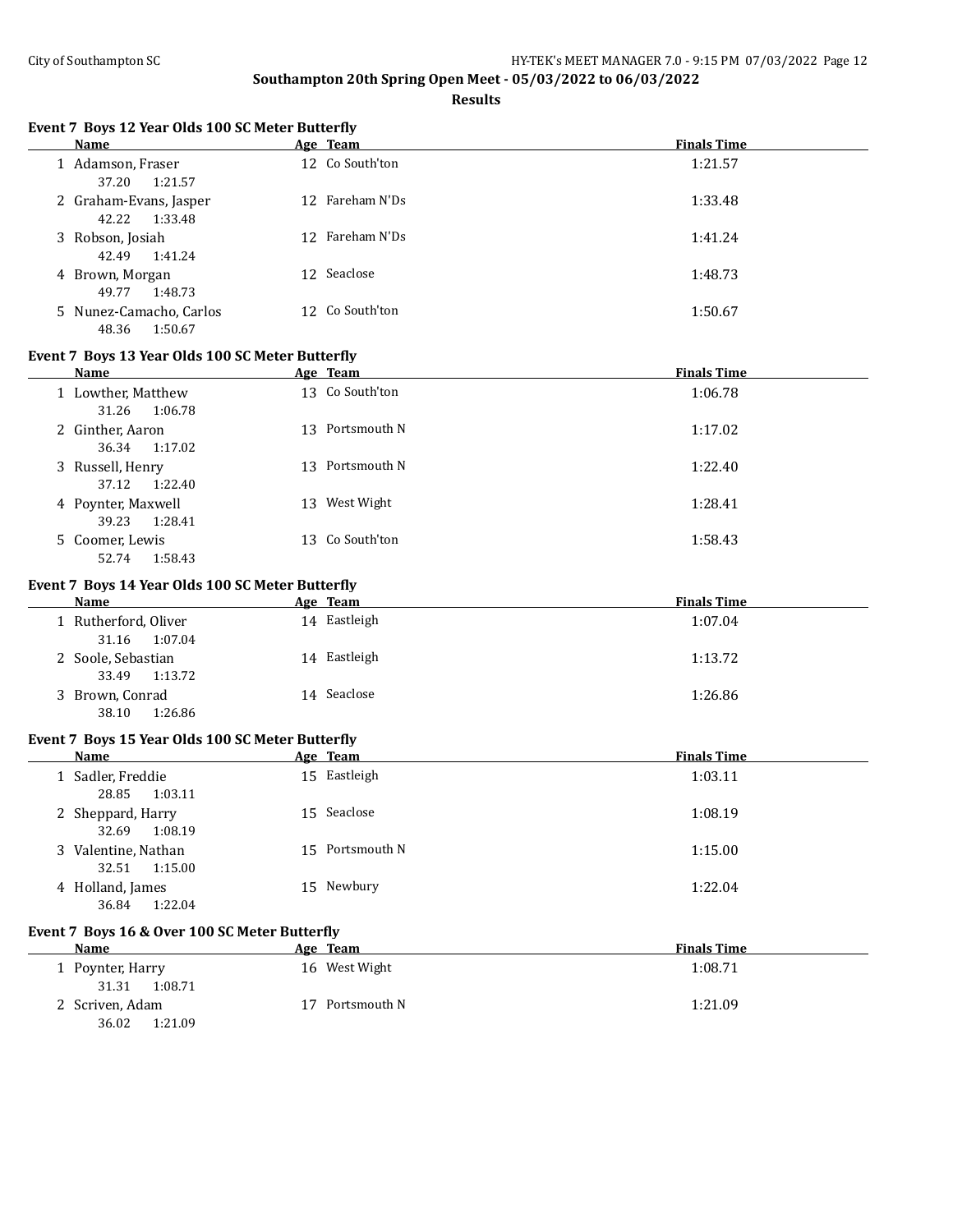| Event 8 Girls 9 Year Olds 400 SC Meter IM          |                 |                                                                                                                                                                                                                                |         |         |         |                    |  |
|----------------------------------------------------|-----------------|--------------------------------------------------------------------------------------------------------------------------------------------------------------------------------------------------------------------------------|---------|---------|---------|--------------------|--|
| Name                                               |                 | Age Team                                                                                                                                                                                                                       |         |         |         | <b>Finals Time</b> |  |
| 1 Palmer, Eve                                      |                 | 9 Co South'ton                                                                                                                                                                                                                 |         |         |         | 6:46.82            |  |
| 45.73                                              | 1:38.38 2:30.20 | 4:18.10<br>3:18.16                                                                                                                                                                                                             | 5:19.26 | 6:04.52 | 6:46.82 |                    |  |
| Event 8 Girls 10 Year Olds 400 SC Meter IM         |                 |                                                                                                                                                                                                                                |         |         |         |                    |  |
| Name                                               |                 | Age Team                                                                                                                                                                                                                       |         |         |         | <b>Finals Time</b> |  |
| 1 O'Brien, Rose                                    |                 | 10 Co South'ton                                                                                                                                                                                                                |         |         |         | 5:47.40            |  |
| 37.81                                              | 1:22.21 2:05.17 | 2:47.59<br>3:37.42                                                                                                                                                                                                             | 4:28.65 | 5:09.72 | 5:47.40 |                    |  |
| 2 Luik, Eden                                       |                 | 10 Co South'ton                                                                                                                                                                                                                |         |         |         | 7:23.11            |  |
| 49.37<br>1:47.66                                   | 2:43.50         | 3:36.37<br>4:38.86                                                                                                                                                                                                             | 5:42.88 | 6:33.28 | 7:23.11 |                    |  |
| Event 8 Girls 11 Year Olds 400 SC Meter IM         |                 |                                                                                                                                                                                                                                |         |         |         |                    |  |
| Name                                               |                 | Age Team and the state of the state of the state of the state of the state of the state of the state of the state of the state of the state of the state of the state of the state of the state of the state of the state of t |         |         |         | <b>Finals Time</b> |  |
| 1 Dolman, Olivia                                   |                 | 11 Co South'ton                                                                                                                                                                                                                |         |         |         | 7:28.65            |  |
| 53.07<br>1:56.35                                   | 2:53.43         | 3:49.97<br>4:53.79                                                                                                                                                                                                             | 5:58.93 | 6:42.52 | 7:28.65 |                    |  |
| Event 8 Girls 12 Year Olds 400 SC Meter IM         |                 |                                                                                                                                                                                                                                |         |         |         |                    |  |
| Name                                               |                 | Age Team                                                                                                                                                                                                                       |         |         |         | <b>Finals Time</b> |  |
| 1 Roles, Lola                                      |                 | 12 Co South'ton                                                                                                                                                                                                                |         |         |         | 5:41.29            |  |
| 37.56<br>1:22.26                                   | 2:04.84         | 3:35.59<br>2:45.38                                                                                                                                                                                                             | 4:26.39 | 5:04.41 | 5:41.29 |                    |  |
| 2 Scott, Ella<br>38.71<br>1:24.26                  |                 | 12 Eastleigh<br>2:53.06<br>3:39.07                                                                                                                                                                                             | 4:28.68 | 5:10.49 | 5:50.73 | 5:50.73            |  |
|                                                    |                 | 12 Co South'ton                                                                                                                                                                                                                |         |         |         | 6:11.77            |  |
| 3 Avery, Sophia<br>41.42<br>1:31.31                | 2:18.78         | 3:04.50<br>3:57.43                                                                                                                                                                                                             | 4:50.97 | 5:34.05 | 6:11.77 |                    |  |
| 4 Luik, Alexandra                                  |                 | 12 Co South'ton                                                                                                                                                                                                                |         |         |         | 6:17.26            |  |
| 40.89<br>1:29.63                                   | 2:21.06         | 3:11.41<br>4:00.35                                                                                                                                                                                                             | 4:51.06 | 5:35.07 | 6:17.26 |                    |  |
| 5 Rose, Aurelia                                    |                 | 12 Co South'ton                                                                                                                                                                                                                |         |         |         | 6:40.11            |  |
| 44.07<br>1:34.96                                   | 2:27.02         | 3:18.39<br>4:15.02                                                                                                                                                                                                             | 5:11.35 | 5:58.45 | 6:40.11 |                    |  |
|                                                    |                 |                                                                                                                                                                                                                                |         |         |         |                    |  |
| Event 8 Girls 13 Year Olds 400 SC Meter IM<br>Name |                 | <b>Example 2</b> Age Team                                                                                                                                                                                                      |         |         |         | <b>Finals Time</b> |  |
| 1 Miles, Aimee                                     |                 | 13 Fareham N'Ds                                                                                                                                                                                                                |         |         |         | 6:24.56            |  |
| 39.17<br>1:27.36                                   | 2:18.40         | 3:07.48<br>4:02.84                                                                                                                                                                                                             | 4:59.40 | 5:45.08 | 6:24.56 |                    |  |
| 2 Lane, Sophie                                     |                 | 13 Co South'ton                                                                                                                                                                                                                |         |         |         | 6:41.29            |  |
| 40.52<br>1:32.20                                   | 2:22.76         | 4:08.70                                                                                                                                                                                                                        | 5:10.26 | 5:57.68 | 6:41.29 |                    |  |
| Event 8 Girls 14 Year Olds 400 SC Meter IM         |                 |                                                                                                                                                                                                                                |         |         |         |                    |  |
| Name                                               |                 | <b>Example 2016</b> Age Team                                                                                                                                                                                                   |         |         |         | <b>Finals Time</b> |  |
| 1 Muncaster, Isobel                                |                 | 14 Seaclose                                                                                                                                                                                                                    |         |         |         | 5:43.55            |  |
|                                                    |                 | 38.02 1:22.81 2:05.39 2:48.34 3:37.14 4:26.72                                                                                                                                                                                  |         | 5:06.24 | 5:43.55 |                    |  |
| 2 Collins, Lilly-Lou                               |                 | 14 Portsmouth N                                                                                                                                                                                                                |         |         |         | 6:08.42            |  |
| 39.09<br>1:28.06                                   | 2:14.43         | 3:51.42<br>2:59.37                                                                                                                                                                                                             | 4:44.70 | 5:27.87 | 6:08.42 |                    |  |
| Event 8 Girls 15 Year Olds 400 SC Meter IM         |                 |                                                                                                                                                                                                                                |         |         |         |                    |  |
| Name                                               |                 | Age Team                                                                                                                                                                                                                       |         |         |         | <b>Finals Time</b> |  |
| 1 Taylor, Rhyseren                                 |                 | 15 Eastleigh                                                                                                                                                                                                                   |         |         |         | 5:35.49            |  |
| 34.54<br>1:17.40                                   | 1:59.75         | 2:41.73<br>3:32.27                                                                                                                                                                                                             | 4:24.68 | 5:00.44 | 5:35.49 |                    |  |
| 2 Gobby, Georgie                                   |                 | 15 Seaclose                                                                                                                                                                                                                    |         |         |         | 5:58.99            |  |
| 36.03<br>1:21.74                                   | 2:05.05         | 2:48.52<br>3:42.01                                                                                                                                                                                                             | 4:36.16 | 5:18.86 | 5:58.99 |                    |  |
| Event 8 Girls 16 & Over 400 SC Meter IM            |                 |                                                                                                                                                                                                                                |         |         |         |                    |  |
| Name                                               |                 | Age Team                                                                                                                                                                                                                       |         |         |         | <b>Finals Time</b> |  |
| 1 Barao, Kyleigh                                   |                 | 23 Co South'ton                                                                                                                                                                                                                |         |         |         | 5:12.61            |  |
| 31.41<br>1:07.57                                   | 1:47.44         | 3:11.66<br>2:26.87                                                                                                                                                                                                             | 3:57.31 | 4:35.11 | 5:12.61 |                    |  |
|                                                    |                 |                                                                                                                                                                                                                                |         |         |         |                    |  |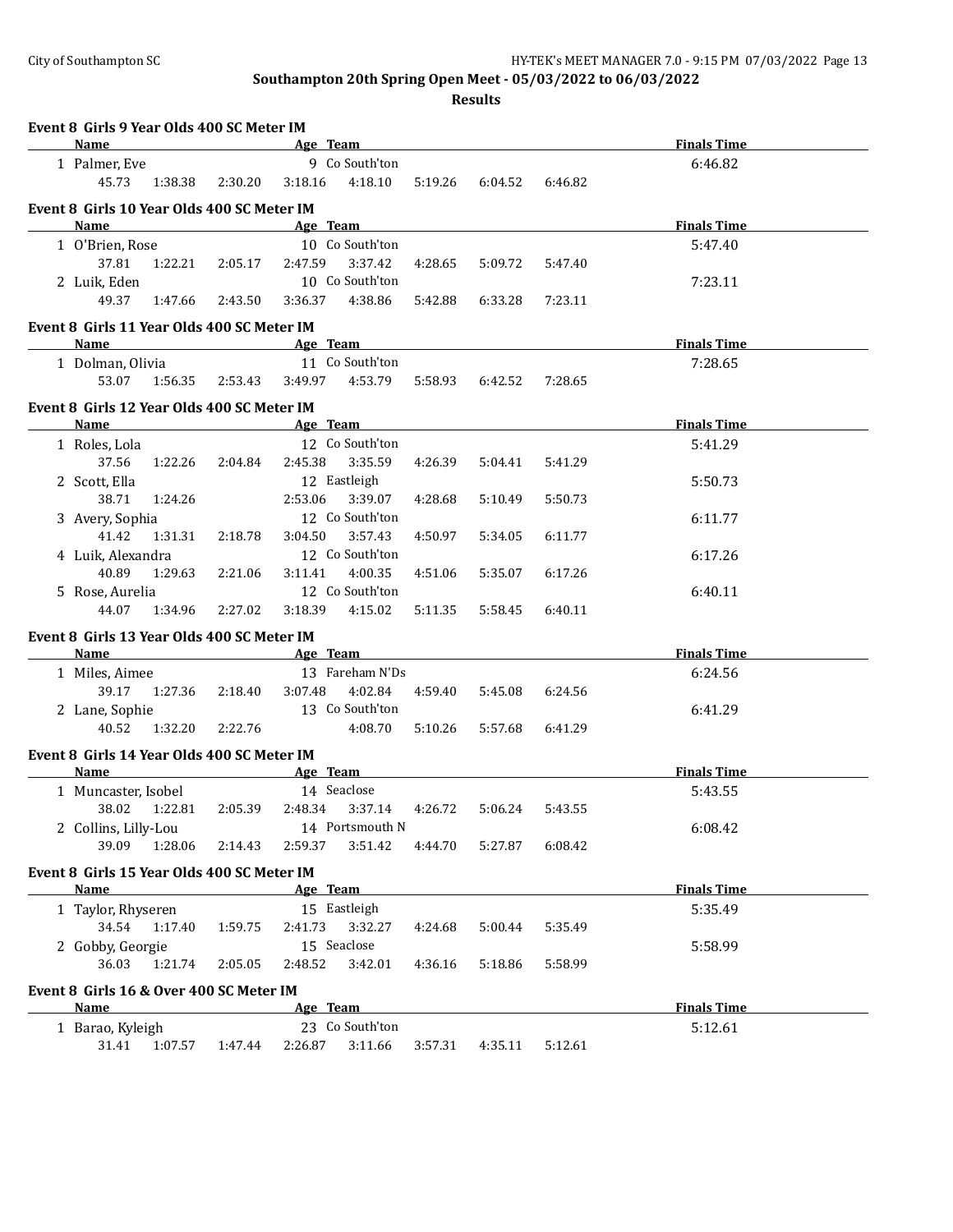| (Event 8 Girls 16 & Over 400 SC Meter IM)                  |                           |                                          |                    |
|------------------------------------------------------------|---------------------------|------------------------------------------|--------------------|
| <b>Name</b>                                                |                           | <b>Example 2</b> Age Team                | <b>Finals Time</b> |
| 2 Lowther, Emily                                           |                           | 16 Co South'ton                          | 5:21.11            |
| 33.77                                                      | 1:13.13  1:55.62  2:37.74 | 3:20.92<br>4:04.34<br>4:43.15<br>5:21.11 |                    |
| Event 9 Boys 11 Year Olds 200 SC Meter Butterfly           |                           |                                          |                    |
| Name                                                       |                           | Age Team                                 | <b>Finals Time</b> |
| 1 Salmon, Ryan                                             |                           | 11 Fareham N'Ds                          | 2:55.26            |
| 38.02<br>1:23.52                                           | 2:09.95                   | 2:55.26                                  |                    |
|                                                            |                           |                                          |                    |
| Event 9 Boys 13 Year Olds 200 SC Meter Butterfly           |                           |                                          |                    |
| Name                                                       |                           | Age Team<br>13 Co South'ton              | <b>Finals Time</b> |
| 1 Lowther, Matthew                                         |                           |                                          | 2:27.16            |
| 1:10.66<br>32.70                                           | 1:49.23                   | 2:27.16                                  |                    |
| Event 9 Boys 16 & Over 200 SC Meter Butterfly              |                           |                                          |                    |
| <b>Name</b>                                                |                           | <b>Example 2016</b> Age Team             | <b>Finals Time</b> |
| 1 Hood, Jonah                                              |                           | 16 Newbury                               | 2:30.14            |
| 32.99                                                      | 1:11.70   1:51.40         | 2:30.14                                  |                    |
| Event 10 Girls 9 Year Olds 200 SC Meter Freestyle          |                           |                                          |                    |
| Name                                                       |                           | Age Team                                 | <b>Finals Time</b> |
| 1 Jones, Alana                                             |                           | 9 Co South'ton                           | 3:06.95            |
| 1:29.08<br>41.35                                           | 2:19.38                   | 3:06.95                                  |                    |
|                                                            |                           |                                          |                    |
| Event 10 Girls 10 Year Olds 200 SC Meter Freestyle<br>Name |                           | Age Team                                 | <b>Finals Time</b> |
| 1 Luik, Eden                                               |                           | 10 Co South'ton                          | 3:10.18            |
| 42.27<br>1:32.11                                           | 2:23.14                   | 3:10.18                                  |                    |
| 2 Plunkett, Scarlett-Rose                                  |                           | 10 Portsmouth N                          | 3:26.10            |
| 44.34<br>1:39.48                                           | 2:35.21                   | 3:26.10                                  |                    |
| 3 Taylor, Amber                                            |                           | 10 Co South'ton                          | 3:36.87            |
| 48.43<br>1:45.69                                           | 2:43.37                   | 3:36.87                                  |                    |
|                                                            |                           |                                          |                    |
| Event 10 Girls 11 Year Olds 200 SC Meter Freestyle         |                           |                                          |                    |
| Name                                                       |                           | Age Team                                 | <b>Finals Time</b> |
| 1 Biggs, Matilda                                           |                           | 11 Co South'ton                          | 2:31.18            |
| 34.31                                                      | 1:12.67  1:52.42          | 2:31.18                                  |                    |
| 2 Wake, Sonya                                              |                           | 11 West Wight                            | 2:37.77            |
| 35.34<br>1:15.50                                           | 1:57.48                   | 2:37.77<br>11 Fareham N'Ds               |                    |
| 3 Reynolds, Ottilie                                        |                           |                                          | 2:47.08            |
| 37.59  1:20.67  2:04.91  2:47.08                           |                           |                                          |                    |
| 4 Bailey, Lois                                             |                           | 11 Co South'ton<br>2:48.27               | 2:48.27            |
| 37.34<br>1:20.01                                           | 2:04.21                   | 11 Portsmouth N                          |                    |
| 5 Vaughan, Flossie<br>38.14                                |                           |                                          | 2:50.01            |
| 1:21.10                                                    | 2:07.59                   | 2:50.01                                  |                    |
| 6 Prinsloo, Amelie<br>38.71<br>1:24.62                     | 2:12.27                   | 11 Eastleigh                             | 2:58.14            |
|                                                            |                           | 2:58.14<br>11 Eastleigh                  |                    |
| --- Van Willigen, Amy                                      |                           |                                          | DQ                 |
| Event 10 Girls 12 Year Olds 200 SC Meter Freestyle         |                           |                                          |                    |
| Name                                                       |                           | Age Team                                 | <b>Finals Time</b> |
| 1 Hendley, Aoife                                           |                           | 12 Fareham N'Ds                          | 2:22.98            |
| 32.60<br>1:08.45                                           | 2:22.98                   |                                          |                    |
| 2 Roles, Lola                                              |                           | 12 Co South'ton                          | 2:24.94            |
| 33.11<br>1:10.41                                           | 1:48.06                   | 2:24.94                                  |                    |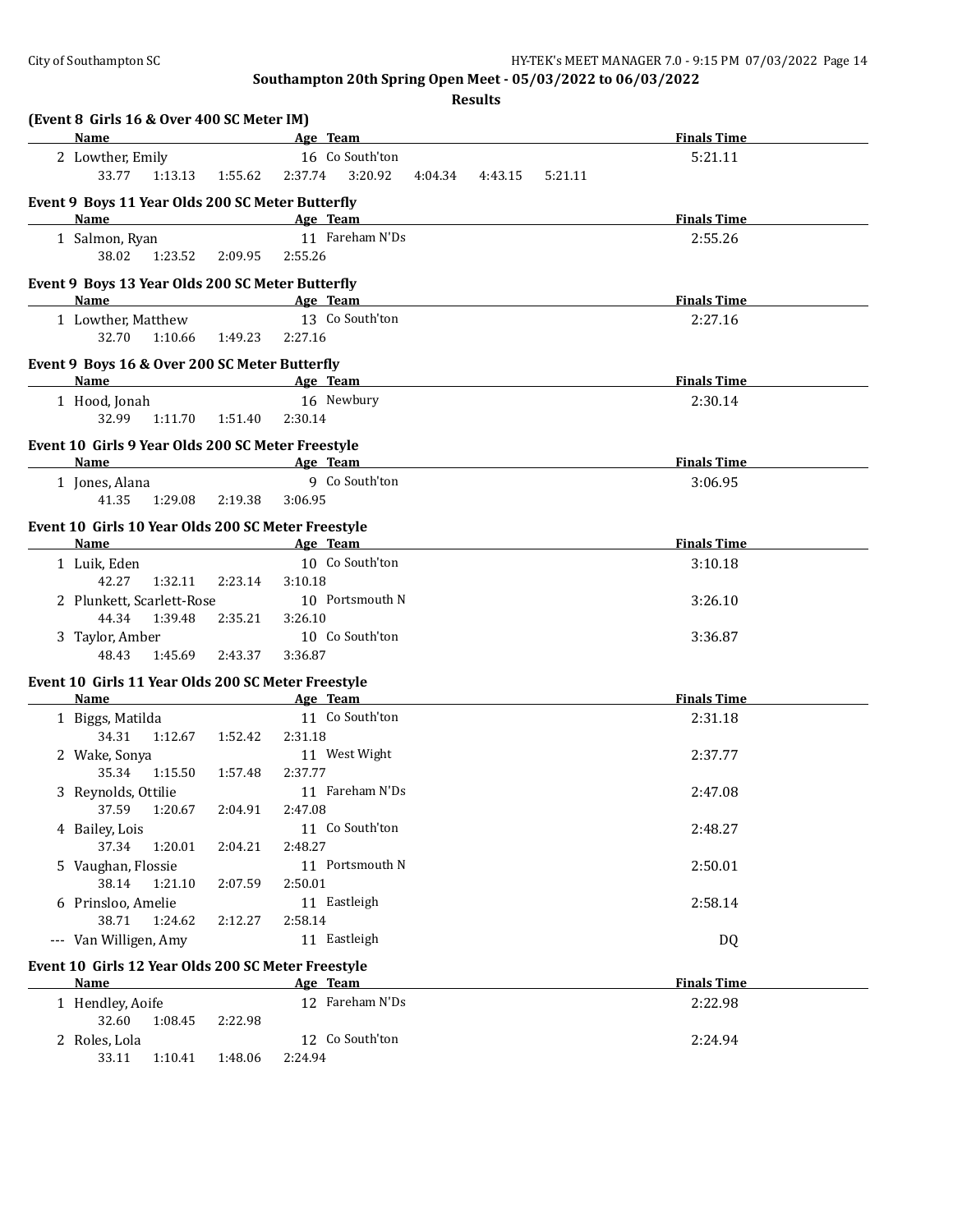#### **Results**

# **(Event 10 Girls 12 Year Olds 200 SC Meter Freestyle)**

| Name                                               |         | Age Team        | <b>Finals Time</b> |
|----------------------------------------------------|---------|-----------------|--------------------|
| 3 Fourie, Amy                                      |         | 12 Fareham N'Ds | 2:25.11            |
| 32.62<br>1:10.05                                   | 1:48.60 | 2:25.11         |                    |
| 4 Diaz, Zoe                                        |         | 12 Co South'ton | 2:25.99            |
| 34.17<br>1:11.17                                   | 1:49.00 | 2:25.99         |                    |
| 5 Pilcher, Isabella                                |         | 12 Seaclose     | 2:30.47            |
| 34.64<br>1:12.98                                   | 1:53.06 | 2:30.47         |                    |
| 6 Real, Riz Ellison                                |         | 12 Co South'ton | 2:31.67            |
| 34.53<br>1:13.07                                   | 1:52.78 | 2:31.67         |                    |
| 7 Chow, Yin Lok                                    |         | 12 Co South'ton | 2:38.42            |
| 36.09<br>1:16.46                                   | 1:57.93 | 2:38.42         |                    |
| 8 Kennedy, Hannah                                  |         | 12 Bromley      | 2:44.57            |
| 37.51<br>1:20.32                                   | 2:03.86 | 2:44.57         |                    |
| 9 Hayes, Megan                                     |         | 12 Co South'ton | 2:56.06            |
| 40.17<br>1:26.67                                   | 2:13.66 | 2:56.06         |                    |
| 10 Tourell, Bethany                                |         | 12 Hamble Aq    | 2:58.56            |
| 39.43<br>1:25.13                                   | 2:13.27 | 2:58.56         |                    |
| 11 Lunn, Jasmine                                   |         | 12 Portsmouth N | 2:59.00            |
| 39.45<br>1:24.30                                   | 2:12.08 | 2:59.00         |                    |
| --- Bennett, Holly                                 |         | 12 Fareham N'Ds | DQ                 |
| Event 10 Girls 13 Year Olds 200 SC Meter Freestyle |         |                 |                    |
| Name                                               |         | Age Team        | <b>Finals Time</b> |
| 1 Ford, Inara                                      |         | 13 Seaclose     | 2:28.26            |
| 34.01<br>1:12.29                                   | 1:52.19 | 2:28.26         |                    |
| 2 Williams, Kelly                                  |         | 13 Fareham N'Ds | 2:32.04            |
| 34.44<br>2:32.04                                   |         |                 |                    |
| 3 Evans, Ffion                                     |         | 13 Eastleigh    | 2:39.62            |
| 35.99<br>1:16.34                                   | 1:58.15 | 2:39.62         |                    |
| 4 Jenkins, Eva                                     |         | 13 Portsmouth N | 2:40.51            |
| 37.13<br>1:18.42                                   | 2:01.02 | 2:40.51         |                    |
| 5 Goodman, Louise                                  |         | 13 Newbury      | 2:41.51            |
| 36.66<br>1:18.40                                   | 2:01.36 | 2:41.51         |                    |
| 6 Papadopoulou, Chrysanthi                         |         | 13 Newbury      | 2:41.76            |
| 37.15<br>1:18.50                                   | 2:01.12 | 2:41.76         |                    |

# **Event 10 Girls 14 Year Olds 200 SC Meter Freestyle**

34.36 1:13.91 1:58.20 2:43.15

38.26 1:19.81 2:02.92 2:43.26

36.76 1:18.70 2:02.28 2:43.86

35.25 1:16.57 2:00.64 2:44.98

37.87 1:20.04 2:04.50 2:48.05

38.63 1:22.19 2:08.14 2:53.71

| <b>Name</b>         | <u>Age Team</u>    | <b>Finals Time</b> |
|---------------------|--------------------|--------------------|
| l) O'Brien, Nell    | 14 Seaclose        | 2:17.76            |
| 1:06.50<br>31.48    | 1:42.92<br>2:17.76 |                    |
| 2 Adamson, Penelope | 14 Co South'ton    | 2:17.92            |
| 1:08.52<br>32.37    | 1:43.71<br>2:17.92 |                    |

7 Muir, Olive 13 Newbury 2:43.15

8 Lane, Sophie 13 Co South'ton 2:43.26

9 Kestell-Cornish, Olivia 13 Newbury 2:43.86

10 Quinton, Esme 13 Portsmouth N 2:44.98

11 Mason, Morgan 13 Newbury 13 Newbury 2:48.05

12 McClellan, Holly 13 Newbury 13 Newbury 2:53.71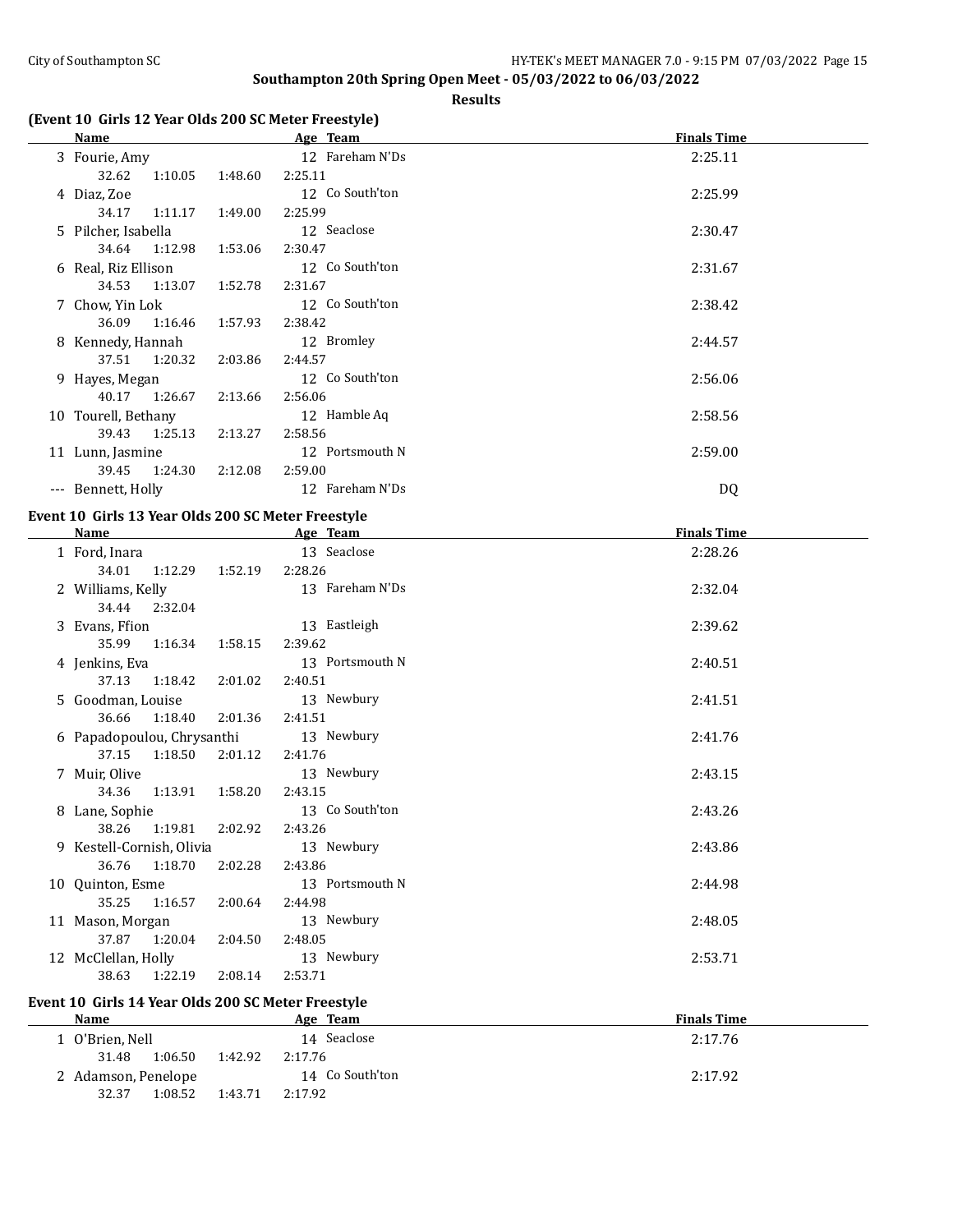**Results**

# **(Event 10 Girls 14 Year Olds 200 SC Meter Freestyle)**

|    | Name                 |         |         | Age Team                                           | <b>Finals Time</b> |
|----|----------------------|---------|---------|----------------------------------------------------|--------------------|
|    | 3 Patterson, Anna    |         |         | 14 Newbury                                         | 2:24.93            |
|    | 32.88                | 1:09.08 | 1:47.43 | 2:24.93                                            |                    |
|    | 4 Wade, Grace        |         |         | 14 Newbury                                         | 2:27.93            |
|    | 33.74                | 1:11.99 | 1:51.32 | 2:27.93                                            |                    |
|    | 5 Smith, Evie        |         |         | 14 Co South'ton                                    | 2:30.20            |
|    | 34.68                | 1:13.04 | 1:52.35 | 2:30.20                                            |                    |
|    | 6 Fitch, Martha      |         |         | 14 Newbury                                         | 2:39.65            |
|    | 36.25                | 1:17.62 | 1:59.53 | 2:39.65                                            |                    |
|    | 7 Haydn-Jones, Daisy |         |         | 14 Newbury                                         | 2:49.39            |
|    | 38.75                | 1:22.03 | 2:05.93 | 2:49.39                                            |                    |
| 8. | Blake, Jemima        |         |         | 14 Newbury                                         | 2:58.28            |
|    | 39.10                | 1:24.67 | 2:13.31 | 2:58.28                                            |                    |
|    |                      |         |         | Event 10 Girls 15 Year Olds 200 SC Meter Freestyle |                    |
|    | Name                 |         |         | Age Team                                           | <b>Finals Time</b> |

| name               |         | лде каш         | тициз типе |
|--------------------|---------|-----------------|------------|
| Bassett, Alexandra |         | 15 Co South'ton | 2:12.75    |
| 1:03.82<br>31.02   | 1:38.26 | 2:12.75         |            |
| 2 Wicks, Rebecca   |         | 15 Portsmouth N | 2:28.35    |
| 34.12<br>1:11.66   | 1:50.58 | 2:28.35         |            |

## **Event 10 Girls 16 & Over 200 SC Meter Freestyle**

| <b>Name</b>        | Age Team           | <b>Finals Time</b> |  |
|--------------------|--------------------|--------------------|--|
| 1 Holland, Abigail | 17 Newbury         | 2:15.67            |  |
| 1:05.32<br>31.18   | 2:15.67<br>1:40.24 |                    |  |
| 2 Bevan, Olivia    | 16 Newbury         | 2:17.95            |  |
| 1:05.71<br>31.25   | 2:17.95<br>1:41.82 |                    |  |
| 3 Jones, Sophie    | 19 Eastleigh       | 2:21.26            |  |
| 1:07.44<br>32.09   | 1:43.97<br>2:21.26 |                    |  |
| 4 Stillwell, Mia   | 16 Seaclose        | 2:22.34            |  |
| 1:07.26<br>31.65   | 2:22.34<br>1:45.09 |                    |  |
| 5 Garcia, Ysabelle | Co South'ton<br>17 | 2:23.15            |  |
| 1:07.86<br>31.91   | 2:23.14<br>2:23.15 |                    |  |

#### **Event 11 Boys 9 Year Olds 100 SC Meter Freestyle**

| <b>Name</b>                             | Age Team       | <b>Finals Time</b> |
|-----------------------------------------|----------------|--------------------|
| 1 Rogers, Alistair<br>39.88<br>1:23.11  | 9 Portsmouth N | 1:23.11            |
| 2 Broome, Felix<br>1:30.21<br>42.50     | 9 Co South'ton | 1:30.21            |
| 3 Hoolahan, Patrick<br>42.79<br>1:30.76 | Hamble Aq<br>9 | 1:30.76            |
| 4 Goodman, Daniel<br>48.03<br>1:41.83   | 9 Newbury      | 1:41.83            |
| 5 Douglas, Jayden<br>1:48.60<br>48.83   | 9 Co South'ton | 1:48.60            |

# **Event 11 Boys 10 Year Olds 100 SC Meter Freestyle**

| Name              | Age Team        | <b>Finals Time</b> |
|-------------------|-----------------|--------------------|
| 1 Tourell, Joe    | 10 Hamble Aq    | 1:20.34            |
| 38.94<br>1:20.34  |                 |                    |
| 2 Roles, Mitchell | 10 Co South'ton | 1:22.69            |
| 1:22.69<br>38.99  |                 |                    |
| 3 Rejman, Oliver  | 10 Fareham N'Ds | 1:23.75            |
| 1:23.75<br>40.62  |                 |                    |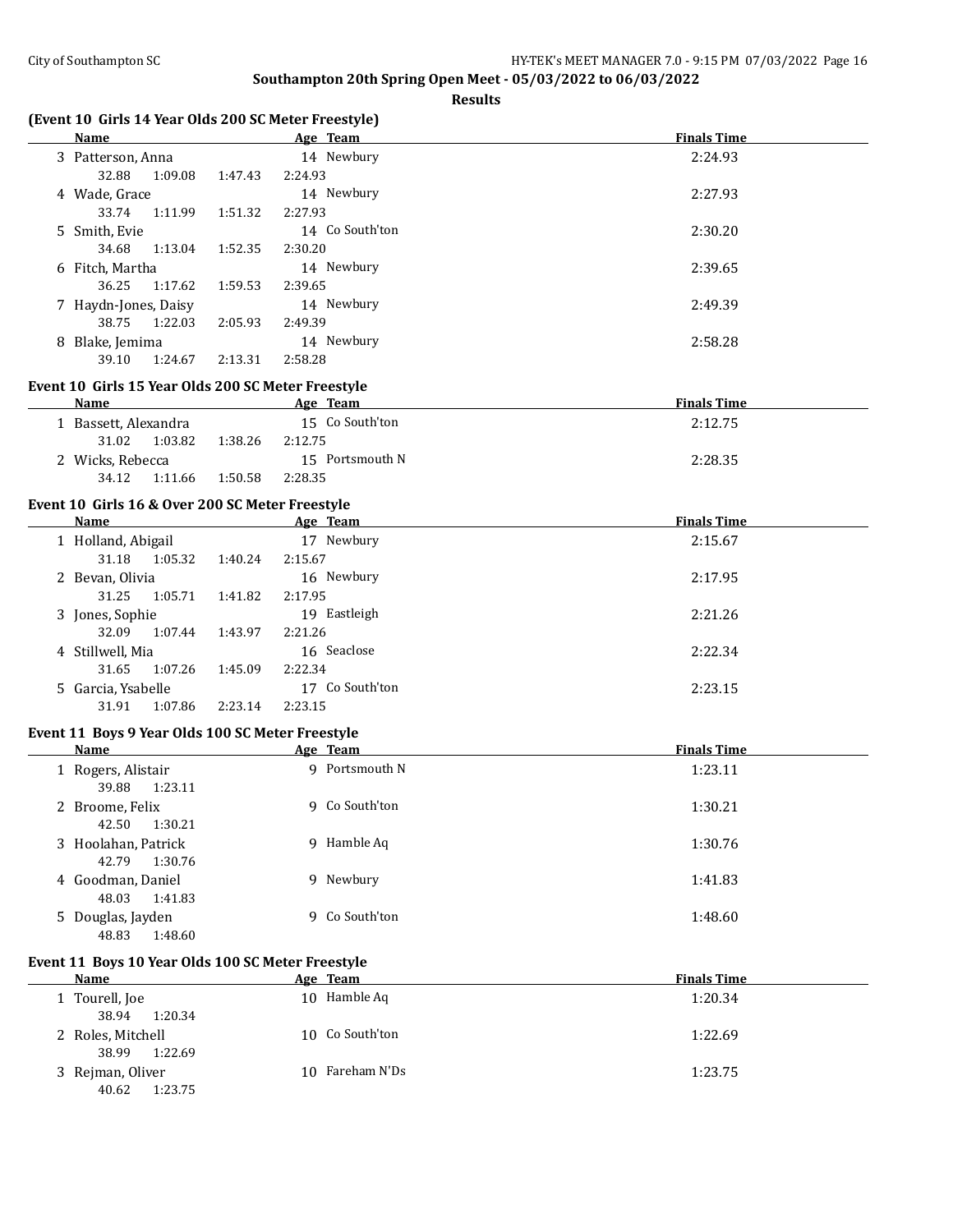**Results**

# **(Event 11 Boys 10 Year Olds 100 SC Meter Freestyle)**

|    | <b>Name</b>                                    |    | Age Team        | <b>Finals Time</b> |
|----|------------------------------------------------|----|-----------------|--------------------|
|    | 4 Kestell-Cornish, Joel<br>1:26.06<br>40.04    |    | 10 Newbury      | 1:26.06            |
|    | 5 De Courcy Stevens, Henry<br>1:27.02<br>41.61 |    | 10 Hamble Aq    | 1:27.02            |
|    | *6 Elcombe, Arthur<br>42.93<br>1:33.74         |    | 10 Co South'ton | 1:33.74            |
|    | *6 Grayson, Felix<br>1:33.74<br>44.97          |    | 10 Newbury      | 1:33.74            |
|    | 8 Symonds, Kiran<br>1:35.37<br>43.68           |    | 10 Newbury      | 1:35.37            |
|    | 9 Matthews, Rory<br>44.63<br>1:36.44           |    | 10 Hamble Aq    | 1:36.44            |
| 10 | Scott, Alexander<br>1:37.25<br>43.54           | 10 | Eastleigh       | 1:37.25            |

#### **Event 11 Boys 11 Year Olds 100 SC Meter Freestyle**

| <b>Name</b>                               | Age Team        | <b>Finals Time</b> |
|-------------------------------------------|-----------------|--------------------|
| 1 Noori, Sebastian<br>1:15.50<br>35.95    | 11 Fareham N'Ds | 1:15.50            |
| 2 Ginther, Leon<br>1:16.57<br>36.84       | 11 Portsmouth N | 1:16.57            |
| 3 Stephenson, Zeb<br>1:17.30<br>36.32     | 11 Portsmouth N | 1:17.30            |
| 4 Brynolf, Maximilian<br>36.34<br>1:18.01 | 11 Newbury      | 1:18.01            |
| 5 Broome, Jasper<br>37.68<br>1:18.77      | 11 Co South'ton | 1:18.77            |
| 6 Harmer, Revel<br>38.82<br>1:22.16       | 11 Fareham N'Ds | 1:22.16            |
| 7 Telford, Keir<br>39.72<br>1:23.53       | 11 Co South'ton | 1:23.53            |
| 8 Brown, George<br>40.65<br>1:23.98       | 11 Hamble Aq    | 1:23.98            |
| 9 Mernagh, James<br>40.27<br>1:24.73      | 11 Newbury      | 1:24.73            |
| 10 Jordan, Isaac<br>40.50<br>1:26.70      | 11 Newbury      | 1:26.70            |
| 11 Herrick, Matthew<br>41.78<br>1:28.51   | 11 Co South'ton | 1:28.51            |
| 12 Weaver, Oliver<br>43.60<br>1:33.70     | 11 Co South'ton | 1:33.70            |

# **Event 11 Boys 12 Year Olds 100 SC Meter Freestyle**

| Name                                  | Age Team        | <b>Finals Time</b> |
|---------------------------------------|-----------------|--------------------|
| 1 Adamson, Fraser<br>1:05.55<br>31.63 | 12 Co South'ton | 1:05.55            |
| 2 Ashman, Beau<br>1:08.73<br>33.46    | 12 Portsmouth N | 1:08.73            |
| 3 Kuijten, Ethan<br>34.72 1:12.02     | 12 Newbury      | 1:12.02            |
| 4 Knobel, George<br>34.04<br>1:12.30  | 12 Portsmouth N | 1:12.30            |
| 5 Waghorn, Frazer<br>1:13.84<br>34.79 | 12 Eastleigh    | 1:13.84            |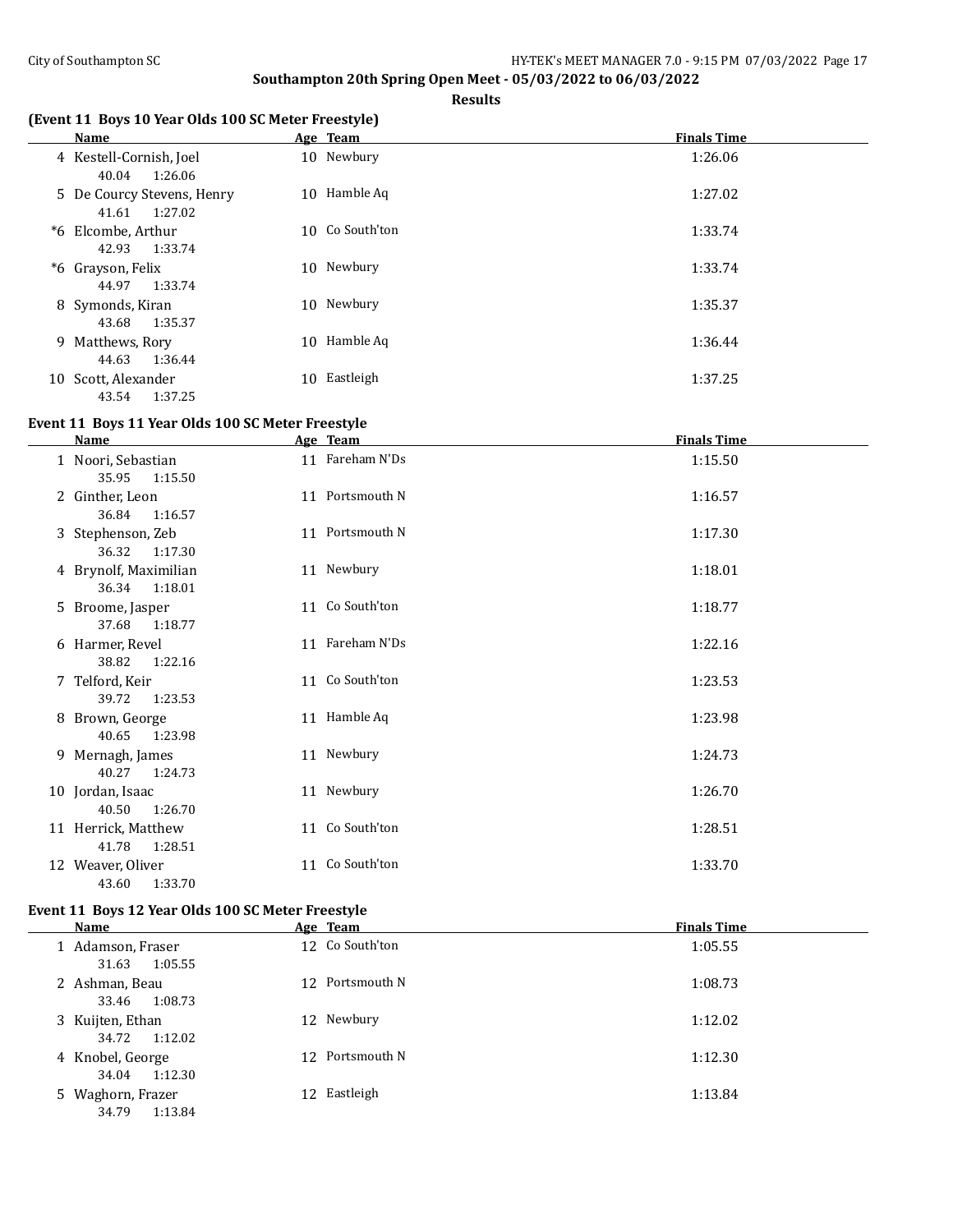**Results**

# **(Event 11 Boys 12 Year Olds 100 SC Meter Freestyle)**

| Name                                        | Age Team        | <b>Finals Time</b> |
|---------------------------------------------|-----------------|--------------------|
| 6 Graham-Evans, Jasper<br>36.64<br>1:17.05  | 12 Fareham N'Ds | 1:17.05            |
| 7 Fitch, Amos<br>36.97<br>1:19.09           | 12 Newbury      | 1:19.09            |
| 8 Pastusiak, Filip<br>40.66<br>1:20.85      | 12 Co South'ton | 1:20.85            |
| 9 Nunez-Camacho, Carlos<br>1:23.70<br>40.78 | 12 Co South'ton | 1:23.70            |
| 10 Sediqi, Muiz<br>1:27.90<br>39.04         | 12 Co South'ton | 1:27.90            |
| 11 Brown, Morgan<br>42.59<br>1:30.28        | 12 Seaclose     | 1:30.28            |

# **Event 11 Boys 13 Year Olds 100 SC Meter Freestyle**

| <b>Name</b>                              | Age Team        | <b>Finals Time</b> |
|------------------------------------------|-----------------|--------------------|
| 1 Ginther, Aaron<br>32.01<br>1:05.32     | 13 Portsmouth N | 1:05.32            |
| 2 Willis, Max<br>32.08<br>1:06.36        | 13 Fareham N'Ds | 1:06.36            |
| 3 Russell, Henry<br>32.09<br>1:06.37     | 13 Portsmouth N | 1:06.37            |
| 4 Luhan, Tudor<br>31.68<br>1:07.25       | 13 Eastleigh    | 1:07.25            |
| 5 Stantiall, Zachary<br>33.23<br>1:08.64 | 13 Fareham N'Ds | 1:08.64            |
| 6 Grayson, Barnaby<br>33.05<br>1:08.89   | 13 Newbury      | 1:08.89            |
| 7 Cox, Harrison<br>32.59<br>1:10.09      | 13 Newbury      | 1:10.09            |
| 8 Carbajosa, Martin<br>34.84<br>1:10.91  | 13 West Wight   | 1:10.91            |
| 9 Lykidis, Nikolas<br>33.28<br>1:11.33   | 13 Portsmouth N | 1:11.33            |
| 10 Bailey, Laurence<br>35.60<br>1:11.93  | 13 Co South'ton | 1:11.93            |
| 11 Taylor, Jamie<br>34.52<br>1:13.46     | 13 Hamble Aq    | 1:13.46            |
| 12 Negus, Benjamin<br>36.01<br>1:13.81   | 13 Eastleigh    | 1:13.81            |
| 13 Milewicz, Borys<br>36.75<br>1:13.94   | 13 Co South'ton | 1:13.94            |
| 14 Poynter, Maxwell<br>35.97<br>1:14.54  | 13 West Wight   | 1:14.54            |
| 15 Urquhart, Archie<br>35.54<br>1:15.94  | 13 Newbury      | 1:15.94            |
| 16 Willcocks, Oliver<br>36.49<br>1:18.12 | 13 Co South'ton | 1:18.12            |
| 17 Yuseinov, Adean                       | 13 Co South'ton | 1:20.32            |
| 18 Dorofeiev, Alexey<br>38.10<br>1:25.18 | 13 Co South'ton | 1:25.18            |
| 19 Coomer, Lewis<br>40.78<br>1:28.08     | 13 Co South'ton | 1:28.08            |
| 20 Lamb, Jonathan<br>44.44<br>1:33.24    | 13 Fareham N'Ds | 1:33.24            |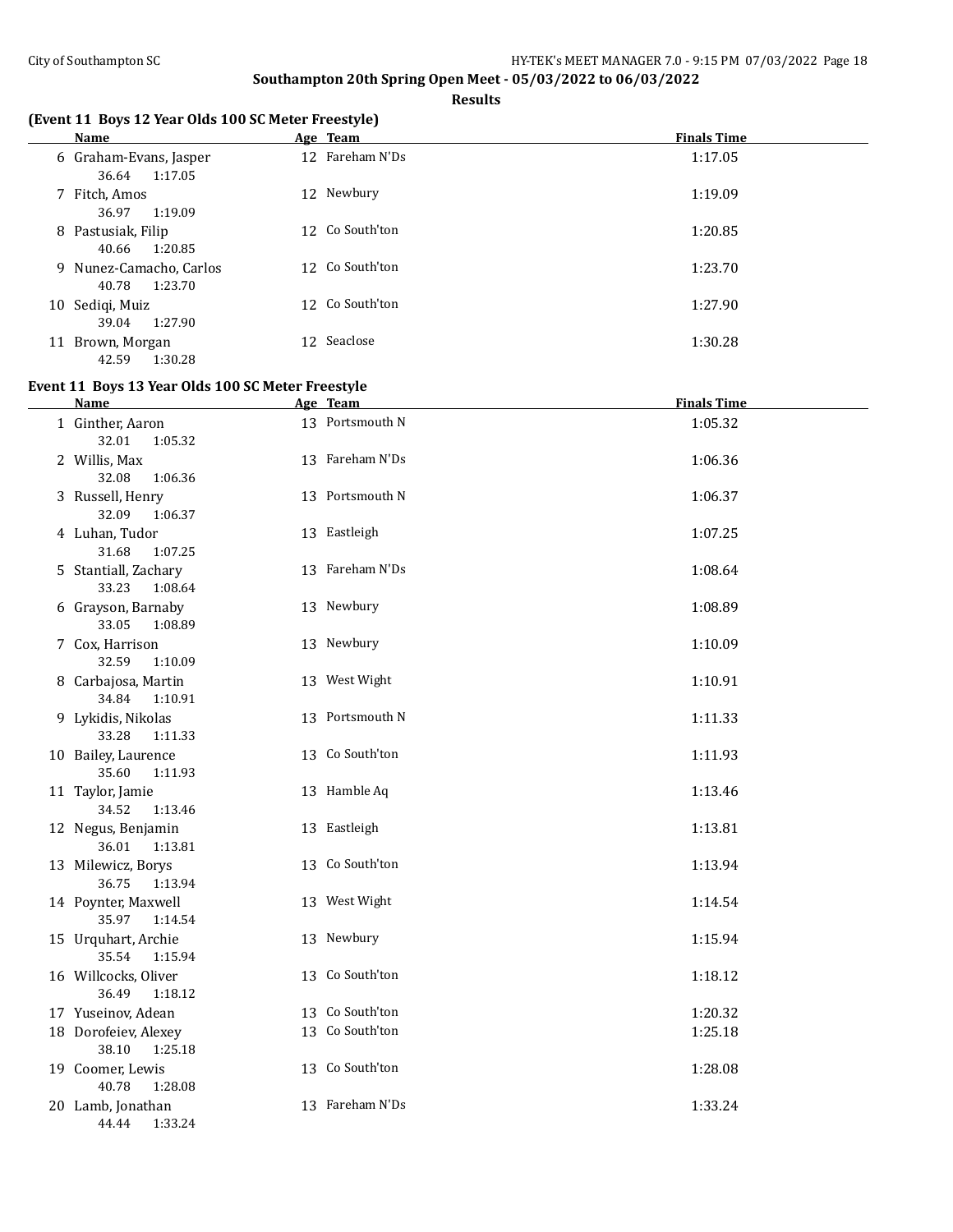**Results**

# **Event 11 Boys 14 Year Olds 100 SC Meter Freestyle**

| <b>Name</b>                              | Age Team        | <b>Finals Time</b> |
|------------------------------------------|-----------------|--------------------|
| 1 Birch, Danny<br>28.00<br>58.78         | 14 Eastleigh    | 58.78              |
| 2 Woodage, Samuel<br>1:05.16<br>31.51    | 14 Portsmouth N | 1:05.16            |
| 3 Brailsford, Thomas<br>1:10.10<br>33.30 | 14 Seaclose     | 1:10.10            |
| 4 Brown, Conrad<br>1:10.31<br>33.88      | 14 Seaclose     | 1:10.31            |
| 5 Fayazi, Samim<br>1:25.22<br>39.49      | 14 Co South'ton | 1:25.22            |
| 6 Richmond, Cameron<br>1:27.28<br>40.83  | 14 Newbury      | 1:27.28            |

## **Event 11 Boys 15 Year Olds 100 SC Meter Freestyle**

| Name                                               | Age Team        | <b>Finals Time</b> |
|----------------------------------------------------|-----------------|--------------------|
| 1 Van der Helstraete, Benjamin<br>29.13<br>1:00.99 | 15 Seaclose     | 1:00.99            |
| 2 Stefanuti, Lucas<br>1:01.99<br>29.14             | 15 Portsmouth N | 1:01.99            |
| 3 Waghorn, Elliott<br>1:03.18<br>30.43             | 15 Eastleigh    | 1:03.18            |
| 4 Holland, James<br>1:04.98<br>31.36               | 15 Newbury      | 1:04.98            |
| 5 Garcia, Raphael<br>1:05.26<br>31.71              | 15 Co South'ton | 1:05.26            |
| 6 Heslop, William<br>32.40<br>1:07.78              | 15 Newbury      | 1:07.78            |

# **Event 11 Boys 16 & Over 100 SC Meter Freestyle**

| Name                                               |    | Age Team        | <b>Finals Time</b> |  |
|----------------------------------------------------|----|-----------------|--------------------|--|
| 1 Poynter, Harry                                   |    | 16 West Wight   | 58.12              |  |
| 28.07<br>58.12                                     |    |                 |                    |  |
| 2 Martin, Rossen                                   | 16 | West Wight      | 59.22              |  |
| 28.21<br>59.22                                     |    |                 |                    |  |
| 3 Beaudro, Joshua                                  | 17 | Hamble Aq       | 1:00.24            |  |
| 28.42<br>1:00.24                                   |    |                 |                    |  |
| 4 Horner, Josh                                     |    | 16 Co South'ton | 1:02.37            |  |
| 30.50<br>1:02.37                                   |    |                 |                    |  |
| 5 Mills, Leo                                       |    | 16 Hamble Aq    | 1:02.57            |  |
| 29.75<br>1:02.57                                   |    |                 |                    |  |
| 6 Nunez-Camacho, Daniel                            |    | 16 Co South'ton | 1:04.23            |  |
| 1:04.23<br>30.50                                   |    |                 |                    |  |
| 7 Scriven, Adam                                    | 17 | Portsmouth N    | 1:09.03            |  |
| 32.98<br>1:09.03                                   |    |                 |                    |  |
| 8 Suresh, Varun                                    | 17 | Eastleigh       | 1:26.12            |  |
| Event 12  Girls 9 Year Olds 50 SC Meter Backstroke |    |                 |                    |  |
| Name                                               |    | Age Team        | <b>Finals Time</b> |  |
| 1 Jones, Alana                                     |    | 9 Co South'ton  | 40.95              |  |
| 2 Bourn, Emily                                     |    | 9 Eastleigh     | 47.67              |  |
|                                                    |    |                 |                    |  |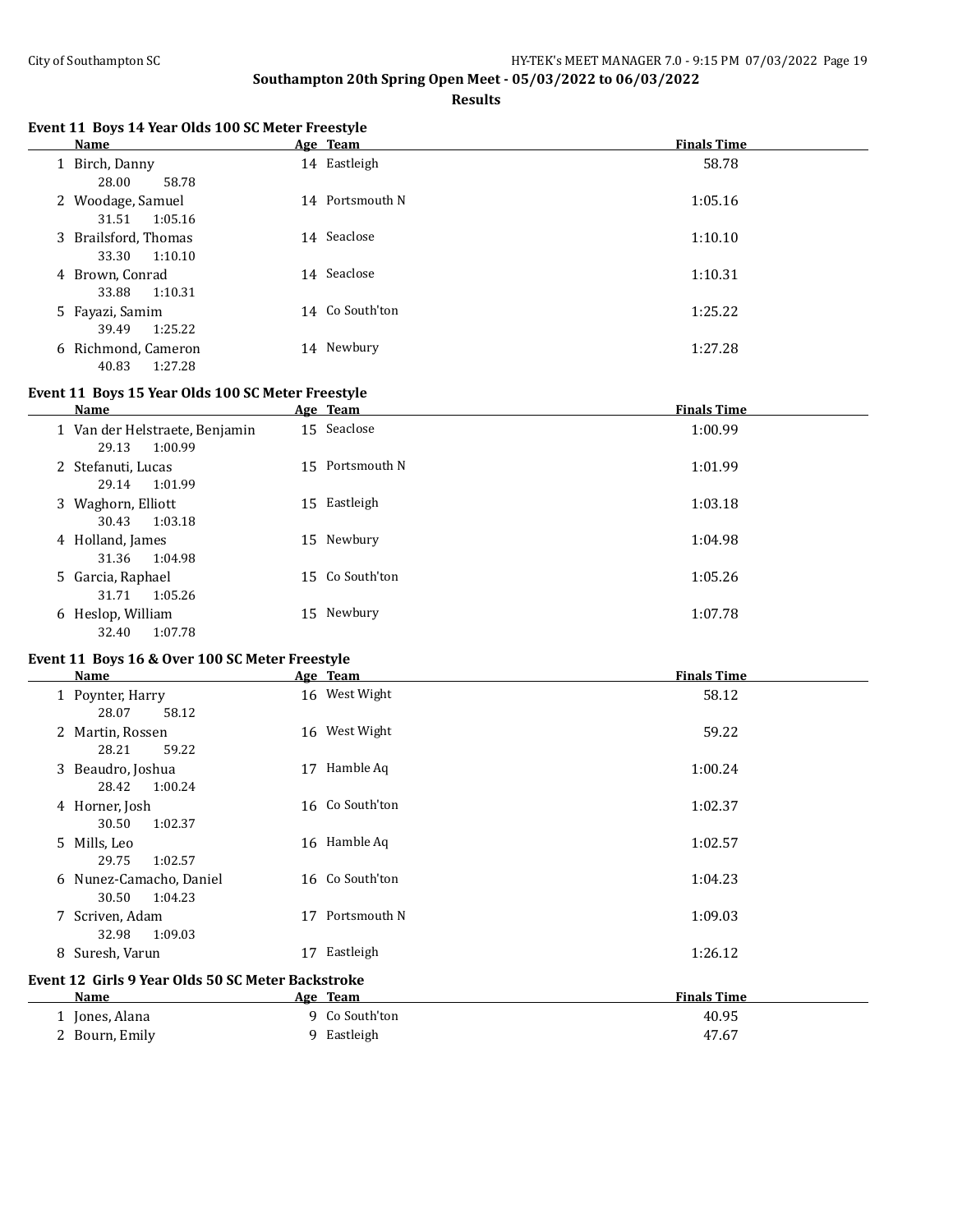| Event 12 Girls 10 Year Olds 50 SC Meter Backstroke<br>Name | Age Team |                 | <b>Finals Time</b> |
|------------------------------------------------------------|----------|-----------------|--------------------|
| 1 Luik, Eden                                               |          | 10 Co South'ton | 41.81              |
| 2 Laird, Amelie                                            |          | 10 Co South'ton | 42.28              |
| 3 Taylor, Amber                                            |          | 10 Co South'ton | 47.97              |
| 4 Allgood, Sasha                                           | 10       | Fareham N'Ds    | 48.06              |
| 5 Plunkett, Scarlett-Rose                                  |          | 10 Portsmouth N | 48.15              |
| Knight, Myla<br>6                                          |          | 10 Hamble Aq    | 48.76              |
| 7 Beal, Seren                                              |          | 10 Co South'ton | 49.14              |
| 8 Padilla- Ortiz, Emma                                     |          | 10 Eastleigh    | 56.17              |
| Event 12 Girls 11 Year Olds 50 SC Meter Backstroke         |          |                 |                    |
| Name                                                       | Age Team |                 | <b>Finals Time</b> |
| 1 Biggs, Matilda                                           |          | 11 Co South'ton | 35.55              |
| 2 Wake, Sonya                                              |          | 11 West Wight   | 39.70              |
| Bailey, Lois<br>3                                          |          | 11 Co South'ton | 42.91              |
| 4 Bond, Bobby                                              |          | 11 Eastleigh    | 44.64              |
| 5 Ilieva, Yana                                             |          | 11 Co South'ton | 50.43              |
| 6 Dawson, Matilda                                          |          | 11 Hamble Aq    | 53.47              |
| Event 12 Girls 12 Year Olds 50 SC Meter Backstroke         |          |                 |                    |
| Name                                                       | Age Team |                 | <b>Finals Time</b> |
| 1 Diaz, Zoe                                                |          | 12 Co South'ton | 34.12              |
| 2 Fourie, Amy                                              |          | 12 Fareham N'Ds | 35.48              |
| 3<br>Roles, Lola                                           |          | 12 Co South'ton | 35.53              |
| 4 Real, Riz Ellison                                        | 12       | Co South'ton    | 35.73              |
| 5 Hendley, Aoife                                           | 12       | Fareham N'Ds    | 35.76              |
| 6 Pilcher, Isabella                                        |          | 12 Seaclose     | 36.27              |
| 7 Kennedy, Hannah                                          |          | 12 Bromley      | 38.88              |
| 8 Heng, Phoebe                                             |          | 12 Seaclose     | 41.34              |
| Hayes, Megan<br>9                                          |          | 12 Co South'ton | 41.59              |
| 10 Tourell, Bethany                                        |          | 12 Hamble Aq    | 42.00              |
| 11 Buda, Maja                                              |          | 12 Co South'ton | 43.81              |
| 12 Lunn, Jasmine                                           |          | 12 Portsmouth N | 44.11              |
| 13 Aldhouse, Kristen                                       |          | 12 Eastleigh    | 44.78              |
| 14 Horscroft, Hollie                                       |          | 12 Fareham N'Ds | 45.93              |
| Event 12 Girls 13 Year Olds 50 SC Meter Backstroke         |          |                 |                    |
| Name                                                       | Age Team |                 | <b>Finals Time</b> |
| 1 Muir, Olive                                              |          | 13 Newbury      | 37.10              |
| 2 Williams, Kelly                                          |          | 13 Fareham N'Ds | 37.67              |
| 3 Mason, Morgan                                            |          | 13 Newbury      | 38.69              |
| 4 Kestell-Cornish, Olivia                                  |          | 13 Newbury      | 40.14              |
| 5 Jenkins, Eva                                             |          | 13 Portsmouth N | 40.16              |
| 6 Stratford, Emily                                         |          | 13 Eastleigh    | 40.24              |
| 7 Goodman, Louise                                          |          | 13 Newbury      | 40.56              |
| Papadopoulou, Chrysanthi<br>8                              |          | 13 Newbury      | 41.83              |
| 9 McClellan, Holly                                         |          | 13 Newbury      | 43.46              |
| 10 Van Dyk, Alexandra                                      |          | 13 Newbury      | 43.54              |
| Event 12 Girls 14 Year Olds 50 SC Meter Backstroke         |          |                 |                    |
| Name                                                       | Age Team |                 | <b>Finals Time</b> |
| 1 Adamson, Penelope                                        |          | 14 Co South'ton | 33.88              |
| 2 Rutherford, Isla                                         |          | 14 Eastleigh    | 34.74              |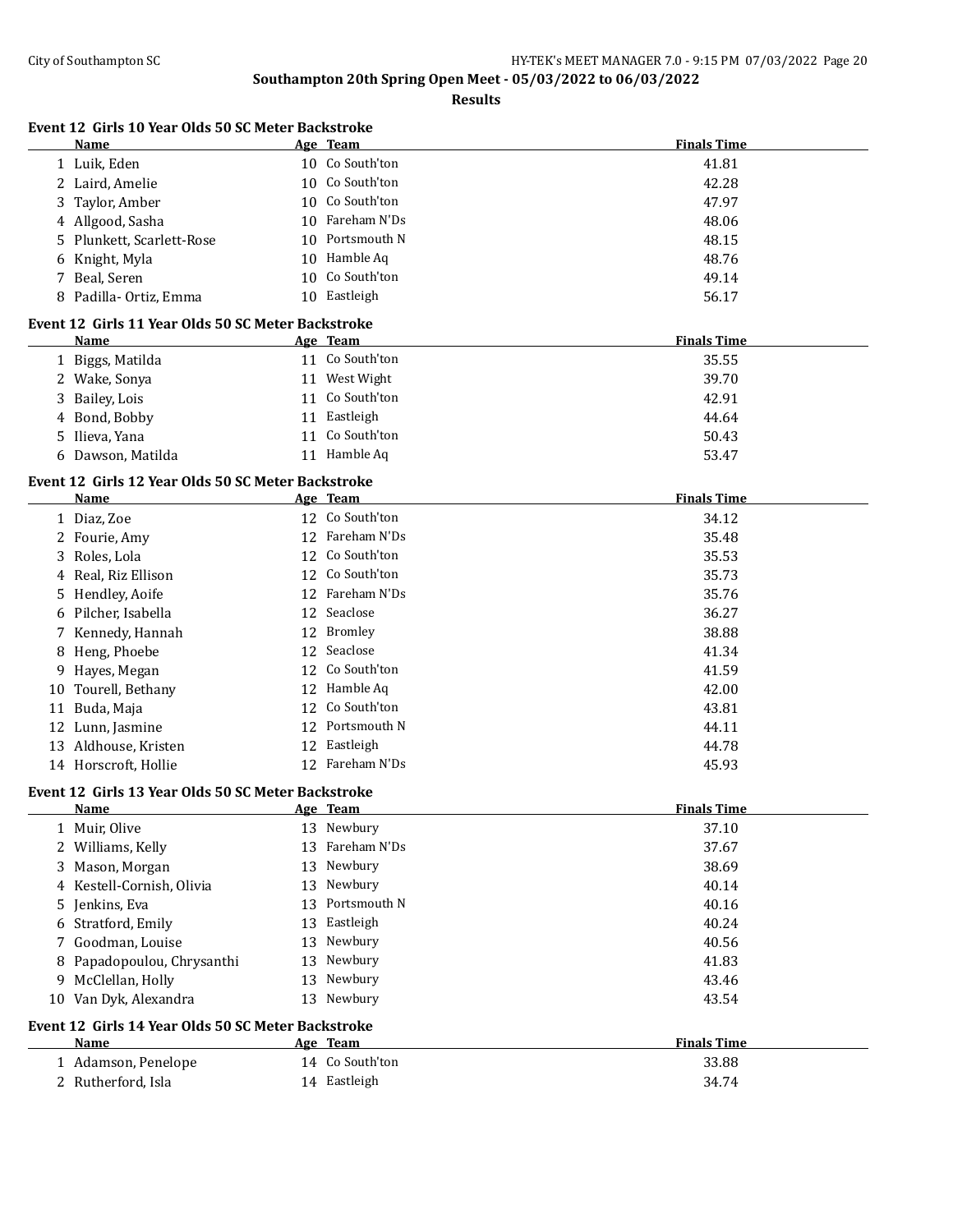**Finals Time** 

**Finals Time** 

**Finals Time** 

**Finals Time** 

**Finals Time** 

#### **Southampton 20th Spring Open Meet - 05/03/2022 to 06/03/2022**

|    |                                                            | Southampton 20th Spring Open Meet - 05/03/2022 to 06/03/2022<br><b>Results</b> |                   |
|----|------------------------------------------------------------|--------------------------------------------------------------------------------|-------------------|
|    | (Event 12 Girls 14 Year Olds 50 SC Meter Backstroke)       |                                                                                |                   |
|    | Name                                                       | Age Team                                                                       | <b>Finals Tim</b> |
|    | 3 Muncaster, Isobel                                        | 14 Seaclose                                                                    | 36.57             |
|    | 4 Brown, Lily                                              | 14 Hamble Aq                                                                   | 36.67             |
|    | 5 Geary, Isabelle                                          | 14 Eastleigh                                                                   | 36.93             |
|    | 6 Wade, Grace                                              | 14 Newbury                                                                     | 37.44             |
|    | 7 Collins, Lilly-Lou                                       | 14 Portsmouth N                                                                | 37.70             |
| 8  | Tencheva, Victoria                                         | 14 Portsmouth N                                                                | 40.17             |
| 9  | Kotze, Elri                                                | 14 Newbury                                                                     | 42.02             |
|    | 10 Haydn-Jones, Daisy                                      | 14 Newbury                                                                     | 42.30             |
|    | 11 Blake, Jemima                                           | 14 Newbury                                                                     | 45.14             |
|    | 12 Ditchburn, Jasmin                                       | 14 Hamble Aq                                                                   | 50.41             |
|    | Event 12 Girls 15 Year Olds 50 SC Meter Backstroke         |                                                                                |                   |
|    | Name                                                       | Age Team                                                                       | <b>Finals Tim</b> |
|    | 1 Rolls, Alexandra                                         | 15 Winchester                                                                  | 32.21             |
|    | 2 Gobby, Georgie                                           | 15 Seaclose                                                                    | 34.67             |
|    | 3 Wicks, Rebecca                                           | 15 Portsmouth N                                                                | 37.13             |
| 4  | Constantin, Lorena                                         | 15 Portsmouth N                                                                | 40.41             |
| 5. | Basit, Zoha                                                | 15 Eastleigh                                                                   | 40.70             |
|    | 6 Davis, Helena                                            | 15 Fareham N'Ds                                                                | 43.44             |
|    | Event 12 Girls 16 & Over 50 SC Meter Backstroke            |                                                                                |                   |
|    | <b>Name</b>                                                | Age Team                                                                       | <b>Finals Tim</b> |
|    | 1 McLaren, Amber                                           | 16 Hamble Aq                                                                   | 33.02             |
|    | 2 Browne, Jessica                                          | 17 West Wight                                                                  | 33.14             |
|    | 3 Stillwell, Mia                                           | 16 Seaclose                                                                    | 34.01             |
|    | 4 Jones, Sophie                                            | 19 Eastleigh                                                                   | 36.26             |
|    | 5 Garcia, Ysabelle                                         | 17 Co South'ton                                                                | 36.88             |
|    | 6 Delannoy, Kiran                                          | 16 Eastleigh                                                                   | 37.70             |
|    | 7 Read, Pippa                                              | 16 Eastleigh                                                                   | 37.96             |
|    | 8 Curtis, Mia                                              | 18 Seaclose                                                                    | 38.14             |
|    |                                                            |                                                                                |                   |
|    | Event 13 Boys 9 Year Olds 50 SC Meter Breaststroke<br>Name | Age Team                                                                       | <b>Finals Tim</b> |
|    | 1 Rogers, Alistair                                         | 9 Portsmouth N                                                                 | 51.54             |
|    | 2 Broome, Felix                                            | 9 Co South'ton                                                                 | 52.26             |
|    | 3 Hoolahan, Patrick                                        | 9 Hamble Aq                                                                    | 54.19             |
| 4  | Goodman, Daniel                                            | 9 Newbury                                                                      | 1:03.28           |
|    | 5 Douglas, Jayden                                          | 9 Co South'ton                                                                 | 1:12.14           |
|    | --- Iliev, Iliya                                           | 9 Co South'ton                                                                 |                   |
|    |                                                            |                                                                                | DQ                |
|    | Event 13 Boys 10 Year Olds 50 SC Meter Breaststroke        |                                                                                |                   |
|    | Name                                                       | Age Team                                                                       | <b>Finals Tim</b> |
|    | 1 Roles, Mitchell                                          | 10 Co South'ton                                                                | 48.30             |
|    | 2 Willcox, Matthew                                         | 10 Hamble Aq                                                                   | 48.66             |
|    | 3 Dauneckis, Emilis                                        | 10 Eastleigh                                                                   | 49.45             |
|    | 4 De Courcy Stevens, Henry                                 | 10 Hamble Aq                                                                   | 50.84             |
|    | 5 Rejman, Oliver                                           | 10 Fareham N'Ds                                                                | 54.13             |

 Kestell-Cornish, Joel 10 Newbury 54.36 Scott, Alexander 10 Eastleigh 54.41 8 Symonds, Kiran 10 Newbury 10 Newbury 56.69 Elcombe, Arthur 10 Co South'ton 58.51 10 Matthews, Rory 10 Hamble Aq 1:05.77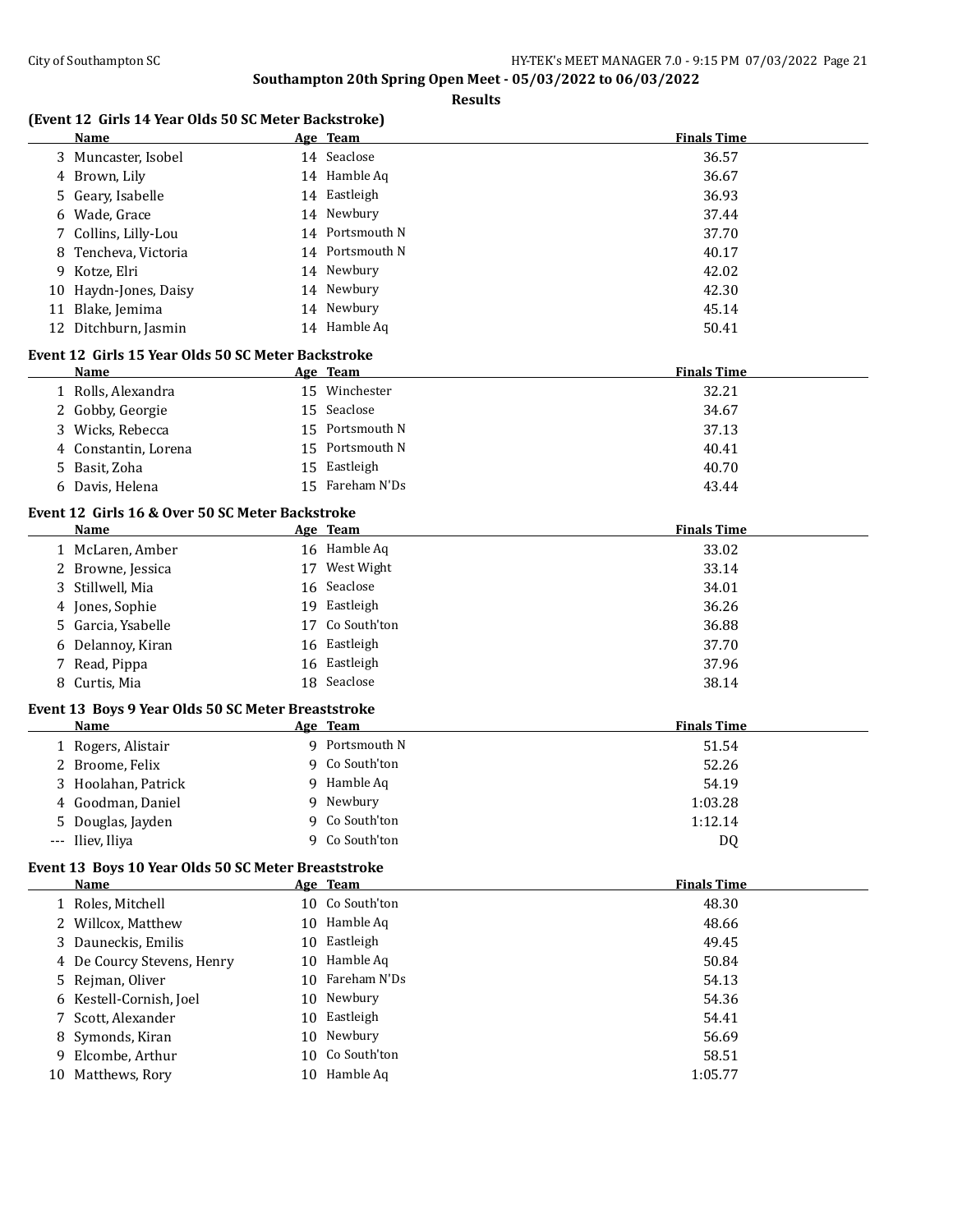**Results**

# **Event 13 Boys 11 Year Olds 50 SC Meter Breaststroke**

|    | Name                  |    | Age Team        | <b>Finals Time</b> |
|----|-----------------------|----|-----------------|--------------------|
|    | 1 Ginther, Leon       |    | 11 Portsmouth N | 42.58              |
|    | 2 Noori, Sebastian    | 11 | Fareham N'Ds    | 44.41              |
|    | 3 Stephenson, Zeb     | 11 | Portsmouth N    | 50.30              |
|    | 4 Harmer, Revel       |    | 11 Fareham N'Ds | 51.54              |
|    | 5 Salmon, Ryan        | 11 | Fareham N'Ds    | 51.59              |
|    | 6 Brown, George       |    | 11 Hamble Aq    | 51.75              |
|    | 7 Brynolf, Maximilian | 11 | Newbury         | 51.85              |
|    | 8 Grist, Caleb        |    | 11 Co South'ton | 52.29              |
|    | 9 Broome, Jasper      |    | 11 Co South'ton | 52.47              |
|    | 10 Jordan, Isaac      |    | 11 Newbury      | 52.60              |
| 11 | Telford, Keir         |    | 11 Co South'ton | 56.13              |
| 12 | Weaver, Oliver        |    | 11 Co South'ton | 56.84              |
|    | 13 Herrick, Matthew   |    | 11 Co South'ton | 57.28              |

## **Event 13 Boys 12 Year Olds 50 SC Meter Breaststroke**

| Name                    | Age Team        | <b>Finals Time</b> |
|-------------------------|-----------------|--------------------|
| 1 Waghorn, Frazer       | 12 Eastleigh    | 43.45              |
| 2 Kuijten, Ethan        | 12 Newbury      | 44.33              |
| 3 Ashman, Beau          | 12 Portsmouth N | 44.88              |
| 4 Overy, Lincoln        | 12 Seaclose     | 45.42              |
| 5 Pastusiak, Filip      | 12 Co South'ton | 47.25              |
| 6 Graham-Evans, Jasper  | 12 Fareham N'Ds | 48.81              |
| 7 Sharpe, Austin        | 12 Fareham N'Ds | 49.85              |
| 8 Nunez-Camacho, Carlos | 12 Co South'ton | 54.00              |
| 9 Pavanathil, Aaric     | 12 Co South'ton | 1:00.39            |

### **Event 13 Boys 13 Year Olds 50 SC Meter Breaststroke**

|                     | <b>Name</b>                                         | Age | <b>Team</b>  | <b>Finals Time</b> |
|---------------------|-----------------------------------------------------|-----|--------------|--------------------|
|                     | 1 Poynter, Maxwell                                  | 13  | West Wight   | 40.30              |
|                     | 2 Ginther, Aaron                                    | 13  | Portsmouth N | 41.33              |
| 3                   | Russell, Henry                                      | 13  | Portsmouth N | 43.32              |
| 4                   | Bailey, Laurence                                    | 13  | Co South'ton | 46.28              |
| 5.                  | Milewicz, Borys                                     | 13  | Co South'ton | 46.30              |
| 6                   | Suresh Khanna, Adarsh                               | 13  | Co South'ton | 47.22              |
|                     | Willcocks, Oliver                                   | 13  | Co South'ton | 48.24              |
| 8                   | Urquhart, Archie                                    | 13  | Newbury      | 49.66              |
| 9                   | Taylor, Jamie                                       | 13  | Hamble Aq    | 50.16              |
| 10                  | Lamb, Jonathan                                      | 13  | Fareham N'Ds | 53.42              |
| 11                  | Yuseinov, Adean                                     | 13  | Co South'ton | 54.41              |
| 12                  | Coomer, Lewis                                       | 13  | Co South'ton | 1:01.19            |
| $\qquad \qquad - -$ | Lykidis, Nikolas                                    | 13  | Portsmouth N | DQ                 |
|                     | Event 13 Boys 14 Year Olds 50 SC Meter Breaststroke |     |              |                    |
|                     | Name                                                |     | Age Team     | <b>Finals Time</b> |
|                     | 1 Birch, Danny                                      |     | 14 Eastleigh | 34.77              |
|                     | Rutherford, Oliver                                  |     | 14 Eastleigh | 36.60              |
| 3.                  | Brailsford, Thomas                                  |     | 14 Seaclose  | 43.76              |
|                     | 4 Richmond, Cameron                                 |     | 14 Newbury   | 53.47              |
|                     | Event 13 Boys 15 Year Olds 50 SC Meter Breaststroke |     |              |                    |
|                     | Name                                                |     | Age Team     | <b>Finals Time</b> |
|                     | 1 Adams-Donohoe, Mason                              |     | 15 Ryde SC   | 35.19              |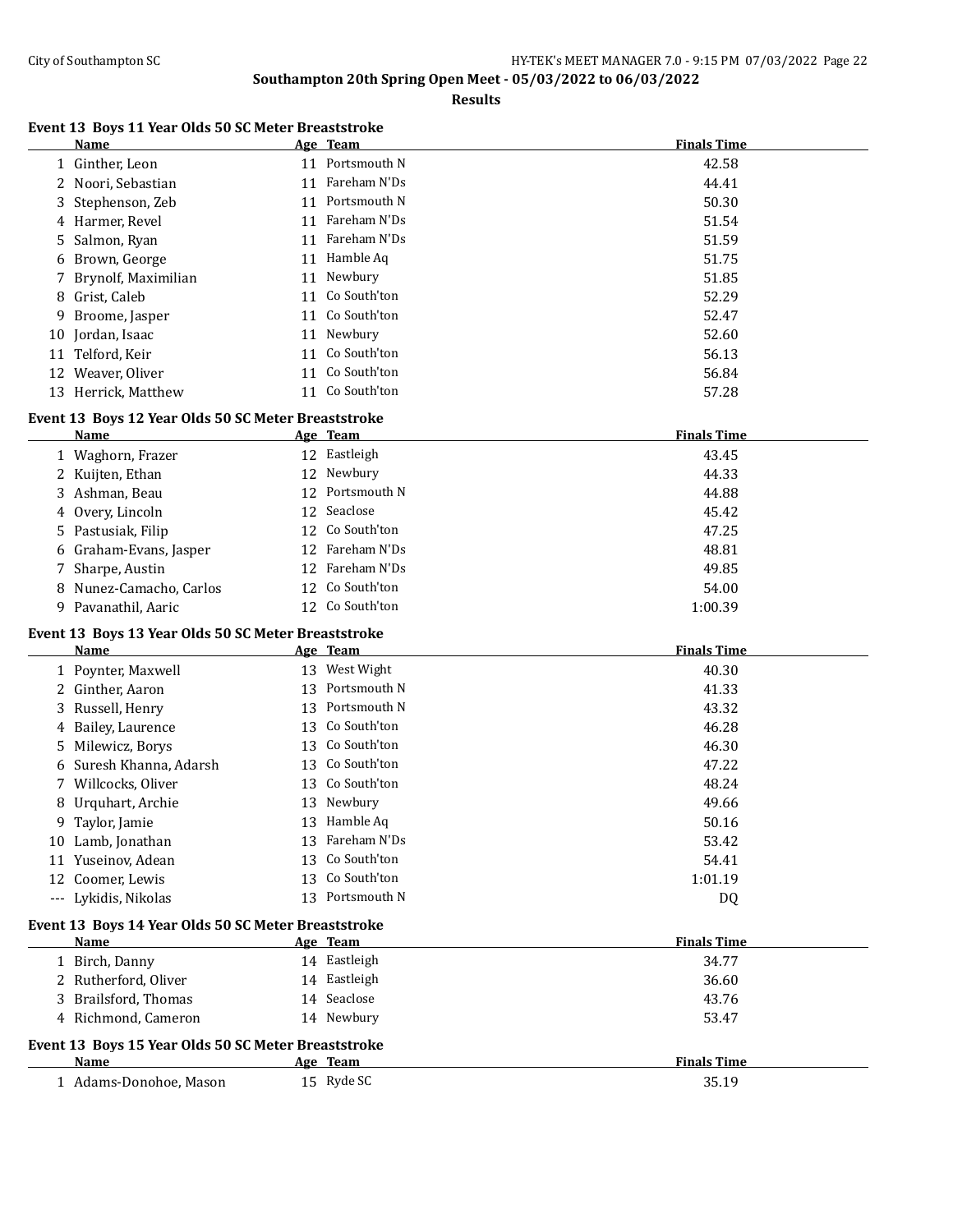|                                                                 | (Event 13 Boys 15 Year Olds 50 SC Meter Breaststroke) |                    |
|-----------------------------------------------------------------|-------------------------------------------------------|--------------------|
| <b>Name</b>                                                     | Age Team                                              | <b>Finals Time</b> |
| 2 Holland, James                                                | 15 Newbury                                            | 38.09              |
| 3 Garcia, Raphael                                               | 15 Co South'ton                                       | 38.53              |
| 4 Waghorn, Elliott                                              | 15 Eastleigh                                          | 39.78              |
| 5 Heslop, William                                               | 15 Newbury                                            | 42.45              |
| Event 13 Boys 16 & Over 50 SC Meter Breaststroke<br><b>Name</b> |                                                       | <b>Finals Time</b> |
|                                                                 | Age Team                                              |                    |
| 1 Poynter, Harry                                                | 16 West Wight                                         | 34.87              |
| 2 Beaudro, Joshua                                               | 17 Hamble Aq                                          | 36.19              |
| 3 Martin, Rossen                                                | 16 West Wight                                         | 37.22              |
| 4 Mills, Leo                                                    | 16 Hamble Aq                                          | 39.50              |
| 5 Nunez-Camacho, Daniel                                         | 16 Co South'ton                                       | 40.01              |
| 6 Scriven, Adam                                                 | 17 Portsmouth N                                       | 42.52              |
| Event 14 Girls 9 Year Olds 100 SC Meter Butterfly               |                                                       |                    |
| Name                                                            | Age Team                                              | <b>Finals Time</b> |
| 1 Palmer, Eve<br>44.10<br>1:36.13                               | 9 Co South'ton                                        | 1:36.13            |
| Event 14 Girls 10 Year Olds 100 SC Meter Butterfly              |                                                       |                    |
| Name                                                            | Age Team                                              | <b>Finals Time</b> |
| 1 O'Brien, Rose<br>37.33<br>1:20.08                             | 10 Co South'ton                                       | 1:20.08            |
| 2 Luik, Eden<br>50.49<br>1:54.95                                | 10 Co South'ton                                       | 1:54.95            |
| Event 14 Girls 11 Year Olds 100 SC Meter Butterfly              |                                                       |                    |
| Name                                                            | Age Team                                              | <b>Finals Time</b> |
| 1 Biggs, Matilda                                                | 11 Co South'ton                                       | 1:16.05            |
| 34.37<br>1:16.05                                                |                                                       |                    |
| 2 Dolman, Olivia<br>50.00<br>1:49.74                            | 11 Co South'ton                                       | 1:49.74            |
| Event 14 Girls 12 Year Olds 100 SC Meter Butterfly              |                                                       |                    |
| Name                                                            | Age Team                                              | <b>Finals Time</b> |
| 1 Diaz, Zoe<br>36.95<br>1:20.60                                 | 12 Co South'ton                                       | 1:20.60            |
| 2 Roles, Lola<br>37.38 1:22.05                                  | 12 Co South'ton                                       | 1:22.05            |
| 3 Kennedy, Hannah<br>39.89<br>1:25.55                           | 12 Bromley                                            | 1:25.55            |
| 4 Luik, Alexandra<br>40.65<br>1:29.86                           | 12 Co South'ton                                       | 1:29.86            |
| 5 Real, Riz Ellison                                             | 12 Co South'ton                                       | 1:33.13            |
| 37.41<br>1:33.13<br>6 Aldhouse, Allana                          | 12 Eastleigh                                          | 1:33.56            |
| 40.22<br>1:33.56<br>7 Rose, Aurelia                             | 12 Co South'ton                                       | 1:34.05            |
| 43.53<br>1:34.05<br>8 Horscroft, Hollie<br>47.78<br>1:46.29     | 12 Fareham N'Ds                                       | 1:46.29            |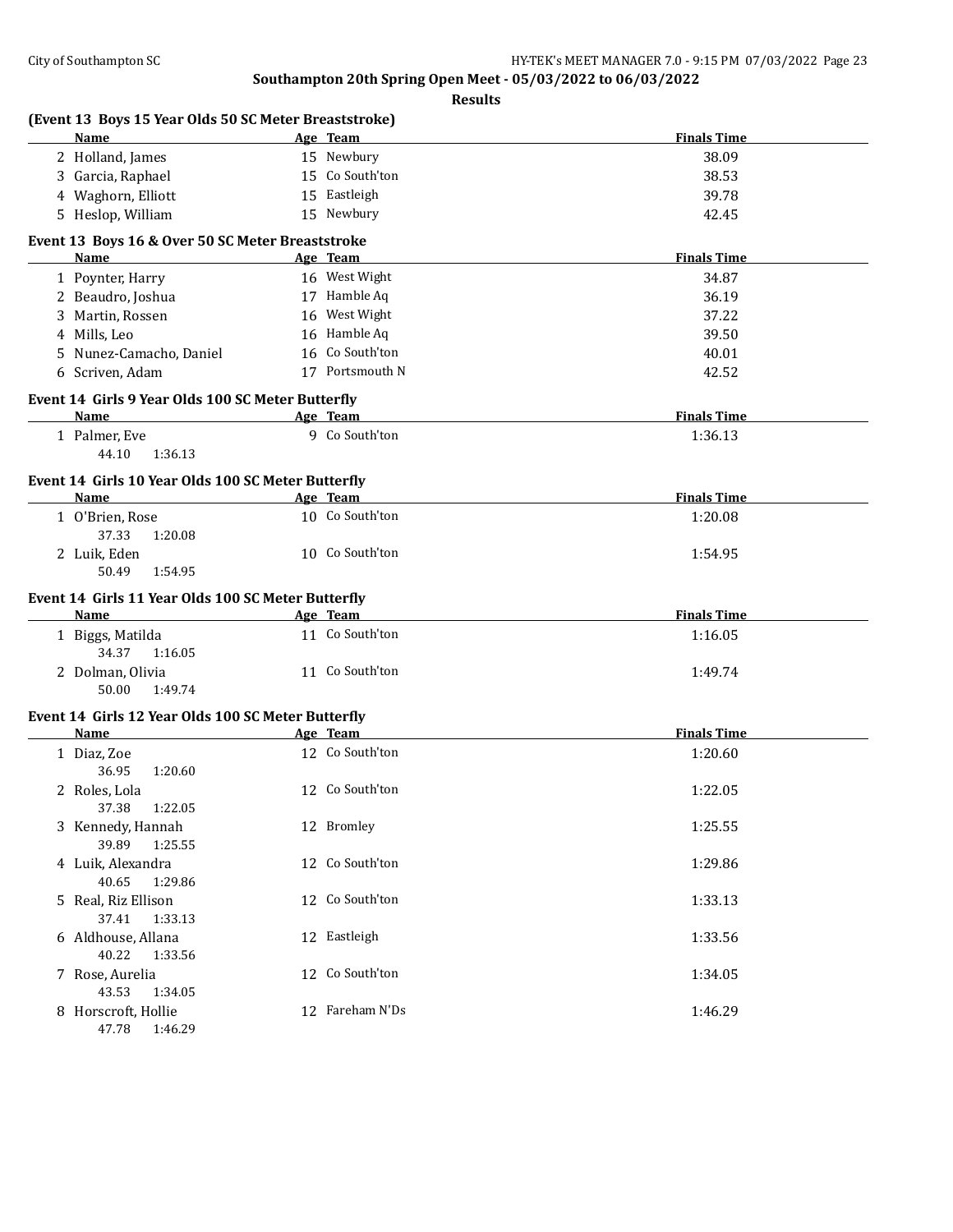**Results**

# **Event 14 Girls 13 Year Olds 100 SC Meter Butterfly**

| Name                                     | Age Team           | <b>Finals Time</b> |
|------------------------------------------|--------------------|--------------------|
| 1 Evans, Ffion<br>37.07<br>1:19.00       | 13 Eastleigh       | 1:19.00            |
| 2 Ford, Inara<br>37.42<br>1:20.08        | 13 Seaclose        | 1:20.08            |
| 3 Miles, Aimee<br>1:26.77<br>39.54       | Fareham N'Ds<br>13 | 1:26.77            |
| 4 Quinton, Esme<br>1:41.19<br>44.48      | 13 Portsmouth N    | 1:41.19            |
| 5 Van Dyk, Alexandra<br>1:46.66<br>45.41 | 13 Newbury         | 1:46.66            |
| 6 Wigmore, Grace<br>1:47.42<br>46.82     | 13 Newbury         | 1:47.42            |

#### **Event 14 Girls 14 Year Olds 100 SC Meter Butterfly**

| Name                                     | Age Team        | <b>Finals Time</b> |
|------------------------------------------|-----------------|--------------------|
| 1 Adamson, Penelope<br>1:10.53<br>32.75  | 14 Co South'ton | 1:10.53            |
| 2 Muncaster, Isobel<br>1:18.80<br>36.75  | 14 Seaclose     | 1:18.80            |
| 3 Collins, Lilly-Lou<br>1:23.78<br>38.63 | 14 Portsmouth N | 1:23.78            |
| 4 Brown, Lily<br>1:24.45<br>38.71        | 14 Hamble Aq    | 1:24.45            |
| 5 Geary, Isabelle<br>1:24.73<br>37.72    | Eastleigh<br>14 | 1:24.73            |

# **Event 14 Girls 15 Year Olds 100 SC Meter Butterfly**

| <b>Name</b>                              | Age Team        | <b>Finals Time</b> |
|------------------------------------------|-----------------|--------------------|
| 1 Bassett, Alexandra<br>1:05.92<br>30.42 | 15 Co South'ton | 1:05.92            |
| 2 Rolls, Alexandra<br>1:11.00<br>32.53   | 15 Winchester   | 1:11.00            |
| 3 Taylor, Rhyseren<br>33.85 1:12.99      | 15 Eastleigh    | 1:12.99            |
| 4 Wicks, Rebecca<br>1:20.89<br>36.61     | 15 Portsmouth N | 1:20.89            |

# **Event 14 Girls 16 & Over 100 SC Meter Butterfly**

|                     | Name                                   |    | Age Team        | <b>Finals Time</b> |
|---------------------|----------------------------------------|----|-----------------|--------------------|
|                     | 1 Barao, Kyleigh<br>1:06.84<br>31.11   |    | 23 Co South'ton | 1:06.84            |
|                     | 2 Holland, Abigail<br>32.63<br>1:09.59 | 17 | Newbury         | 1:09.59            |
|                     | 3 Isaacson, Lucy<br>1:10.01<br>31.24   |    | 18 West Wight   | 1:10.01            |
|                     | 4 Heng, Jessica<br>1:17.06<br>36.01    |    | 16 Seaclose     | 1:17.06            |
|                     | 5 Curtis, Mia<br>1:19.74<br>36.92      |    | 18 Seaclose     | 1:19.74            |
|                     | 6 Delannoy, Kiran<br>1:24.59<br>37.32  |    | 16 Eastleigh    | 1:24.59            |
| $\qquad \qquad - -$ | Read, Pippa                            |    | 16 Eastleigh    | DQ                 |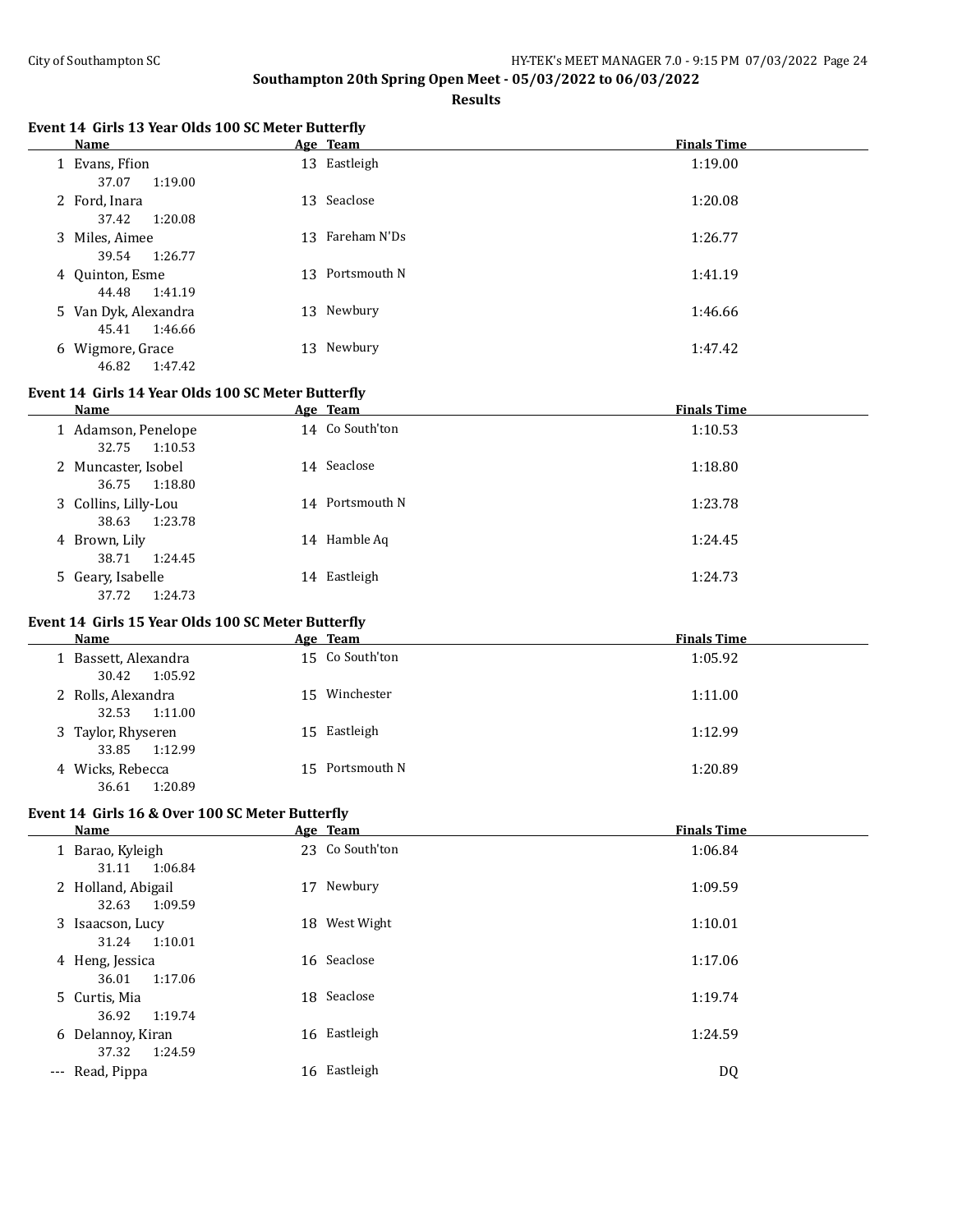|    | Event 15 Girls 9 Year Olds 400 SC Meter Freestyle<br>Name         | Age Team        | <b>Finals Time</b> |
|----|-------------------------------------------------------------------|-----------------|--------------------|
|    | 1 Palmer, Eve                                                     | 9 Co South'ton  | 5:46.81            |
|    | 2 Thuyanesan, Navina                                              | 9 Co South'ton  | 6:13.26            |
|    |                                                                   |                 |                    |
|    | Event 15 Girls 10 Year Olds 400 SC Meter Freestyle<br><b>Name</b> | Age Team        | <b>Finals Time</b> |
|    | 1 O'Brien, Rose                                                   | 10 Co South'ton | 5:11.27            |
|    | 2 Luik, Eden                                                      | 10 Co South'ton | 6:45.16            |
|    |                                                                   |                 |                    |
|    | Event 15 Girls 11 Year Olds 400 SC Meter Freestyle                |                 |                    |
|    | Name                                                              | Age Team        | <b>Finals Time</b> |
|    | 1 Biggs, Matilda                                                  | 11 Co South'ton | 5:07.87            |
|    | 2 Reynolds, Ottilie                                               | 11 Fareham N'Ds | 5:44.44            |
|    | 3 Dolman, Olivia                                                  | 11 Co South'ton | 6:05.34            |
|    | 4 Prinsloo, Amelie                                                | 11 Eastleigh    | 6:16.96            |
|    | Event 15 Girls 12 Year Olds 400 SC Meter Freestyle                |                 |                    |
|    | Name                                                              | Age Team        | <b>Finals Time</b> |
|    | 1 Roles, Lola                                                     | 12 Co South'ton | 4:55.83            |
|    | 2 Hendley, Aoife                                                  | 12 Fareham N'Ds | 5:01.26            |
|    | 3 Diaz, Zoe                                                       | 12 Co South'ton | 5:07.31            |
|    | 4 Fourie, Amy                                                     | 12 Fareham N'Ds | 5:08.47            |
| 5. | Pilcher, Isabella                                                 | 12 Seaclose     | 5:27.05            |
| 6  | Bennett, Holly                                                    | 12 Fareham N'Ds | 5:32.44            |
|    | 7 Wroath Hickley, Matilda                                         | 12 Seaclose     | 5:46.43            |
| 8  | Tourell, Bethany                                                  | 12 Hamble Aq    | 6:14.43            |
|    | Event 15 Girls 13 Year Olds 400 SC Meter Freestyle                |                 |                    |
|    | <b>Name</b>                                                       | Age Team        | <b>Finals Time</b> |
|    | 1 Martin, Gabrielle                                               | 13 Co South'ton | 5:08.59            |
|    | 2 Ford, Inara                                                     | 13 Seaclose     | 5:12.03            |
|    | 3 Williams, Kelly                                                 | 13 Fareham N'Ds | 5:24.71            |
|    | 4 Lane, Sophie                                                    | 13 Co South'ton | 5:26.44            |
|    | 5 Bieniek, Wiktoria                                               | 13 Co South'ton | 6:51.43            |
|    |                                                                   |                 |                    |
|    | Event 15 Girls 14 Year Olds 400 SC Meter Freestyle<br>Name        | Age Team        | <b>Finals Time</b> |
|    | 1 O'Brien, Nell                                                   | 14 Seaclose     | 4:56.06            |
|    | 2 Smith, Evie                                                     | 14 Co South'ton | 5:13.11            |
|    |                                                                   | 14 Fareham N'Ds | 5:15.90            |
|    | 3 Bland, Emily<br>4 Collins, Lilly-Lou                            | 14 Portsmouth N |                    |
|    |                                                                   |                 | 5:18.00            |
|    | Event 15 Girls 15 Year Olds 400 SC Meter Freestyle                |                 |                    |
|    | <b>Name</b>                                                       | Age Team        | <b>Finals Time</b> |
|    | 1 Bassett, Alexandra                                              | 15 Co South'ton | 4:38.59            |
|    | 2 Conradie, Simone                                                | 15 WildernWaves | 5:09.36            |
|    | Event 15 Girls 16 & Over 400 SC Meter Freestyle                   |                 |                    |
|    |                                                                   | Age Team        | <b>Finals Time</b> |
|    | Name                                                              |                 |                    |
|    | 1 Peters, Alice                                                   | 16 Newbury      | 4:52.14            |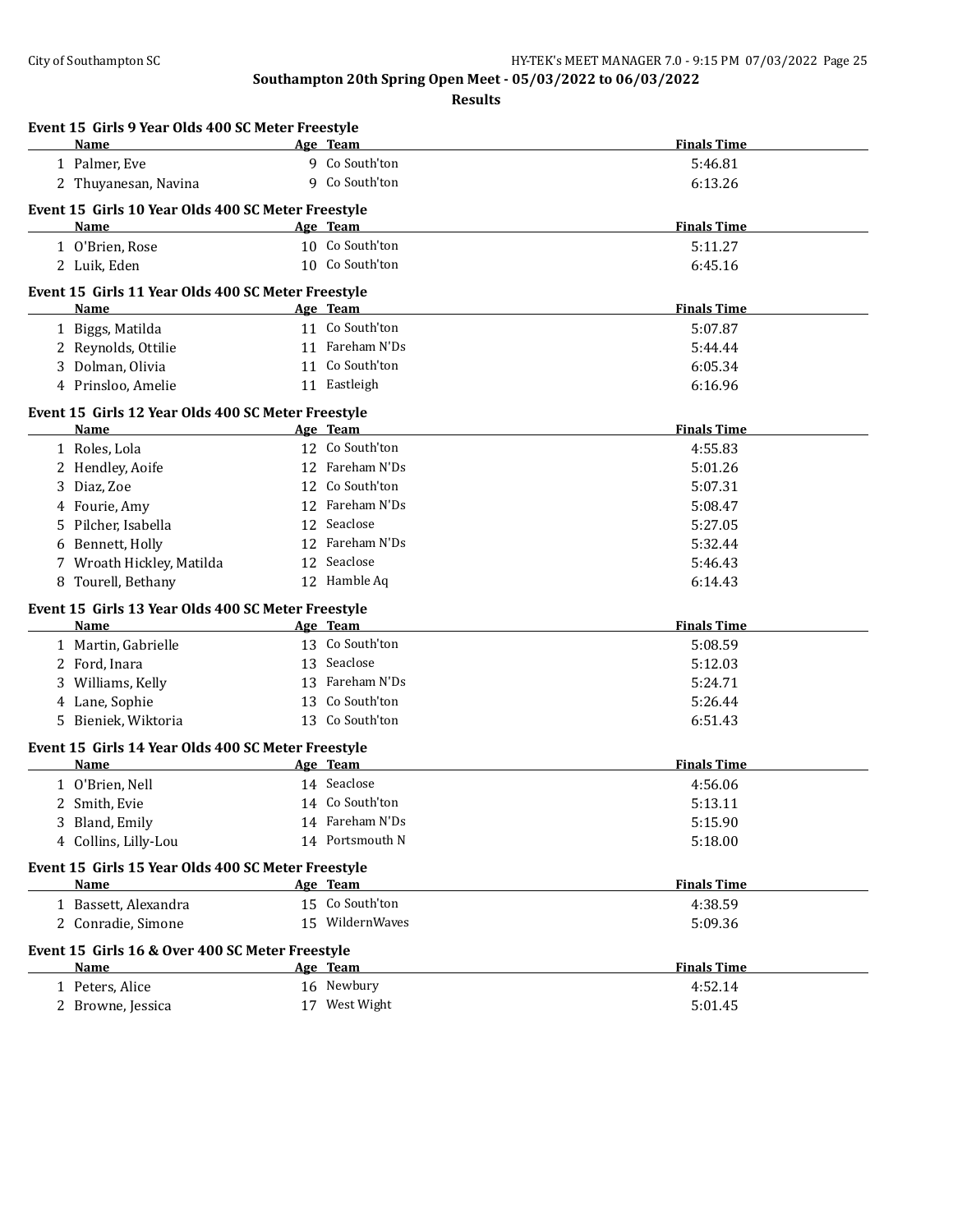**Event 16 Boys 9 Year Olds 200 SC Meter IM**

# **Southampton 20th Spring Open Meet - 05/03/2022 to 06/03/2022**

**Results**

**n Age Team Finals Time** 

| 1 Rogers, Alistair                                        |         | 9 Portsmouth N  | 3:16.54            |
|-----------------------------------------------------------|---------|-----------------|--------------------|
| 42.33<br>1:34.75                                          | 2:30.91 | 3:16.54         |                    |
| 2 Broome, Felix                                           |         | 9 Co South'ton  | 3:27.45            |
| 50.04<br>1:40.83                                          | 2:39.92 | 3:27.45         |                    |
|                                                           |         |                 |                    |
| Event 16 Boys 10 Year Olds 200 SC Meter IM<br>Name        |         | Age Team        | <b>Finals Time</b> |
|                                                           |         | 10 Fareham N'Ds | 3:23.78            |
| 1 Rejman, Oliver<br>47.04<br>1:35.05                      | 2:38.91 | 3:23.78         |                    |
|                                                           |         | 10 Co South'ton |                    |
| 2 Balchin-Lee, Xavier<br>57.62<br>1:58.43                 |         | 4:04.50         | 4:04.50            |
|                                                           | 3:05.17 | 10 Co South'ton |                    |
| --- Roles, Mitchell                                       |         |                 | DQ                 |
| --- Abdelmoniem, Hamza                                    |         | 10 Eastleigh    | DQ                 |
| --- Tourell, Joe                                          |         | 10 Hamble Aq    | DQ                 |
| Event 16 Boys 11 Year Olds 200 SC Meter IM                |         |                 |                    |
| Name                                                      |         | Age Team        | <b>Finals Time</b> |
| 1 Ginther, Leon                                           |         | 11 Portsmouth N | 3:03.81            |
| 41.51<br>1:25.57                                          | 2:18.50 | 3:03.81         |                    |
| 2 Broome, Jasper                                          |         | 11 Co South'ton | 3:09.25            |
| 44.44<br>1:28.95                                          | 2:28.05 | 3:09.25         |                    |
| 3 Telford, Keir                                           |         | 11 Co South'ton | 3:18.25            |
| 43.43<br>1:34.16                                          | 2:33.00 | 3:18.25         |                    |
| 4 Harmer, Revel                                           |         | 11 Fareham N'Ds | 3:26.79            |
| 45.19<br>1:35.15                                          | 2:39.23 | 3:26.79         |                    |
| --- Kopitsas, Angelos                                     |         | 11 Fareham N'Ds | DQ                 |
| --- Brynolf, Maximilian                                   |         | 11 Newbury      | DQ                 |
|                                                           |         |                 |                    |
| Event 16 Boys 12 Year Olds 200 SC Meter IM<br><b>Name</b> |         | Age Team        | <b>Finals Time</b> |
| 1 Adamson, Fraser                                         |         | 12 Co South'ton | 2:40.95            |
| 33.69<br>1:13.70                                          | 2:04.46 | 2:40.95         |                    |
| 2 Marsh, George                                           |         | 12 Eastleigh    | 2:48.06            |
| 35.60<br>1:16.42                                          | 2:09.97 | 2:48.06         |                    |
|                                                           |         | 12 Portsmouth N | 2:48.91            |
| 3 Mack, Harry<br>36.99<br>1:19.28                         | 2:09.79 | 2:48.91         |                    |
| 4 Knobel, George                                          |         | 12 Portsmouth N | 3:06.53            |
| 41.84<br>1:29.72                                          | 2:25.50 | 3:06.53         |                    |
|                                                           |         | 12 Co South'ton | 3:13.12            |
| 5 Johnson, Isaac<br>41.20 1:29.68                         | 2:28.26 | 3:13.12         |                    |
|                                                           |         | 12 Fareham N'Ds | 3:29.68            |
| 6 Robson, Josiah<br>44.86<br>1:39.80                      | 2:37.55 | 3:29.68         |                    |
|                                                           |         |                 |                    |
| Event 16 Boys 13 Year Olds 200 SC Meter IM                |         |                 |                    |
| <b>Name</b>                                               |         | Age Team        | <b>Finals Time</b> |
| 1 Lowther, Matthew                                        |         | 13 Co South'ton | 2:29.63            |
| 31.31<br>1:07.90                                          | 1:54.59 | 2:29.63         |                    |
| 2 Russell, Henry                                          |         | 13 Portsmouth N | 2:44.63            |
| 1:16.98<br>35.47                                          | 2:10.41 | 2:44.63         |                    |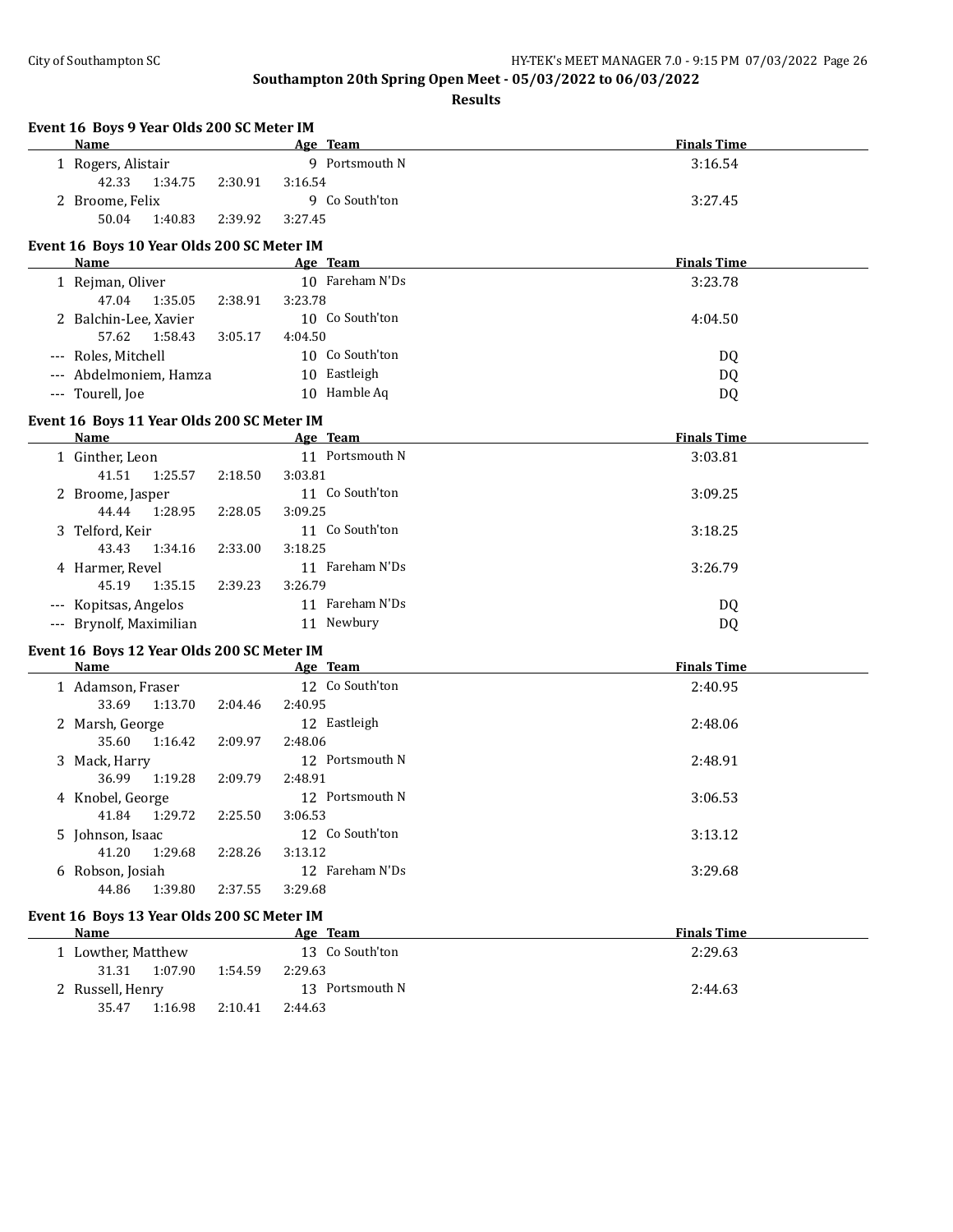**Finals Time** 

# **Southampton 20th Spring Open Meet - 05/03/2022 to 06/03/2022**

**Results**

|  | Name             |        |        |         | Age Team        |
|--|------------------|--------|--------|---------|-----------------|
|  | 3 Ginther, Aaron |        |        |         | 13 Portsmouth N |
|  | 34.QQ            | 1.1700 | 7.1077 | 7.17.29 |                 |

**(Event 16 Boys 13 Year Olds 200 SC Meter IM)**

| 3 Ginther, Aaron                                                           | 13 Portsmouth N | 2:47.29            |  |
|----------------------------------------------------------------------------|-----------------|--------------------|--|
| 34.98<br>1:17.09<br>2:10.72                                                | 2:47.29         |                    |  |
| 4 Skipwith, Ethan                                                          | 13 Eastleigh    | 2:48.16            |  |
| 35.57<br>1:17.96<br>2:10.30                                                | 2:48.16         |                    |  |
| 5 Poynter, Maxwell                                                         | 13 West Wight   | 2:56.94            |  |
| 38.15<br>1:25.08<br>2:16.01                                                | 2:56.94         |                    |  |
| 6 Stantiall, Zachary                                                       | 13 Fareham N'Ds | 2:59.50            |  |
| 39.31<br>1:24.82<br>2:19.99                                                | 2:59.50         |                    |  |
| 7 Coomer, Lewis                                                            | 13 Co South'ton | 3:52.40            |  |
| 49.72<br>3:03.89<br>1:46.17                                                | 3:52.40         |                    |  |
| --- Bailey, Laurence                                                       | 13 Co South'ton | DQ                 |  |
| Event 16 Boys 14 Year Olds 200 SC Meter IM                                 |                 |                    |  |
| <b>Name</b>                                                                | Age Team        | <b>Finals Time</b> |  |
| 1 Emberlin, Christopher                                                    | 14 Newbury      | 2:24.17            |  |
| 31.15<br>1:07.93<br>1:52.17                                                | 2:24.17         |                    |  |
| 2 Rutherford, Oliver                                                       | 14 Eastleigh    | 2:26.32            |  |
| 30.88<br>1:08.76<br>1:52.58                                                | 2:26.32         |                    |  |
| 3 Brailsford, Thomas                                                       | 14 Seaclose     | 2:57.10            |  |
| 41.77<br>1:23.35<br>2:15.83                                                | 2:57.10         |                    |  |
| --- Soole, Sebastian                                                       | 14 Eastleigh    | DQ                 |  |
|                                                                            |                 |                    |  |
| Event 16 Boys 15 Year Olds 200 SC Meter IM                                 |                 |                    |  |
| <b>Name</b><br>the control of the control of the control of the control of | Age Team        | <b>Finals Time</b> |  |
| 1 Sheppard, Harry                                                          | 15 Seaclose     | 2:34.73            |  |
| 32.21<br>1:12.48<br>1:59.54                                                | 2:34.73         |                    |  |
| 2 Van der Helstraete, Benjamin                                             | 15 Seaclose     | 2:38.67            |  |
| 32.54<br>2:03.74<br>1:12.87                                                | 2:38.67         |                    |  |
| 3 Valentine, Nathan                                                        | 15 Portsmouth N | 2:41.41            |  |
| 32.30<br>1:12.21<br>2:02.85                                                | 2:41.41         |                    |  |
| Event 16 Boys 16 & Over 200 SC Meter IM                                    |                 |                    |  |
| Name                                                                       | Age Team        | <b>Finals Time</b> |  |
| 1 Poynter, Harry                                                           | 16 West Wight   | 2:25.88            |  |
| 31.15<br>1:09.46<br>1:51.92                                                | 2:25.88         |                    |  |
| 2 Angel, Ethan                                                             | 17 Hamble Aq    | 2:44.51            |  |
| 36.15<br>1:19.04<br>2:06.88                                                | 2:44.51         |                    |  |
| 3 Nunez-Camacho, Daniel                                                    | 16 Co South'ton | 3:02.05            |  |
| 35.29<br>1:20.35<br>2:16.52                                                | 3:02.05         |                    |  |
| Event 17 Girls 9 Year Olds 200 SC Meter Breaststroke                       |                 |                    |  |
| Name                                                                       | Age Team        | <b>Finals Time</b> |  |
| 1 Thuyanesan, Navina                                                       | 9 Co South'ton  | 3:55.17            |  |
| 54.71<br>1:56.46<br>2:56.70                                                | 3:55.17         |                    |  |
| 2 Smith, Tilly                                                             | 9 Fareham N'Ds  | 4:06.69            |  |
| 56.46<br>2:00.21<br>3:03.81                                                | 4:06.69         |                    |  |
|                                                                            |                 |                    |  |
| Event 17 Girls 10 Year Olds 200 SC Meter Breaststroke<br>Name              | Age Team        | <b>Finals Time</b> |  |
| 1 Laird, Amelie                                                            | 10 Co South'ton | 3:48.10            |  |
| 51.54<br>1:51.93<br>2:50.00                                                | 3:48.10         |                    |  |
| --- Plunkett, Scarlett-Rose                                                | 10 Portsmouth N | <b>DQ</b>          |  |
|                                                                            |                 |                    |  |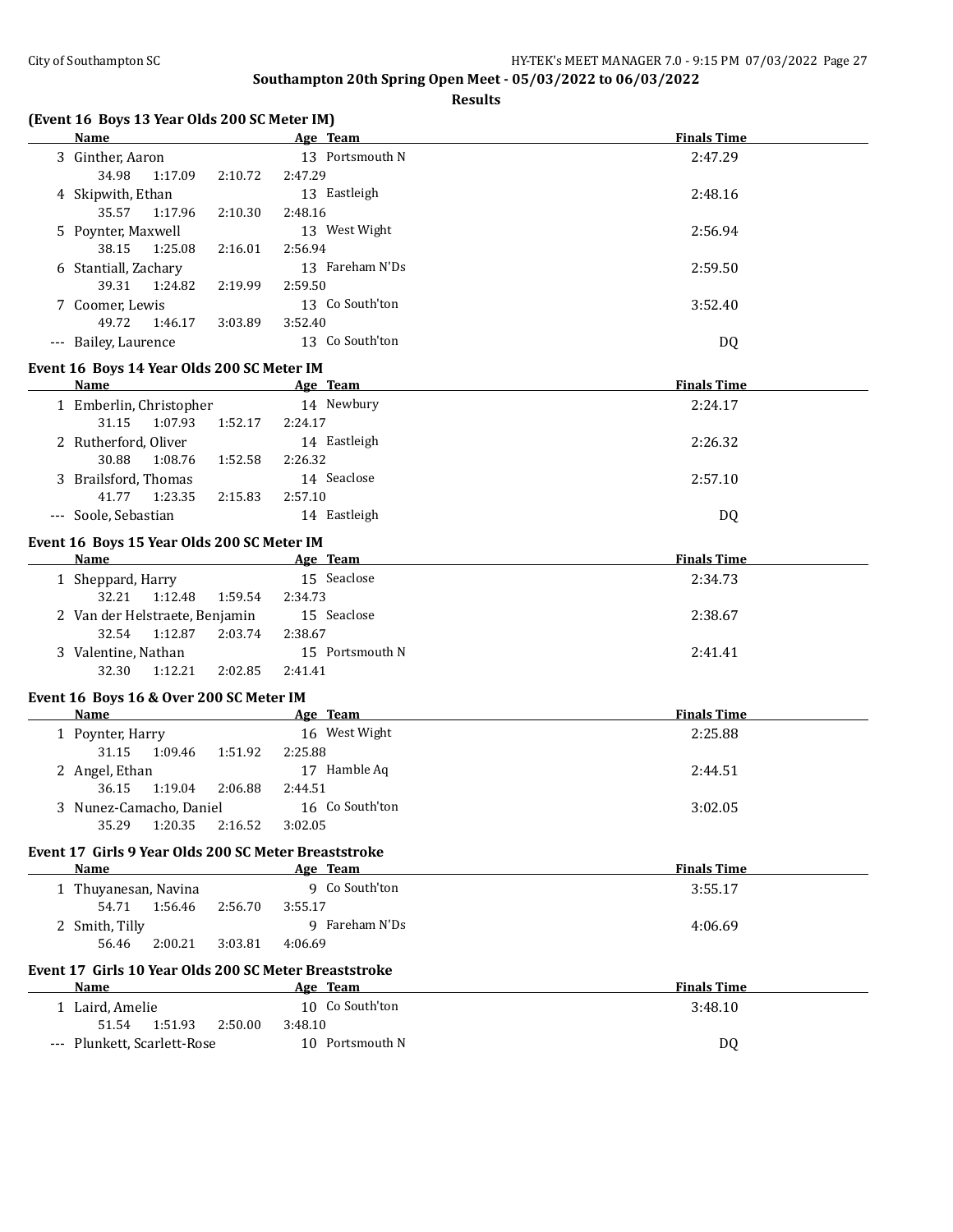| Name                                                                                                                                                                                                                           |         | Age Team               | <b>Finals Time</b> |
|--------------------------------------------------------------------------------------------------------------------------------------------------------------------------------------------------------------------------------|---------|------------------------|--------------------|
| --- Taylor, Amber                                                                                                                                                                                                              |         | 10 Co South'ton        | <b>DQ</b>          |
| Event 17 Girls 11 Year Olds 200 SC Meter Breaststroke                                                                                                                                                                          |         |                        |                    |
| Name and the state of the state of the state of the state of the state of the state of the state of the state of the state of the state of the state of the state of the state of the state of the state of the state of the s |         | Age Team               | <b>Finals Time</b> |
| 1 Wake, Sonya                                                                                                                                                                                                                  |         | 11 West Wight          | 3:20.05            |
| 44.32 1:34.44                                                                                                                                                                                                                  | 2:26.77 | 3:20.05                |                    |
| 2 Van Willigen, Amy                                                                                                                                                                                                            |         | 11 Eastleigh           | 3:26.02            |
| 1:38.48<br>45.47                                                                                                                                                                                                               | 2:32.84 | 3:26.02                |                    |
| 3 Hodkinson-Walker, Teagan                                                                                                                                                                                                     |         | 11 Fareham N'Ds        | 3:29.73            |
| 47.63<br>1:40.21                                                                                                                                                                                                               | 2:35.26 | 3:29.73                |                    |
| 4 Bailey, Lois                                                                                                                                                                                                                 |         | 11 Co South'ton        | 3:34.01            |
| 45.67<br>1:40.47                                                                                                                                                                                                               | 2:38.14 | 3:34.01                |                    |
| 5 Prinsloo, Amelie                                                                                                                                                                                                             |         | 11 Eastleigh           | 3:48.72            |
| 51.19<br>1:49.74                                                                                                                                                                                                               | 2:49.66 | 3:48.72                |                    |
| 6 White, Mya                                                                                                                                                                                                                   |         | 11 Co South'ton        | 4:09.50            |
| 56.31<br>2:00.29                                                                                                                                                                                                               | 3:05.43 | 4:09.50                |                    |
| --- Bounds, Isabelle                                                                                                                                                                                                           |         | 11 Seaclose            | <b>DQ</b>          |
| Event 17 Girls 12 Year Olds 200 SC Meter Breaststroke                                                                                                                                                                          |         |                        |                    |
| Name                                                                                                                                                                                                                           |         | Age Team               | <b>Finals Time</b> |
| 1 Scott, Ella                                                                                                                                                                                                                  |         | 12 Eastleigh           | 3:05.40            |
| 41.65<br>1:29.05                                                                                                                                                                                                               | 2:17.22 | 3:05.40                |                    |
| 2 Luik, Alexandra                                                                                                                                                                                                              |         | 12 Co South'ton        | 3:05.97            |
| 42.50<br>1:29.16                                                                                                                                                                                                               | 2:17.80 | 3:05.97                |                    |
| 3 Avery, Sophia                                                                                                                                                                                                                |         | 12 Co South'ton        | 3:18.55            |
| 45.63<br>1:37.28                                                                                                                                                                                                               | 2:29.93 | 3:18.55                |                    |
| 4 Rose, Aurelia                                                                                                                                                                                                                |         | 12 Co South'ton        | 3:30.46            |
| 48.28<br>1:41.68                                                                                                                                                                                                               | 2:36.40 | 3:30.46                |                    |
| 5 Hayes, Megan                                                                                                                                                                                                                 |         | 12 Co South'ton        | 3:39.62            |
| 48.67<br>1:44.51                                                                                                                                                                                                               | 2:41.77 | 3:39.62                |                    |
| 6 Clarke, Penny                                                                                                                                                                                                                |         | 12 Fareham N'Ds        | 3:49.33            |
| 52.10<br>1:50.17                                                                                                                                                                                                               | 2:50.93 | 3:49.33                |                    |
|                                                                                                                                                                                                                                |         |                        |                    |
| Event 17 Girls 14 Year Olds 200 SC Meter Breaststroke<br>Name                                                                                                                                                                  |         | Age Team               | <b>Finals Time</b> |
|                                                                                                                                                                                                                                |         | 14 Portsmouth N        | 3:04.64            |
| 1 Hickman-Hall, Lily<br>1:28.23                                                                                                                                                                                                |         |                        |                    |
| 41.14                                                                                                                                                                                                                          | 2:16.66 | 3:04.64<br>14 Seaclose | 3:04.77            |
| 2 Muncaster, Isobel<br>41.75<br>1:28.69                                                                                                                                                                                        | 2:17.65 | 3:04.77                |                    |
| 3 Bland, Emily                                                                                                                                                                                                                 |         | 14 Fareham N'Ds        | 3:10.05            |
| 43.55<br>1:31.71                                                                                                                                                                                                               | 2:21.54 | 3:10.05                |                    |
|                                                                                                                                                                                                                                |         |                        |                    |
| Event 17 Girls 15 Year Olds 200 SC Meter Breaststroke                                                                                                                                                                          |         |                        |                    |
| <b>Name</b>                                                                                                                                                                                                                    |         | Age Team               | <b>Finals Time</b> |
| 1 Wade, Eloise                                                                                                                                                                                                                 |         | 15 Newbury             | 2:53.88            |
| 37.84<br>1:22.87                                                                                                                                                                                                               | 2:08.05 | 2:53.88                |                    |
| Event 17 Girls 16 & Over 200 SC Meter Breaststroke                                                                                                                                                                             |         |                        |                    |
| Name                                                                                                                                                                                                                           |         | Age Team               | <b>Finals Time</b> |
| 1 Poynter, Grace                                                                                                                                                                                                               |         | 19 West Wight          | 2:37.75            |
|                                                                                                                                                                                                                                |         |                        |                    |
| 34.90<br>1:15.65                                                                                                                                                                                                               | 1:57.08 | 2:37.75                |                    |
| 2 Lowther, Emily                                                                                                                                                                                                               |         | 16 Co South'ton        | 2:44.82            |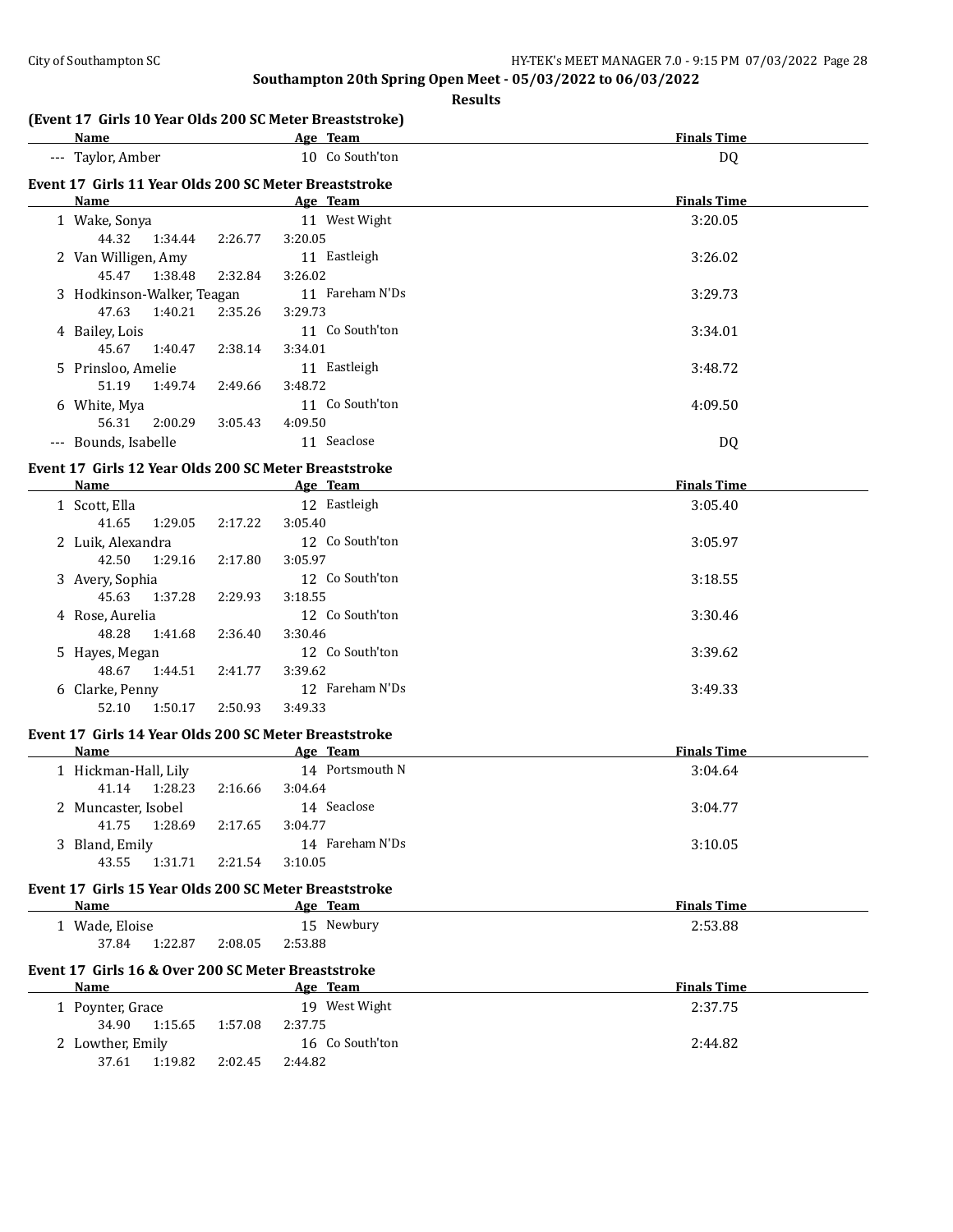**Results**

| (Event 17 Girls 16 & Over 200 SC Meter Breaststroke) |         |                 |                    |
|------------------------------------------------------|---------|-----------------|--------------------|
| <b>Name</b>                                          |         | Age Team        | <b>Finals Time</b> |
| 3 Barao, Kyleigh                                     |         | 23 Co South'ton | 2:45.47            |
| 36.86<br>1:18.48<br>2:01.73                          | 2:45.47 |                 |                    |
| 4 Oakley, Molly                                      |         | 19 Eastleigh    | 2:54.19            |
| 37.79<br>1:22.13<br>2:08.14                          | 2:54.19 |                 |                    |
| 5 Jones, Sophie                                      |         | 19 Eastleigh    | 2:56.95            |
| 38.54<br>1:22.57<br>2:08.80                          | 2:56.95 |                 |                    |
| Event 18 Boys 9 Year Olds 100 SC Meter Breaststroke  |         |                 |                    |
| Name                                                 |         | Age Team        | <b>Finals Time</b> |
| 1 Broome, Felix                                      |         | 9 Co South'ton  | 1:48.42            |
| 52.50<br>1:48.42                                     |         |                 |                    |
| 2 Weber, Jonas                                       |         | 9 Co South'ton  | 1:55.69            |
| 53.48<br>1:55.69                                     |         |                 |                    |
| 3 Hoolahan, Patrick                                  |         | 9 Hamble Aq     | 1:59.31            |
| 56.66<br>1:59.31                                     |         |                 |                    |
| 4 Douglas, Jayden                                    |         | 9 Co South'ton  | 2:25.02            |
| 1:07.24<br>2:25.02                                   |         |                 |                    |
|                                                      |         |                 |                    |
| Event 18 Boys 10 Year Olds 100 SC Meter Breaststroke |         |                 |                    |
| Name                                                 |         | Age Team        | <b>Finals Time</b> |
| 1 Abdelmoniem, Hamza                                 |         | 10 Eastleigh    | 1:41.35            |
| 48.10<br>1:41.35                                     |         |                 |                    |
| 2 Roles, Mitchell                                    |         | 10 Co South'ton | 1:44.16            |
| 49.01<br>1:44.16                                     |         |                 |                    |
| 3 Willcox, Matthew                                   |         | 10 Hamble Aq    | 1:47.92            |
| 51.31<br>1:47.92                                     |         |                 |                    |
| 4 Beale, Joseph                                      |         | 10 Fareham N'Ds | 1:49.85            |
| 51.93<br>1:49.85                                     |         |                 |                    |
| 5 De Courcy Stevens, Henry                           |         | 10 Hamble Aq    | 1:53.65            |
| 53.89<br>1:53.65                                     |         |                 |                    |
| 6 Balchin-Lee, Xavier                                |         | 10 Co South'ton | 2:08.32            |
| 1:01.08<br>2:08.32                                   |         |                 |                    |
| Event 18 Boys 11 Year Olds 100 SC Meter Breaststroke |         |                 |                    |
| <b>Name</b>                                          |         | Age Team        | <b>Finals Time</b> |
| 1 Stephenson, Zeb                                    |         | 11 Portsmouth N | 1:45.77            |
| 49.51<br>1:45.77                                     |         |                 |                    |
| 2 Broome, Jasper                                     |         | 11 Co South'ton | 1:48.93            |
| 51.69<br>1:48.93                                     |         |                 |                    |
| 3 Brown, George                                      |         | 11 Hamble Aq    | 1:50.81            |
| 52.02<br>1:50.81                                     |         |                 |                    |
| 4 Harmer, Revel                                      |         | 11 Fareham N'Ds | 1:52.19            |
| 52.39<br>1:52.19                                     |         |                 |                    |
| 5 Weaver, Oliver                                     |         | 11 Co South'ton | 1:56.13            |
| 54.77<br>1:56.13                                     |         |                 |                    |
| 6 Herrick, Matthew                                   |         | 11 Co South'ton | 1:58.49            |
| 55.04<br>1:58.49                                     |         |                 |                    |
|                                                      |         |                 |                    |

# **Event 18 Boys 12 Year Olds 100 SC Meter Breaststroke**

| Name                                   | Age Team            | <b>Finals Time</b> |
|----------------------------------------|---------------------|--------------------|
| 1 Attwood, William<br>1:28.07<br>40.43 | Fareham N'Ds<br>12. | 1:28.07            |
| 2 Pastusiak, Filip<br>46.95<br>1:40.68 | 12 Co South'ton     | 1:40.68            |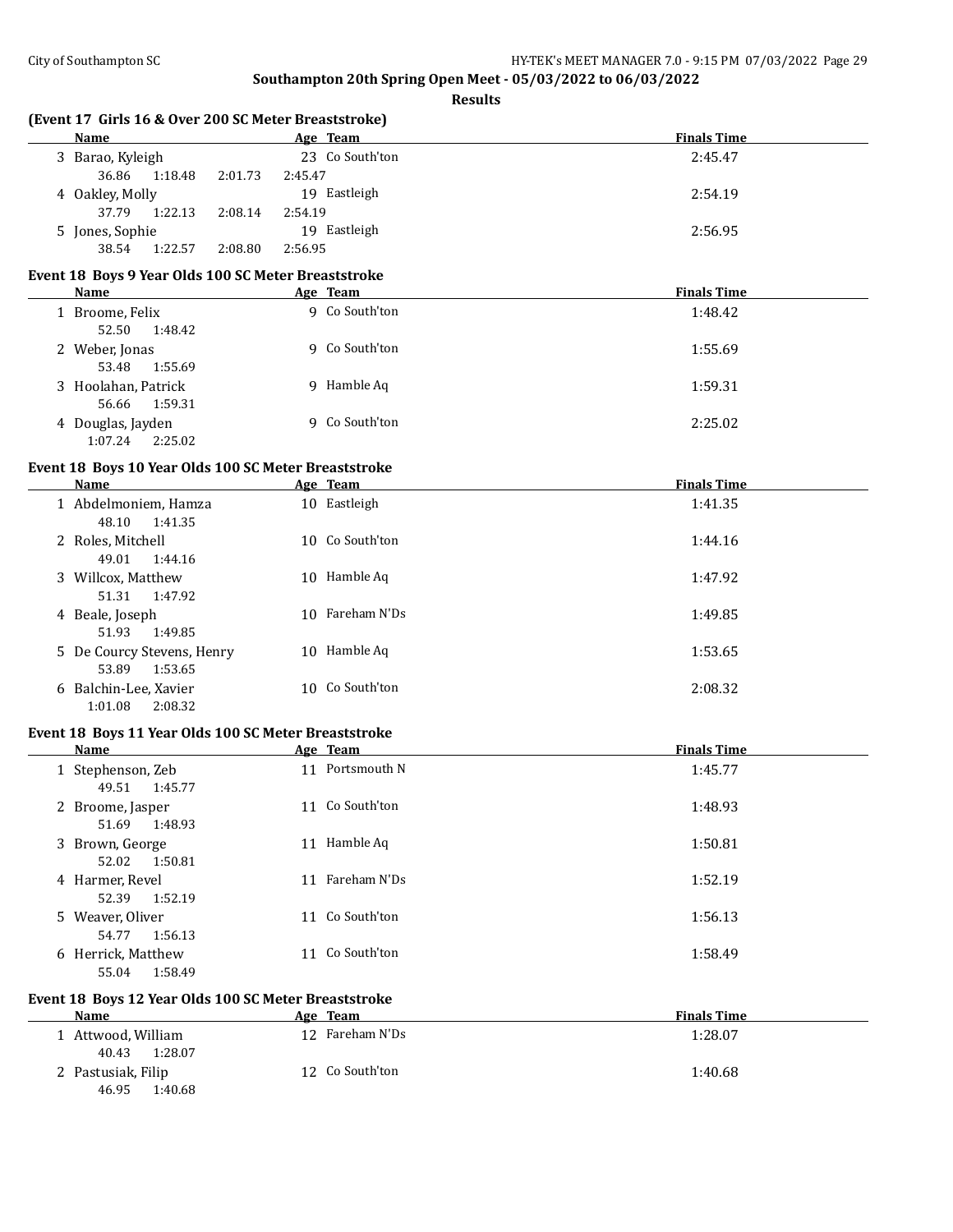|   | (Event 18 Boys 12 Year Olds 100 SC Meter Breaststroke)<br><b>Name</b> | Age Team        | <b>Finals Time</b> |
|---|-----------------------------------------------------------------------|-----------------|--------------------|
|   | 3 Sharpe, Austin<br>51.48<br>1:49.83                                  | 12 Fareham N'Ds | 1:49.83            |
|   | 4 Nunez-Camacho, Carlos<br>55.16<br>1:55.24                           | 12 Co South'ton | 1:55.24            |
|   | 5 Pavanathil, Aaric<br>58.62<br>2:09.17                               | 12 Co South'ton | 2:09.17            |
|   | Event 18 Boys 13 Year Olds 100 SC Meter Breaststroke                  |                 |                    |
|   | Name                                                                  | Age Team        | <b>Finals Time</b> |
|   | 1 Poynter, Maxwell<br>42.18<br>1:29.25                                | 13 West Wight   | 1:29.25            |
|   | 2 Russell, Henry<br>43.44<br>1:32.58                                  | 13 Portsmouth N | 1:32.58            |
|   | 3 Lykidis, Nikolas<br>43.60<br>1:32.65                                | 13 Portsmouth N | 1:32.65            |
|   | 4 Willcocks, Oliver<br>49.74<br>1:45.19                               | 13 Co South'ton | 1:45.19            |
|   | 5 Suresh Khanna, Adarsh<br>49.57<br>1:47.45                           | 13 Co South'ton | 1:47.45            |
|   | 6 Lamb, Jonathan<br>52.48<br>1:49.81                                  | 13 Fareham N'Ds | 1:49.81            |
|   | Event 18 Boys 14 Year Olds 100 SC Meter Breaststroke                  |                 |                    |
|   | <b>Name</b>                                                           | Age Team        | <b>Finals Time</b> |
|   | 1 Birch, Danny<br>34.31<br>1:14.03                                    | 14 Eastleigh    | 1:14.03            |
|   | 2 Woodage, Samuel<br>41.80<br>1:28.94                                 | 14 Portsmouth N | 1:28.94            |
|   | Event 18 Boys 15 Year Olds 100 SC Meter Breaststroke                  |                 |                    |
|   | Name                                                                  | Age Team        | <b>Finals Time</b> |
|   | 1 Marchant, Daniel<br>35.13<br>1:16.20                                | 15 Co South'ton | 1:16.20            |
|   | 2 Sheppard, Harry<br>40.08<br>1:24.84                                 | 15 Seaclose     | 1:24.84            |
|   | 3 Garcia, Raphael<br>39.41<br>1:24.87                                 | 15 Co South'ton | 1:24.87            |
|   | Event 18 Boys 16 & Over 100 SC Meter Breaststroke                     |                 |                    |
|   | Name                                                                  | Age Team        | <b>Finals Time</b> |
|   | 1 Beaudro, Joshua<br>36.49<br>1:18.23                                 | 17 Hamble Aq    | 1:18.23            |
|   | 2 Loveridge, Samuel<br>37.01<br>1:19.92                               | 16 Hamble Aq    | 1:19.92            |
|   | 3 Angel, Ethan<br>40.16<br>1:25.93                                    | 17 Hamble Aq    | 1:25.93            |
|   | Event 19 Girls 9 Year Olds 100 SC Meter Backstroke                    |                 |                    |
|   | Name                                                                  | Age Team        | <b>Finals Time</b> |
|   | 1 Jones, Alana<br>42.28<br>1:26.29                                    | 9 Co South'ton  | 1:26.29            |
| 2 | Thuyanesan, Navina<br>47.56<br>1:38.82                                | 9 Co South'ton  | 1:38.82            |
| 3 | Smith, Tilly<br>48.43<br>1:39.76                                      | 9 Fareham N'Ds  | 1:39.76            |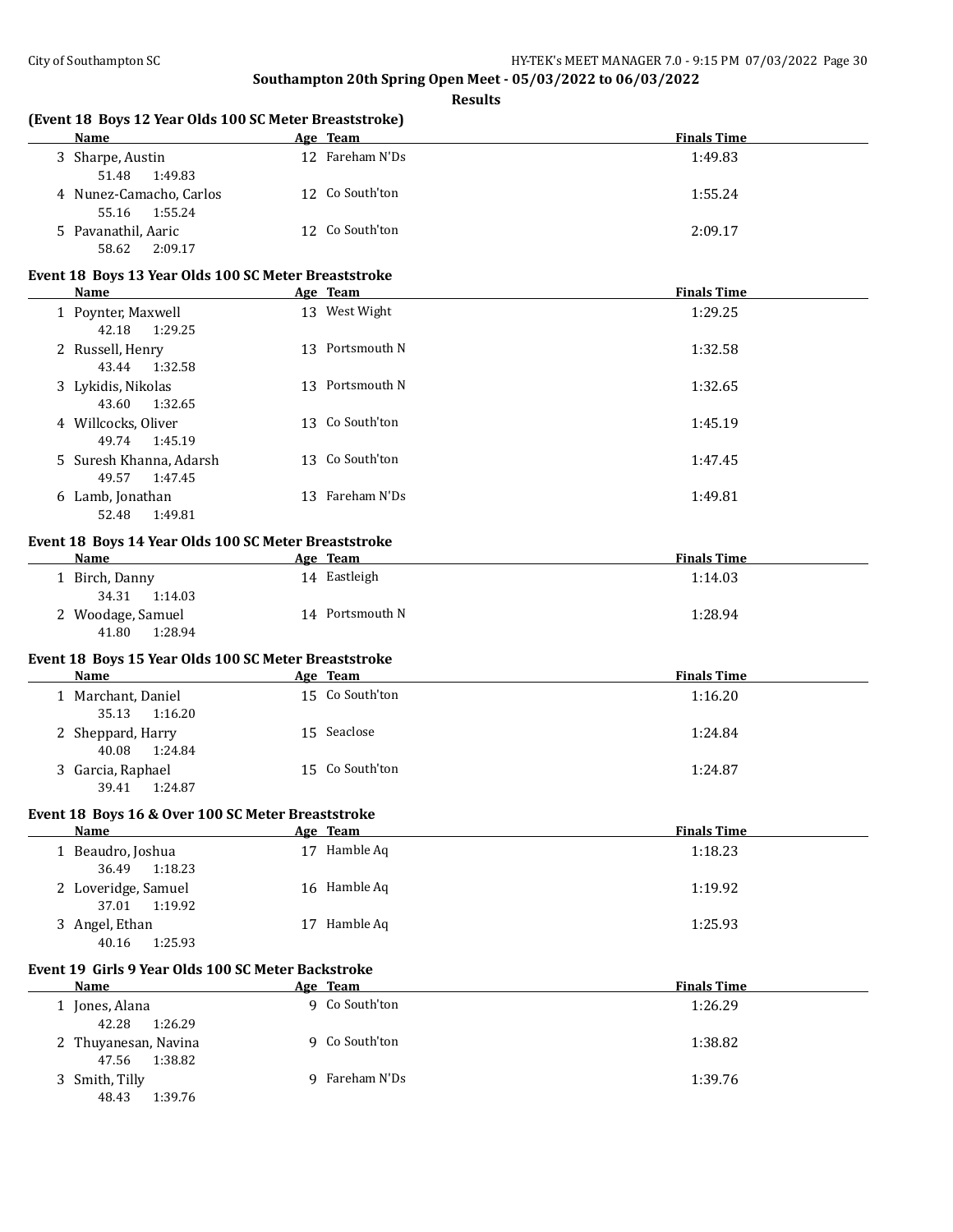#### **Results**

# **(Event 19 Girls 9 Year Olds 100 SC Meter Backstroke)**

| Name                                                | Age Team        | <b>Finals Time</b> |
|-----------------------------------------------------|-----------------|--------------------|
| --- Palmer, Eve                                     | 9 Co South'ton  | DQ                 |
| Event 19 Girls 10 Year Olds 100 SC Meter Backstroke |                 |                    |
| <b>Name</b>                                         | Age Team        | <b>Finals Time</b> |
| 1 Laird, Amelie<br>44.60<br>1:31.66                 | 10 Co South'ton | 1:31.66            |
| 2 Luik, Eden<br>44.14<br>1:31.75                    | 10 Co South'ton | 1:31.75            |
| 3 Beale, Anna<br>44.16<br>1:33.86                   | 10 Fareham N'Ds | 1:33.86            |
| 4 Allgood, Sasha<br>1:42.01<br>50.41                | 10 Fareham N'Ds | 1:42.01            |
| 5 Taylor, Amber<br>1:43.84<br>50.04                 | 10 Co South'ton | 1:43.84            |
| 6 Plunkett, Scarlett-Rose<br>52.18<br>1:46.49       | 10 Portsmouth N | 1:46.49            |
| 7 Beal, Seren<br>52.07<br>1:48.04                   | 10 Co South'ton | 1:48.04            |
| 8 Hegarty, Caitlyn<br>53.80<br>1:52.66              | 10 Co South'ton | 1:52.66            |

# **Event 19 Girls 11 Year Olds 100 SC Meter Backstroke**

| Name                                      | Age Team           | <b>Finals Time</b> |
|-------------------------------------------|--------------------|--------------------|
| 1 McGinley, Elsie-Mae<br>1:24.22<br>40.29 | 11 Portsmouth N    | 1:24.22            |
| 2 Wake, Sonya<br>1:24.53<br>42.15         | West Wight<br>11   | 1:24.53            |
| 3 Bounds, Isabelle<br>41.36<br>1:24.86    | Seaclose<br>11     | 1:24.86            |
| 4 Poole, Isla<br>40.49<br>1:25.75         | Portsmouth N<br>11 | 1:25.75            |
| 5 Bailey, Lois<br>1:30.24<br>43.80        | 11 Co South'ton    | 1:30.24            |
| 6 Williamson, Zoe<br>1:38.82<br>46.46     | Co South'ton<br>11 | 1:38.82            |
| 7 White, Mya<br>1:40.81<br>51.45          | Co South'ton<br>11 | 1:40.81            |

# **Event 19 Girls 12 Year Olds 100 SC Meter Backstroke**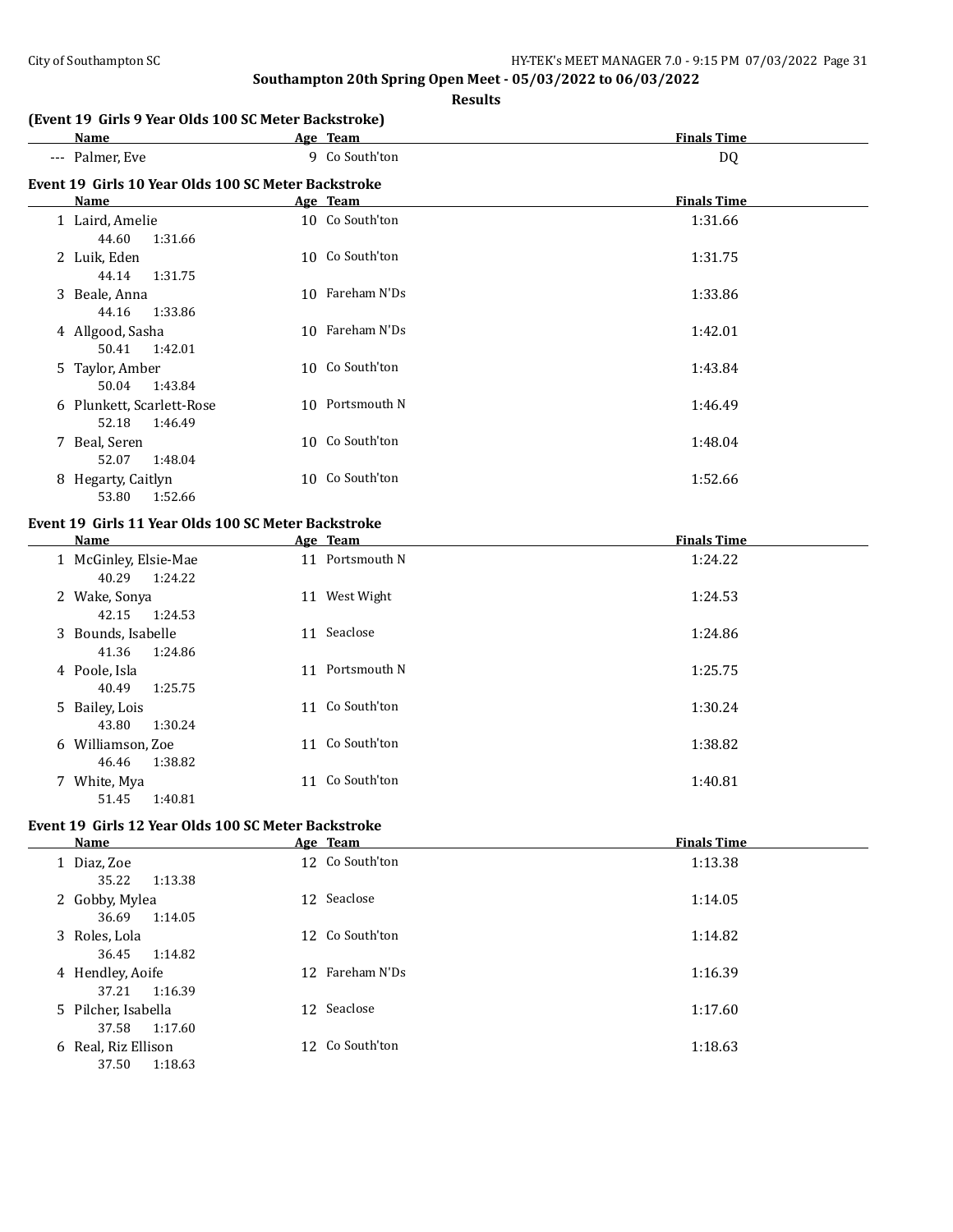**Results**

# **(Event 19 Girls 12 Year Olds 100 SC Meter Backstroke)**

| Name                                          | Age Team        | <b>Finals Time</b> |
|-----------------------------------------------|-----------------|--------------------|
| 7 Wroath Hickley, Matilda<br>42.00<br>1:25.67 | 12 Seaclose     | 1:25.67            |
| 8 Kennedy, Hannah<br>1:27.25<br>42.04         | 12 Bromley      | 1:27.25            |
| 9 Hayes, Megan<br>43.10 1:28.35               | 12 Co South'ton | 1:28.35            |
| 10 Tourell, Bethany<br>43.51<br>1:31.17       | 12 Hamble Aq    | 1:31.17            |
| 11 Aldhouse, Kristen<br>44.39 1:34.27         | 12 Eastleigh    | 1:34.27            |
| 12 Horscroft, Hollie<br>1:36.60<br>47.01      | 12 Fareham N'Ds | 1:36.60            |
| 13 Moody, Ava<br>46.45<br>1:37.18             | 12 Co South'ton | 1:37.18            |
| 14 Bieniek, Oliwia<br>47.70<br>1:37.61        | 12 Co South'ton | 1:37.61            |
| 15 Beaudro, Eva<br>47.40<br>1:39.06           | 12 Hamble Aq    | 1:39.06            |
| 16 Clarke, Penny<br>54.95<br>1:51.66          | 12 Fareham N'Ds | 1:51.66            |

#### **Event 19 Girls 13 Year Olds 100 SC Meter Backstroke**

| Name                                    | Age Team        | <b>Finals Time</b> |
|-----------------------------------------|-----------------|--------------------|
| 1 Muir, Olive<br>39.00<br>1:20.70       | 13 Newbury      | 1:20.70            |
| 2 Lane, Sophie<br>1:20.89<br>38.54      | 13 Co South'ton | 1:20.89            |
| 3 Williams, Kelly<br>1:23.27<br>1:23.44 | 13 Fareham N'Ds | 1:23.27            |
| 4 Jenkins, Eva<br>1:24.85<br>40.94      | 13 Portsmouth N | 1:24.85            |
| 5 Mason, Morgan<br>41.39<br>1:26.41     | 13 Newbury      | 1:26.41            |
| 6 Seaton, Isabelle<br>1:29.79<br>44.07  | 13 Portsmouth N | 1:29.79            |

# **Event 19 Girls 14 Year Olds 100 SC Meter Backstroke**

 $\overline{a}$ 

| Name                                     | Age Team        | <b>Finals Time</b> |
|------------------------------------------|-----------------|--------------------|
| 1 Adamson, Penelope<br>35.52<br>1:13.75  | 14 Co South'ton | 1:13.75            |
| 2 Rutherford, Isla<br>35.69<br>1:14.04   | 14 Eastleigh    | 1:14.04            |
| 3 Marsh, Ffion<br>36.36<br>1:15.77       | 14 Eastleigh    | 1:15.77            |
| 4 Westbury, Emily<br>1:16.94<br>36.88    | 14 Newbury      | 1:16.94            |
| 5 Brown, Lily<br>1:17.91<br>37.66        | 14 Hamble Aq    | 1:17.91            |
| 6 Muncaster, Isobel<br>1:18.23<br>37.93  | 14 Seaclose     | 1:18.23            |
| 7 Geary, Isabelle<br>1:21.01<br>39.26    | 14 Eastleigh    | 1:21.01            |
| 8 Collins, Lilly-Lou<br>39.29<br>1:21.16 | 14 Portsmouth N | 1:21.16            |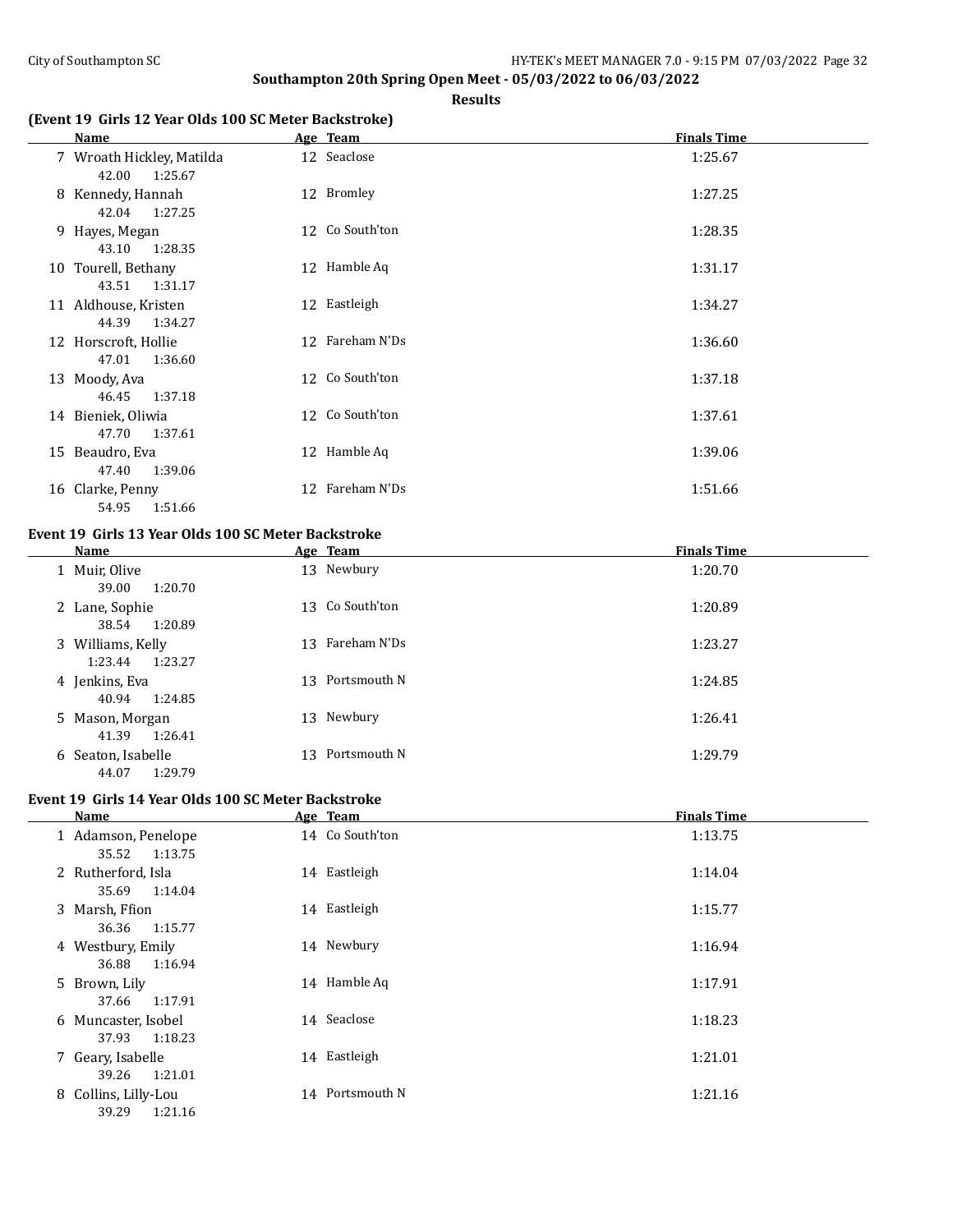| Name                                                        |                    | Age Team        | <b>Finals Time</b> |
|-------------------------------------------------------------|--------------------|-----------------|--------------------|
| 9 Jones, Jennifer<br>42.60<br>1:27.61                       |                    | 14 Eastleigh    | 1:27.61            |
| 10 Tencheva, Victoria<br>42.57<br>1:28.42                   |                    | 14 Portsmouth N | 1:28.42            |
| Event 19 Girls 15 Year Olds 100 SC Meter Backstroke<br>Name |                    | Age Team        | <b>Finals Time</b> |
|                                                             |                    | 15 Winchester   |                    |
| 1 Rolls, Alexandra<br>33.80<br>1:10.10                      |                    |                 | 1:10.10            |
| 2 Gobby, Georgie<br>35.10<br>1:13.36                        |                    | 15 Seaclose     | 1:13.36            |
| 3 Smith, Katie<br>35.92<br>1:13.57                          |                    | 15 Co South'ton | 1:13.57            |
| 4 Wicks, Rebecca<br>1:18.51<br>38.10                        |                    | 15 Portsmouth N | 1:18.51            |
| Event 19 Girls 16 & Over 100 SC Meter Backstroke            |                    |                 |                    |
| Name                                                        |                    | Age Team        | <b>Finals Time</b> |
| 1 Barao, Kyleigh<br>34.05<br>1:09.75                        |                    | 23 Co South'ton | 1:09.75            |
| 2 Humphreys, Georgia<br>34.11<br>1:09.77                    |                    | 16 Newbury      | 1:09.77            |
| 3 McLaren, Amber<br>34.32<br>1:11.13                        |                    | 16 Hamble Aq    | 1:11.13            |
| 4 Browne, Jessica<br>34.97<br>1:12.09                       |                    | 17 West Wight   | 1:12.09            |
| 5 Stillwell, Mia<br>34.99<br>1:12.81                        |                    | 16 Seaclose     | 1:12.81            |
| 6 Garcia, Ysabelle<br>36.84<br>1:17.16                      |                    | 17 Co South'ton | 1:17.16            |
| 7 Reed, Hannah<br>37.29<br>1:18.63                          |                    | 16 Portsmouth N | 1:18.63            |
| 8 Jones, Sophie<br>37.15<br>1:18.77                         |                    | 19 Eastleigh    | 1:18.77            |
| 9 Curtis, Mia<br>38.92<br>1:20.06                           |                    | 18 Seaclose     | 1:20.06            |
| 10 Read, Pippa<br>39.81<br>1:21.82                          |                    | 16 Eastleigh    | 1:21.82            |
| 11 Jesson, Milly<br>41.85<br>1:23.02                        |                    | 16 Co South'ton | 1:23.02            |
| Event 20 Boys 10 Year Olds 200 SC Meter Backstroke          |                    |                 |                    |
| Name                                                        |                    | Age Team        | <b>Finals Time</b> |
| 1 Rejman, Oliver<br>46.51<br>1:36.55                        | 3:12.25<br>2:26.49 | 10 Fareham N'Ds | 3:12.25            |
| 2 Tourell, Joe<br>45.12<br>1:35.34                          | 2:25.73<br>3:12.43 | 10 Hamble Aq    | 3:12.43            |
| Event 20 Boys 11 Year Olds 200 SC Meter Backstroke          |                    |                 |                    |
| Name                                                        |                    | Age Team        | <b>Finals Time</b> |
| 1 Broome, Jasper<br>43.67<br>1:29.98                        | 3:03.26<br>2:16.70 | 11 Co South'ton | 3:03.26            |
| 2 Telford, Keir<br>47.64<br>1:38.49                         | 2:28.70<br>3:16.43 | 11 Co South'ton | 3:16.43            |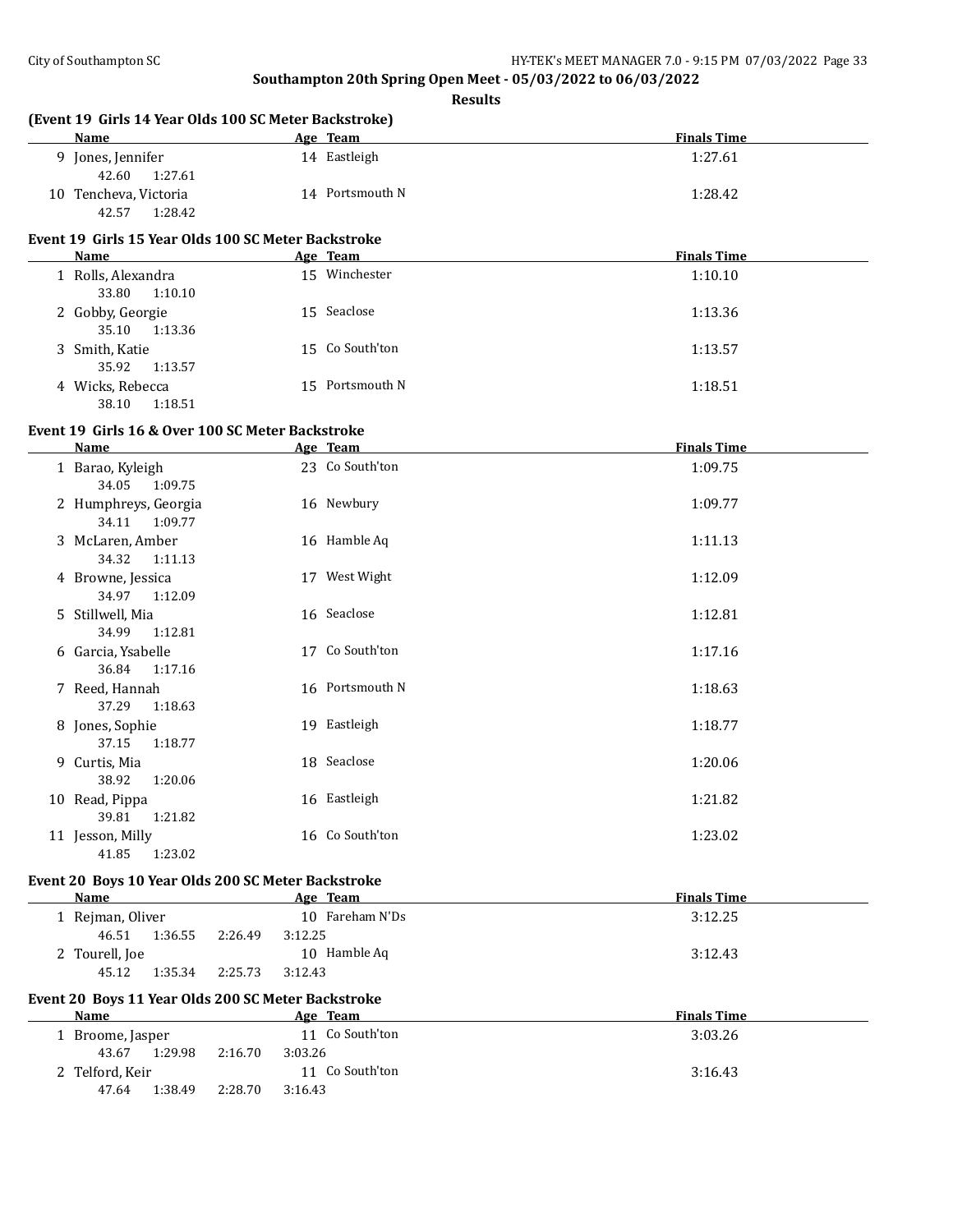| Event 20 Boys 12 Year Olds 200 SC Meter Backstroke<br>Name |         | Age Team                    | <b>Finals Time</b> |
|------------------------------------------------------------|---------|-----------------------------|--------------------|
| 1 Adamson, Fraser                                          |         | 12 Co South'ton             | 2:37.66            |
| 36.76<br>1:17.10                                           | 1:57.94 | 2:37.66                     |                    |
| 2 Ashman, Beau                                             |         | 12 Portsmouth N             | 2:41.41            |
| 38.41<br>1:20.46                                           | 2:01.96 | 2:41.41                     |                    |
| 3 Mack, Harry                                              |         | 12 Portsmouth N             | 2:48.08            |
| 1:22.51<br>39.42                                           | 2:06.65 | 2:48.08                     |                    |
|                                                            |         |                             |                    |
| Event 20 Boys 13 Year Olds 200 SC Meter Backstroke         |         |                             |                    |
| Name                                                       |         | Age Team<br>13 Co South'ton | <b>Finals Time</b> |
| 1 Lowther, Matthew                                         |         |                             | 2:21.99            |
| 34.02<br>1:09.99                                           | 1:46.15 | 2:21.99                     |                    |
| 2 Sadler, Adam                                             |         | 13 Eastleigh                | 2:36.12            |
| 34.76<br>1:14.03                                           | 1:55.74 | 2:36.12                     |                    |
| 3 Russell, Henry                                           |         | 13 Portsmouth N             | 2:38.33            |
| 37.10<br>1:18.31                                           | 2:00.31 | 2:38.33                     |                    |
| 4 Grayson, Barnaby                                         |         | 13 Newbury                  | 2:42.89            |
| 5 Stantiall, Zachary                                       |         | 13 Fareham N'Ds             | 2:47.04            |
| 38.70<br>1:22.25                                           | 2:05.94 | 2:47.04                     |                    |
| 6 Willis, Max                                              |         | 13 Fareham N'Ds             | 2:51.86            |
| 38.49<br>1:20.94                                           | 2:06.36 | 2:51.86                     |                    |
| 7 Bailey, Laurence                                         |         | 13 Co South'ton             | 2:55.25            |
| 42.00<br>1:26.66                                           | 2:12.60 | 2:55.25                     |                    |
| 8 Negus, Benjamin                                          |         | 13 Eastleigh                | 2:58.69            |
| 41.35<br>1:26.77                                           | 2:14.37 | 2:58.69                     |                    |
| Event 20 Boys 14 Year Olds 200 SC Meter Backstroke         |         |                             |                    |
| Name                                                       |         | Age Team                    | <b>Finals Time</b> |
| 1 Emberlin, Christopher                                    |         | 14 Newbury                  | 2:24.03            |
| 33.16<br>1:09.10                                           | 1:46.73 | 2:24.03                     |                    |
| 2 Soole, Sebastian                                         |         | 14 Eastleigh                | 2:44.04            |
| 37.99<br>1:20.64                                           | 2:03.75 | 2:44.04                     |                    |
| Event 20 Boys 15 Year Olds 200 SC Meter Backstroke         |         |                             |                    |
| Name                                                       |         | Age Team                    | <b>Finals Time</b> |
| 1 Valentine, Nathan                                        |         | 15 Portsmouth N             | 2:38.51            |
| 34.80                                                      | 1:56.17 | 2:38.51                     |                    |
|                                                            |         |                             |                    |
| Event 20 Boys 16 & Over 200 SC Meter Backstroke            |         |                             |                    |
| Name                                                       |         | Age Team                    | <u>Finals Time</u> |
| 1 Martin, Rossen                                           |         | 16 West Wight               | 2:27.44            |
| 33.66<br>1:11.28                                           | 1:49.74 | 2:27.44                     |                    |
| 2 Beaudro, Joshua                                          |         | 17 Hamble Aq                | 2:29.67            |
| 35.55<br>1:13.23                                           | 1:51.73 | 2:29.67                     |                    |
| Event 21 Girls 9 Year Olds 50 SC Meter Butterfly           |         |                             |                    |
| Name                                                       |         | Age Team                    | <b>Finals Time</b> |
| 1 Palmer, Eve                                              |         | 9 Co South'ton              | 42.78              |
| 2 Jones, Alana                                             |         | 9 Co South'ton              | 43.18              |
| 3 Thuyanesan, Navina                                       |         | 9 Co South'ton              | 44.94              |
|                                                            |         | 9 Fareham N'Ds              |                    |
| 4 Smith, Tilly                                             |         |                             | 53.16              |
| Event 21 Girls 10 Year Olds 50 SC Meter Butterfly          |         |                             |                    |
| Name                                                       |         | Age Team                    | <b>Finals Time</b> |
| 1 O'Brien, Rose                                            |         | 10 Co South'ton             | 35.08              |
|                                                            |         |                             |                    |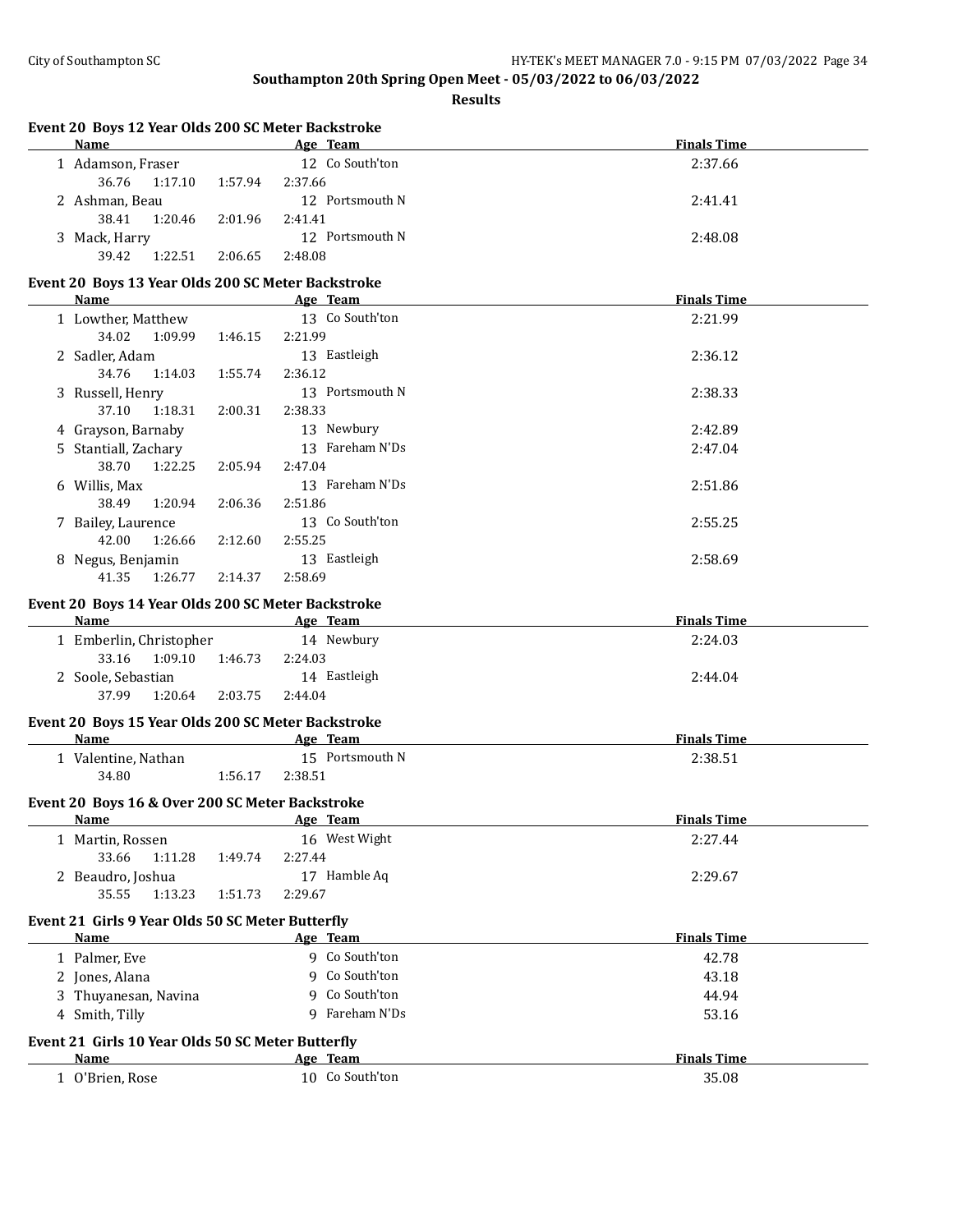**Results**

|      | (Event 21 Girls 10 Year Olds 50 SC Meter Butterfly) |                    |
|------|-----------------------------------------------------|--------------------|
| Name | Team<br>Age                                         | <b>Finals Time</b> |

| 2  | Luik, Eden                                        | 10 | Co South'ton    | 43.58              |
|----|---------------------------------------------------|----|-----------------|--------------------|
|    | 3 Laird, Amelie                                   | 10 | Co South'ton    | 48.25              |
| 4  | Taylor, Amber                                     | 10 | Co South'ton    | 49.39              |
| 5. | Allgood, Sasha                                    | 10 | Fareham N'Ds    | 50.56              |
| 6  | Beale, Anna                                       | 10 | Fareham N'Ds    | 52.41              |
| 7. | Padilla- Ortiz, Emma                              | 10 | Eastleigh       | 54.14              |
| 8  | Beal, Seren                                       | 10 | Co South'ton    | 56.23              |
|    | 9 Plunkett, Scarlett-Rose                         | 10 | Portsmouth N    | 58.87              |
|    | 10 Hegarty, Caitlyn                               |    | 10 Co South'ton | 1:01.37            |
|    | Event 21 Girls 11 Year Olds 50 SC Meter Butterfly |    |                 |                    |
|    | Name                                              |    | Age Team        | <b>Finals Time</b> |
|    | 1 Biggs, Matilda                                  |    | 11 Co South'ton | 34.13              |
|    | 2 Poole, Isla                                     |    | 11 Portsmouth N | 39.02              |
|    | 3 Bounds, Isabelle                                |    | 11 Seaclose     | 40.28              |
| 4  | McGinley, Elsie-Mae                               |    | 11 Portsmouth N | 40.29              |
|    | 5 Van Willigen, Amy                               |    | 11 Eastleigh    | 40.78              |
|    | 6 Dolman, Olivia                                  |    | 11 Co South'ton | 45.14              |
|    | 7 Ilieva, Yana                                    |    | 11 Co South'ton | 49.15              |
|    |                                                   |    | 11 Co South'ton | 49.63              |
|    | 8 Potter, Ellie                                   |    | 11 Co South'ton |                    |
|    | --- Williamson, Zoe                               |    |                 | DQ                 |
|    | Event 21 Girls 12 Year Olds 50 SC Meter Butterfly |    |                 |                    |
|    | <b>Name</b>                                       |    | Age Team        | <b>Finals Time</b> |
|    | 1 Fourie, Amy                                     |    | 12 Fareham N'Ds | 33.09              |
|    | 2 Kennedy, Hannah                                 | 12 | Bromley         | 35.12              |
|    | 3 Gobby, Mylea                                    | 12 | Seaclose        | 35.32              |
|    | 4 Aldhouse, Allana                                |    | 12 Eastleigh    | 35.85              |
| 5. | Real, Riz Ellison                                 |    | 12 Co South'ton | 35.94              |
| 6  | Diaz, Zoe                                         |    | 12 Co South'ton | 36.14              |
|    | 7 Avery, Sophia                                   |    | 12 Co South'ton | 36.64              |
| 8  | Bennett, Holly                                    |    | 12 Fareham N'Ds | 40.66              |
| 9  | Rose, Aurelia                                     |    | 12 Co South'ton | 40.69              |
| 10 | Pilcher, Isabella                                 |    | 12 Seaclose     | 40.94              |
|    | 11 Heng, Phoebe                                   |    | 12 Seaclose     | 41.80              |
|    | 12 Hayes, Megan                                   |    | 12 Co South'ton | 41.87              |
|    | 13 Luik, Alexandra                                |    | 12 Co South'ton | 42.03              |
|    | 14 Wroath Hickley, Matilda                        |    | 12 Seaclose     | 42.27              |
|    | 15 Tourell, Bethany                               |    | 12 Hamble Aq    | 42.67              |
|    | 16 Aldhouse, Kristen                              |    | 12 Eastleigh    | 43.19              |
|    | 17 Horscroft, Hollie                              |    | 12 Fareham N'Ds | 45.69              |
|    | Event 21 Girls 13 Year Olds 50 SC Meter Butterfly |    |                 |                    |
|    | Name                                              |    | Age Team        | <b>Finals Time</b> |
|    | 1 Ford, Inara                                     |    | 13 Seaclose     | 35.48              |
|    | 2 Lane, Sophie                                    | 13 | Co South'ton    | 36.94              |
|    | 3 Muir, Olive                                     | 13 | Newbury         | 37.23              |
|    | 4 Jenkins, Eva                                    | 13 | Portsmouth N    | 38.47              |
| 5. | Seaton, Isabelle                                  | 13 | Portsmouth N    | 40.67              |
| 6  | Van Dyk, Alexandra                                | 13 | Newbury         | 41.90              |
|    | 7 Quinton, Esme                                   |    | 13 Portsmouth N | 43.01              |
|    |                                                   |    |                 |                    |

Bieniek, Wiktoria 13 Co South'ton 44.23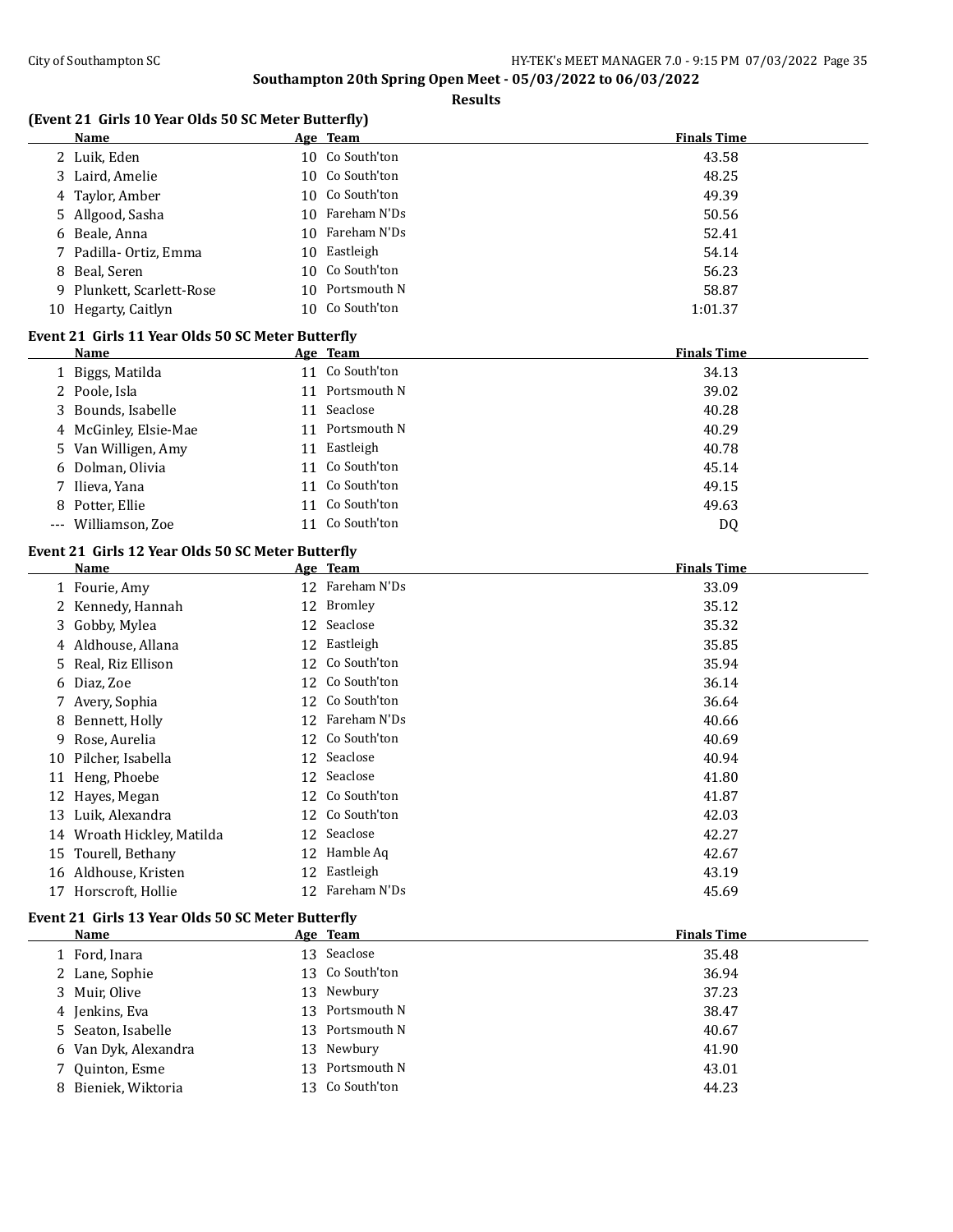|    | Name                                                   |   | <u>Age Team</u>           | <b>Finals Time</b> |
|----|--------------------------------------------------------|---|---------------------------|--------------------|
|    | 1 Adamson, Penelope                                    |   | 14 Co South'ton           | 31.46              |
|    | 2 Hickman-Hall, Lily                                   |   | 14 Portsmouth N           | 34.34              |
|    | *3 O'Brien, Nell                                       |   | 14 Seaclose               | 34.96              |
|    | *3 Muncaster, Isobel                                   |   | 14 Seaclose               | 34.96              |
| 5. | Brown, Lily                                            |   | 14 Hamble Aq              | 35.00              |
| 6  | Rutherford, Isla                                       |   | 14 Eastleigh              | 35.44              |
|    | 7 Westbury, Emily                                      |   | 14 Newbury                | 35.65              |
| 8  | Smith, Evie                                            |   | 14 Co South'ton           | 35.85              |
| 9  | Collins, Lilly-Lou                                     |   | 14 Portsmouth N           | 36.04              |
| 10 | Geary, Isabelle                                        |   | 14 Eastleigh              | 36.92              |
| 11 | Marsh, Ffion                                           |   | 14 Eastleigh              | 37.21              |
|    | 12 Jones, Jennifer                                     |   | 14 Eastleigh              | 37.91              |
|    | Event 21 Girls 15 Year Olds 50 SC Meter Butterfly      |   |                           |                    |
|    | Name                                                   |   | Age Team                  | <b>Finals Time</b> |
|    | 1 Bassett, Alexandra                                   |   | 15 Co South'ton           | 29.71              |
|    | 2 Wicks, Rebecca                                       |   | 15 Portsmouth N           | 35.00              |
|    | 3 Smith, Katie                                         |   | 15 Co South'ton           | 35.59              |
|    | 4 Basit, Zoha                                          |   | 15 Eastleigh              | 36.30              |
| 5  | Constantin, Lorena                                     |   | 15 Portsmouth N           | 36.80              |
| 6  | Conradie, Simone                                       |   | 15 WildernWaves           | 36.93              |
|    | --- Rolls, Alexandra                                   |   | 15 Winchester             | DQ                 |
|    |                                                        |   |                           |                    |
|    | Event 21 Girls 16 & Over 50 SC Meter Butterfly<br>Name |   |                           | <b>Finals Time</b> |
|    | 1 Isaacson, Lucy                                       |   | Age Team<br>18 West Wight | 30.28              |
|    | 2 Lowther, Emily                                       |   | 16 Co South'ton           | 32.70              |
|    | 3 Humphreys, Georgia                                   |   | 16 Newbury                | 32.84              |
|    | 4 Heng, Jessica                                        |   | 16 Seaclose               | 33.33              |
|    | 5 McLaren, Amber                                       |   | 16 Hamble Aq              | 33.62              |
| 6  | Stillwell, Mia                                         |   | 16 Seaclose               | 34.05              |
|    | 7 Curtis, Mia                                          |   | 18 Seaclose               | 34.85              |
| 8  | Read, Pippa                                            |   | 16 Eastleigh              | 37.55              |
|    | 9 Jesson, Milly                                        |   | 16 Co South'ton           | 38.35              |
|    |                                                        |   |                           |                    |
|    | Event 22 Boys 9 Year Olds 50 SC Meter Freestyle        |   |                           |                    |
|    | Name                                                   |   | Age Team                  | <b>Finals Time</b> |
|    | 1 Rogers, Alistair                                     |   | 9 Portsmouth N            | 36.50              |
|    | 2 Broome, Felix                                        |   | 9 Co South'ton            | 40.74              |
|    | 3 Weber, Jonas                                         |   | 9 Co South'ton            | 44.56              |
|    | 4 Iliev, Iliya                                         |   | 9 Co South'ton            | 46.20              |
|    | 5 Warr, Benjamin                                       | 9 | Co South'ton              | 47.70              |
|    | 6 Douglas, Jayden                                      | 9 | Co South'ton              | 49.16              |
|    | Event 22 Boys 10 Year Olds 50 SC Meter Freestyle       |   |                           |                    |
|    | <u>Name</u>                                            |   | Age Team                  | <b>Finals Time</b> |
|    | 1 Tourell, Joe                                         |   | 10 Hamble Aq              | 36.37              |
|    | 2 De Courcy Stevens, Henry                             |   | 10 Hamble Aq              | 37.72              |
|    | 3 Roles, Mitchell                                      |   | 10 Co South'ton           | 39.11              |
|    | 4 Grayson, Felix                                       |   | 10 Newbury                | 39.25              |
|    | 5 Beale, Joseph                                        |   | 10 Fareham N'Ds           | 39.27              |
|    | 6 Elcombe, Arthur                                      |   | 10 Co South'ton           | 41.10              |
|    |                                                        |   |                           |                    |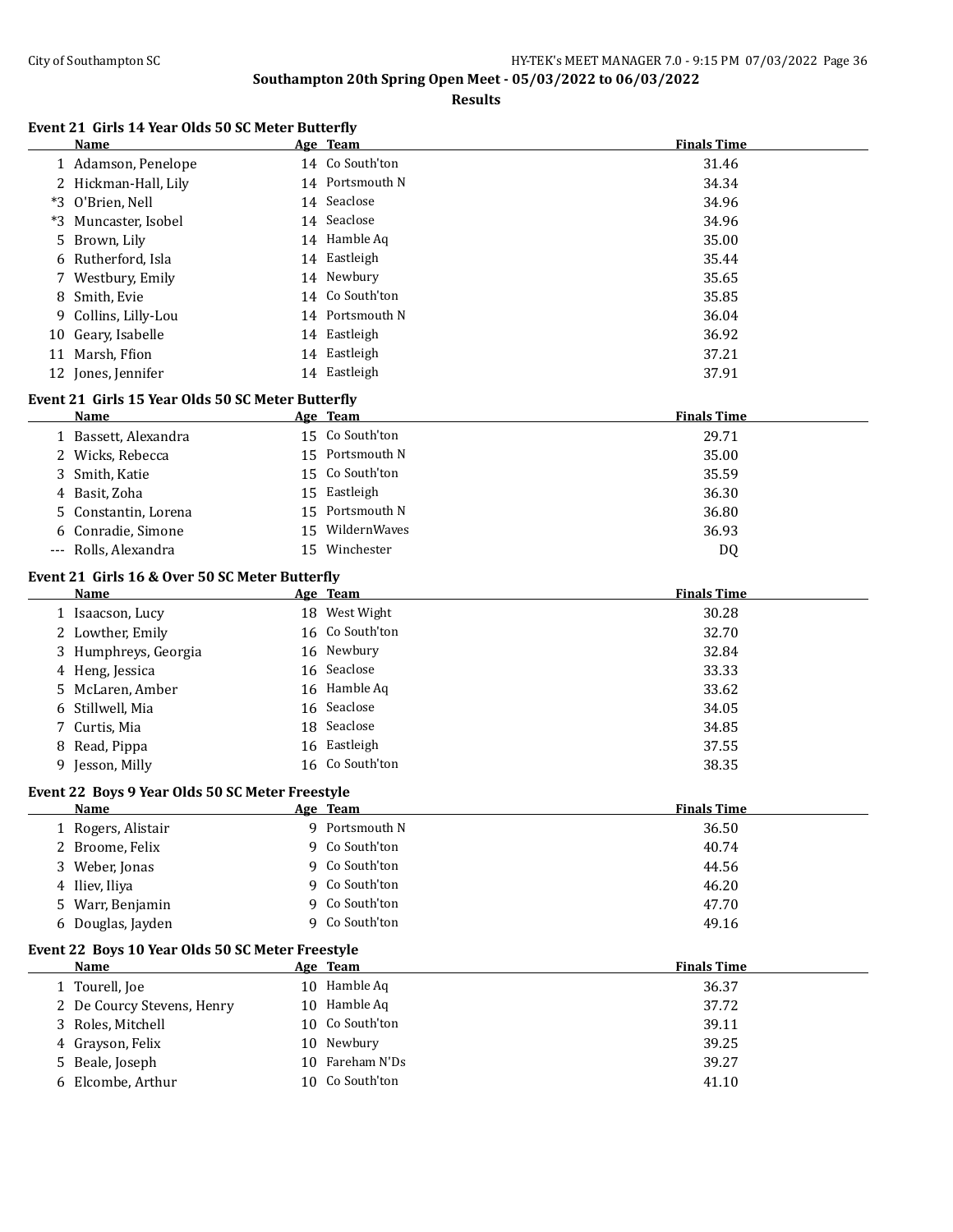**Results**

# **(Event 22 Boys 10 Year Olds 50 SC Meter Freestyle)**

|   | Name                                             |    | Age Team        | <b>Finals Time</b> |
|---|--------------------------------------------------|----|-----------------|--------------------|
|   | 7 Willcox, Matthew                               |    | 10 Hamble Aq    | 45.23              |
|   | Event 22 Boys 11 Year Olds 50 SC Meter Freestyle |    |                 |                    |
|   | Name                                             |    | Age Team        | <b>Finals Time</b> |
|   | 1 Ginther, Leon                                  | 11 | Portsmouth N    | 33.29              |
|   | 2 Chow, Clement                                  | 11 | Newbury         | 34.70              |
|   | 3 Stephenson, Zeb                                | 11 | Portsmouth N    | 34.80              |
|   | 4 Brynolf, Maximilian                            |    | 11 Newbury      | 34.89              |
|   | 5 Broome, Jasper                                 |    | 11 Co South'ton | 34.95              |
|   | 6 Brown, George                                  | 11 | Hamble Aq       | 36.98              |
|   | 7 Harmer, Revel                                  | 11 | Fareham N'Ds    | 37.02              |
| 8 | Telford, Keir                                    |    | 11 Co South'ton | 37.51              |
|   | 9 Herrick, Matthew                               |    | 11 Co South'ton | 38.60              |
|   | 10 Weaver, Oliver                                |    | 11 Co South'ton | 42.69              |

# **Event 22 Boys 12 Year Olds 50 SC Meter Freestyle**

| <b>Name</b>              | Age Team        | <b>Finals Time</b> |
|--------------------------|-----------------|--------------------|
| 1 Adamson, Fraser        | 12 Co South'ton | 29.05              |
| 2 Attwood, William       | 12 Fareham N'Ds | 30.79              |
| 3 Marsh, George          | 12 Eastleigh    | 30.96              |
| 4 Ashman, Beau           | 12 Portsmouth N | 30.97              |
| 5 Knobel, George         | 12 Portsmouth N | 33.07              |
| 6 Pastusiak, Filip       | 12 Co South'ton | 35.36              |
| 7 Johnson, Isaac         | 12 Co South'ton | 35.42              |
| 8 Sharpe, Austin         | 12 Fareham N'Ds | 35.44              |
| 9 Robson, Josiah         | 12 Fareham N'Ds | 36.07              |
| 10 Nunez-Camacho, Carlos | 12 Co South'ton | 37.86              |
| 11 Sedigi, Muiz          | 12 Co South'ton | 38.55              |

# **Event 22 Boys 13 Year Olds 50 SC Meter Freestyle**<br>Name Age Team

|       | Name                     |     | Age Team        | <b>Finals Time</b> |
|-------|--------------------------|-----|-----------------|--------------------|
|       | 1 Ginther, Aaron         | 13. | Portsmouth N    | 29.41              |
|       | 2 Russell, Henry         |     | 13 Portsmouth N | 29.54              |
|       | 3 Willis, Max            |     | 13 Fareham N'Ds | 30.30              |
|       | 4 Skipwith, Ethan        | 13  | Eastleigh       | 30.43              |
|       | 5 Stantiall, Zachary     | 13. | Fareham N'Ds    | 31.56              |
|       | 6 Lykidis, Nikolas       |     | 13 Portsmouth N | 31.57              |
|       | 7 Grayson, Barnaby       |     | 13 Newbury      | 32.41              |
|       | 8 Bailey, Laurence       |     | 13 Co South'ton | 32.86              |
| 9.    | Negus, Benjamin          | 13  | Eastleigh       | 33.33              |
| 10    | Willcocks, Oliver        |     | 13 Co South'ton | 34.56              |
| 11    | Yuseinov, Adean          |     | 13 Co South'ton | 36.67              |
|       | 12 Coomer, Lewis         |     | 13 Co South'ton | 37.78              |
|       | 13 Suresh Khanna, Adarsh |     | 13 Co South'ton | 38.68              |
|       | 14 Lamb, Jonathan        | 13. | Fareham N'Ds    | 40.82              |
| $---$ | Milewicz, Borys          |     | 13 Co South'ton | DQ                 |

# **Event 22 Boys 14 Year Olds 50 SC Meter Freestyle**

| Name                    | Team<br>Age     | <b>Finals Time</b> |
|-------------------------|-----------------|--------------------|
| Birch, Danny            | 14 Eastleigh    | 26.64              |
| 2 Emberlin, Christopher | 14 Newbury      | 26.93              |
| 3 Rutherford, Oliver    | 14 Eastleigh    | 27.22              |
| 4 Soole, Sebastian      | Eastleigh<br>14 | 28.38              |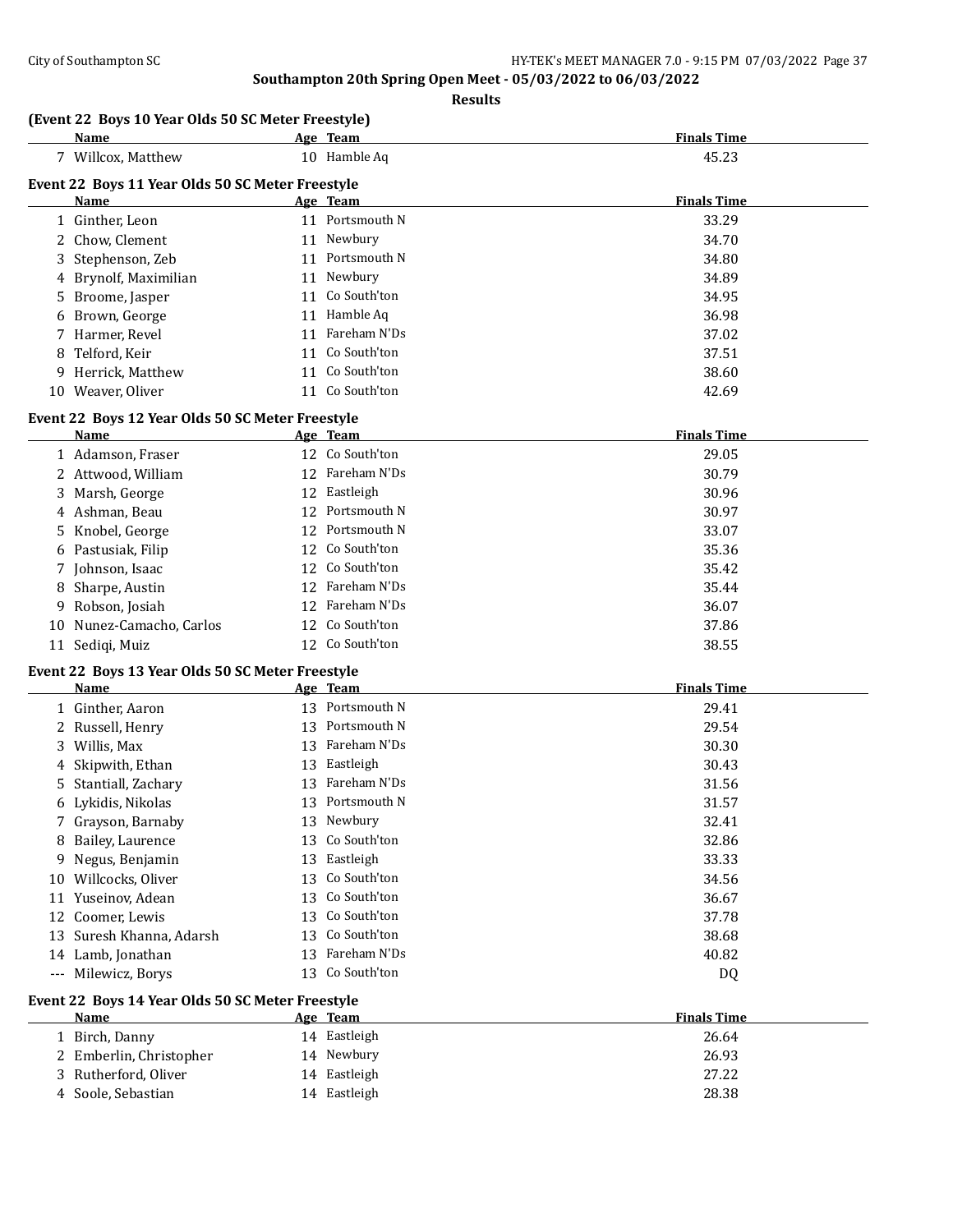|        | (Event 22 Boys 14 Year Olds 50 SC Meter Freestyle)<br><b>Name</b> |         | Age Team        |         |         |         | <b>Finals Time</b> |
|--------|-------------------------------------------------------------------|---------|-----------------|---------|---------|---------|--------------------|
|        | 5 Fenemore, Alfie                                                 |         | 14 Eastleigh    |         |         |         | 31.50              |
|        | 6 Brailsford, Thomas                                              |         | 14 Seaclose     |         |         |         | 32.82              |
|        |                                                                   |         |                 |         |         |         |                    |
|        | Event 22 Boys 15 Year Olds 50 SC Meter Freestyle<br>Name          |         | Age Team        |         |         |         | <b>Finals Time</b> |
|        | 1 Marchant, Daniel                                                |         | 15 Co South'ton |         |         |         | 27.02              |
|        | 2 Valentine, Nathan                                               |         | 15 Portsmouth N |         |         |         | 27.87              |
|        | Cameron, Alex                                                     |         | 15 Eastleigh    |         |         |         | 27.88              |
| 3      | 4 Van der Helstraete, Benjamin                                    |         | 15 Seaclose     |         |         |         | 28.11              |
|        | Stefanuti, Lucas                                                  |         | 15 Portsmouth N |         |         |         | 28.12              |
| 5<br>6 | Garcia, Raphael                                                   |         | 15 Co South'ton |         |         |         | 29.16              |
| 7      |                                                                   |         | 15 Eastleigh    |         |         |         | 30.19              |
|        | Geary, Harry<br>8 Heslop, William                                 |         | 15 Newbury      |         |         |         | 30.21              |
|        |                                                                   |         |                 |         |         |         |                    |
|        | Event 22 Boys 16 & Over 50 SC Meter Freestyle                     |         |                 |         |         |         |                    |
|        | <b>Name</b>                                                       |         | Age Team        |         |         |         | <b>Finals Time</b> |
|        | 1 Cameron, Benjamin                                               |         | 18 Eastleigh    |         |         |         | 26.36              |
|        | 2 Poynter, Harry                                                  |         | 16 West Wight   |         |         |         | 26.67              |
|        | 3 Loveridge, Samuel                                               |         | 16 Hamble Aq    |         |         |         | 26.80              |
|        | 4 Martin, Rossen                                                  |         | 16 West Wight   |         |         |         | 27.74              |
| 5      | Mills, Leo                                                        |         | 16 Hamble Aq    |         |         |         | 28.24              |
|        | Beaudro, Joshua                                                   |         | 17 Hamble Aq    |         |         |         | 28.30              |
| 7      | Nunez-Camacho, Daniel                                             | 16      | Co South'ton    |         |         |         | 28.85              |
|        | 8 Angel, Ethan                                                    |         | 17 Hamble Aq    |         |         |         | 31.11              |
|        | Event 23 Boys 11 Year Olds 400 SC Meter Freestyle                 |         |                 |         |         |         |                    |
|        | <b>Name</b>                                                       |         | Age Team        |         |         |         | <b>Finals Time</b> |
|        | 1 Kopitsas, Angelos                                               |         | 11 Fareham N'Ds |         |         |         | 6:05.04            |
|        | 40.13<br>1:25.35<br>2:12.40                                       | 2:58.18 | 3:44.69         | 4:31.86 | 5:18.71 | 6:05.04 |                    |
|        | 2 Telford, Keir                                                   |         | 11 Co South'ton |         |         |         | 6:08.74            |
|        | 39.65<br>1:25.99<br>2:12.99                                       | 3:01.01 | 3:48.74         | 4:36.26 | 5:23.77 | 6:08.74 |                    |
|        | 3 Wasenczuk, Benjamin                                             |         | 11 Eastleigh    |         |         |         | 6:56.34            |
|        | 45.24<br>1:38.47<br>2:32.58                                       | 3:27.48 | 4:22.63         | 5:17.06 | 6:06.79 | 6:56.34 |                    |
|        | Event 23 Boys 12 Year Olds 400 SC Meter Freestyle                 |         |                 |         |         |         |                    |
|        | Name                                                              |         | Age Team        |         |         |         | <b>Finals Time</b> |
|        | 1 Ashman, Beau                                                    |         | 12 Portsmouth N |         |         |         | 4:57.82            |
|        | 1:50.48                                                           |         | 2:28.63 3:06.44 | 3:44.38 | 4:22.25 | 4:57.82 |                    |
|        | 2 Adamson, Fraser                                                 |         | 12 Co South'ton |         |         |         | 5:02.92            |
|        | 35.45<br>1:14.26<br>1:53.17                                       | 2:31.64 | 3:10.43         | 3:48.84 | 4:26.57 | 5:02.92 |                    |
|        | 3 Attwood, William                                                |         | 12 Fareham N'Ds |         |         |         | 5:15.62            |
|        |                                                                   |         | 3:18.93         | 3:59.45 | 4:39.18 | 5:15.62 |                    |
|        | 35.04<br>1:15.46<br>1:56.46                                       | 2:37.88 |                 |         |         |         |                    |
|        | 4 Knobel, George                                                  |         | 12 Portsmouth N |         |         |         | 5:25.25            |
|        | 35.76<br>1:16.55<br>1:57.66                                       | 2:39.67 | 3:21.27         | 4:03.14 | 4:44.98 | 5:25.25 |                    |
|        | Event 23 Boys 13 Year Olds 400 SC Meter Freestyle                 |         |                 |         |         |         |                    |
|        | <b>Name</b>                                                       |         | Age Team        |         |         |         | <b>Finals Time</b> |
|        | 1 Lowther, Matthew                                                |         | 13 Co South'ton |         |         |         | 4:38.68            |
|        | 32.04<br>1:07.12<br>1:42.77                                       | 2:18.82 | 2:54.25         | 3:29.50 | 4:04.23 | 4:38.68 |                    |
|        | 2 Russell, Henry                                                  |         | 13 Portsmouth N |         |         |         | 4:59.11            |
|        | 33.35<br>1:11.10<br>1:49.53                                       | 2:28.57 | 3:07.88         | 3:46.11 | 4:24.73 | 4:59.11 |                    |
|        | 3 Skipwith, Ethan                                                 |         | 13 Eastleigh    |         |         |         | 5:03.99            |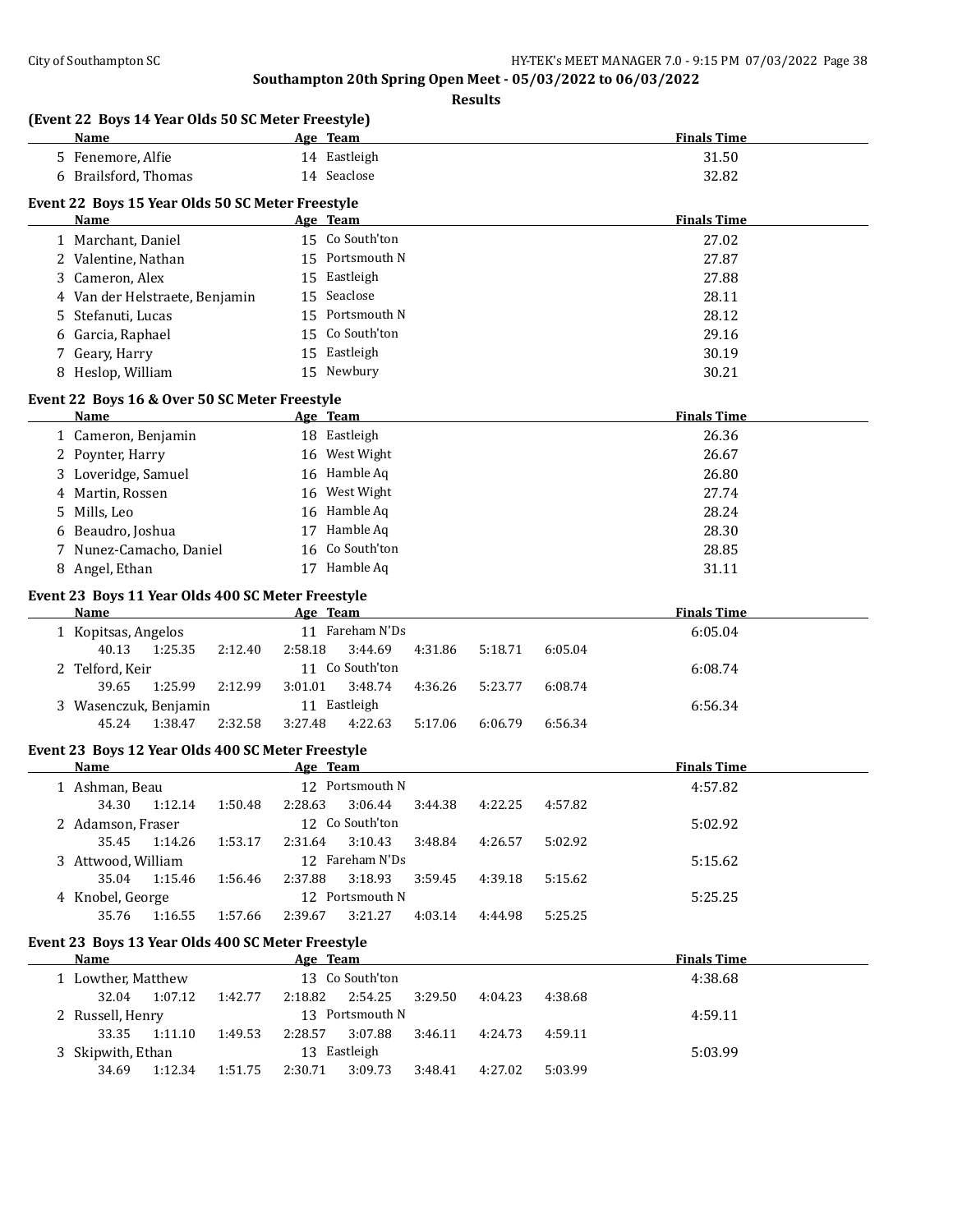| (Event 23 Boys 13 Year Olds 400 SC Meter Freestyle) |         |                 |         |         |         |         |                    |  |
|-----------------------------------------------------|---------|-----------------|---------|---------|---------|---------|--------------------|--|
| <b>Name</b>                                         |         | Age Team        |         |         |         |         | <b>Finals Time</b> |  |
| 4 Bailey, Laurence                                  |         | 13 Co South'ton |         |         |         |         | 5:18.40            |  |
| 36.41<br>1:16.76                                    | 1:57.92 | 2:38.74         | 3:19.16 | 3:59.58 | 4:39.38 | 5:18.40 |                    |  |
| 5 Willis, Max                                       |         | 13 Fareham N'Ds |         |         |         |         | 5:20.69            |  |
| 34.67<br>1:13.14                                    | 1:53.26 | 2:33.90         | 3:15.85 |         | 4:40.16 | 5:20.69 |                    |  |
| 6 Stantiall, Zachary                                |         | 13 Fareham N'Ds |         |         |         |         | 5:38.30            |  |
| 35.43<br>1:18.33                                    | 2:02.35 | 2:46.59         | 3:29.86 | 4:12.95 | 4:56.48 | 5:38.30 |                    |  |
| 7 Poynter, Maxwell                                  |         | 13 West Wight   |         |         |         |         | 5:38.47            |  |
| 36.95<br>1:18.34                                    | 2:01.55 | 2:45.58         | 3:28.33 | 4:12.03 | 4:55.75 | 5:38.47 |                    |  |
| 8 Taylor, Jamie                                     |         | 13 Hamble Aq    |         |         |         |         | 5:57.57            |  |
| 37.74<br>1:19.96                                    | 2:05.65 | 2:51.16         | 3:37.77 | 4:24.88 | 5:13.33 | 5:57.57 |                    |  |
| Event 23 Boys 14 Year Olds 400 SC Meter Freestyle   |         |                 |         |         |         |         |                    |  |
| Name                                                |         | Age Team        |         |         |         |         | <b>Finals Time</b> |  |
| 1 Woodage, Samuel                                   |         | 14 Portsmouth N |         |         |         |         | 4:59.07            |  |
| 33.03<br>1:09.62                                    | 1:47.22 | 2:26.04         | 3:04.75 | 3:43.48 | 4:22.59 | 4:59.07 |                    |  |
| 2 Brailsford, Thomas                                |         | 14 Seaclose     |         |         |         |         | 5:25.09            |  |
| 35.39<br>1:16.11                                    | 1:57.78 | 2:39.53         | 3:21.59 | 4:02.76 | 4:44.85 | 5:25.09 |                    |  |
|                                                     |         |                 |         |         |         |         |                    |  |
| Event 23 Boys 15 Year Olds 400 SC Meter Freestyle   |         |                 |         |         |         |         |                    |  |
| Name                                                |         | Age Team        |         |         |         |         | <b>Finals Time</b> |  |
| 1 Stefanuti, Lucas                                  |         | 15 Portsmouth N |         |         |         |         | 4:46.47            |  |
| 31.22<br>1:05.91                                    | 1:41.80 | 2:18.78         | 2:55.82 | 3:32.91 | 4:10.18 | 4:46.47 |                    |  |
| Event 23 Boys 16 & Over 400 SC Meter Freestyle      |         |                 |         |         |         |         |                    |  |
| <b>Name</b>                                         |         | Age Team        |         |         |         |         | <b>Finals Time</b> |  |
| 1 Martin, Rossen                                    |         | 16 West Wight   |         |         |         |         | 4:30.32            |  |
| 29.63<br>1:02.92                                    | 1:37.68 | 2:12.68         | 2:47.47 | 3:22.35 | 3:57.10 | 4:30.32 |                    |  |
| 2 Poynter, Harry                                    |         | 16 West Wight   |         |         |         |         | 4:30.43            |  |
| 29.71<br>1:02.92                                    | 1:37.79 | 2:12.86         | 2:47.99 | 3:23.15 | 3:59.10 | 4:30.43 |                    |  |
| Event 24 Girls 9 Year Olds 200 SC Meter IM          |         |                 |         |         |         |         |                    |  |
| Name                                                |         | Age Team        |         |         |         |         | <b>Finals Time</b> |  |
| 1 Palmer, Eve                                       |         | 9 Co South'ton  |         |         |         |         | 3:11.68            |  |
| 44.99<br>1:33.71                                    | 2:30.23 | 3:11.68         |         |         |         |         |                    |  |
| 2 Jones, Alana                                      |         | 9 Co South'ton  |         |         |         |         | 3:21.80            |  |
| 44.68<br>1:34.16                                    | 2:36.75 | 3:21.80         |         |         |         |         |                    |  |
| 3 Thuyanesan, Navina                                |         | 9 Co South'ton  |         |         |         |         | 3:27.32            |  |
| 50.47<br>1:39.51                                    | 2:41.89 | 3:27.32         |         |         |         |         |                    |  |
| Event 24 Girls 10 Year Olds 200 SC Meter IM         |         |                 |         |         |         |         |                    |  |
| Name                                                |         | <u>Age Team</u> |         |         |         |         | <b>Finals Time</b> |  |
| 1 O'Brien, Rose                                     |         | 10 Co South'ton |         |         |         |         | 2:43.89            |  |
| 36.05<br>1:17.60                                    | 2:06.43 | 2:43.89         |         |         |         |         |                    |  |
| 2 Luik, Eden                                        |         | 10 Co South'ton |         |         |         |         | 3:25.27            |  |
| 46.06<br>1:38.49                                    | 2:39.67 | 3:25.27         |         |         |         |         |                    |  |
| 3 Laird, Amelie                                     |         | 10 Co South'ton |         |         |         |         | 3:25.28            |  |
| 50.55<br>1:39.76                                    | 2:39.88 | 3:25.28         |         |         |         |         |                    |  |
|                                                     |         |                 |         |         |         |         |                    |  |
| Event 24 Girls 11 Year Olds 200 SC Meter IM         |         |                 |         |         |         |         |                    |  |
| Name                                                |         | Age Team        |         |         |         |         | <b>Finals Time</b> |  |
| 1 Biggs, Matilda                                    |         | 11 Co South'ton |         |         |         |         | 2:48.44            |  |
| 35.58<br>1:18.21                                    | 2:10.70 | 2:48.44         |         |         |         |         |                    |  |
| 2 Bounds, Isabelle                                  |         | 11 Seaclose     |         |         |         |         | 2:58.59            |  |
| 40.20<br>1:25.21                                    | 2:18.50 | 2:58.59         |         |         |         |         |                    |  |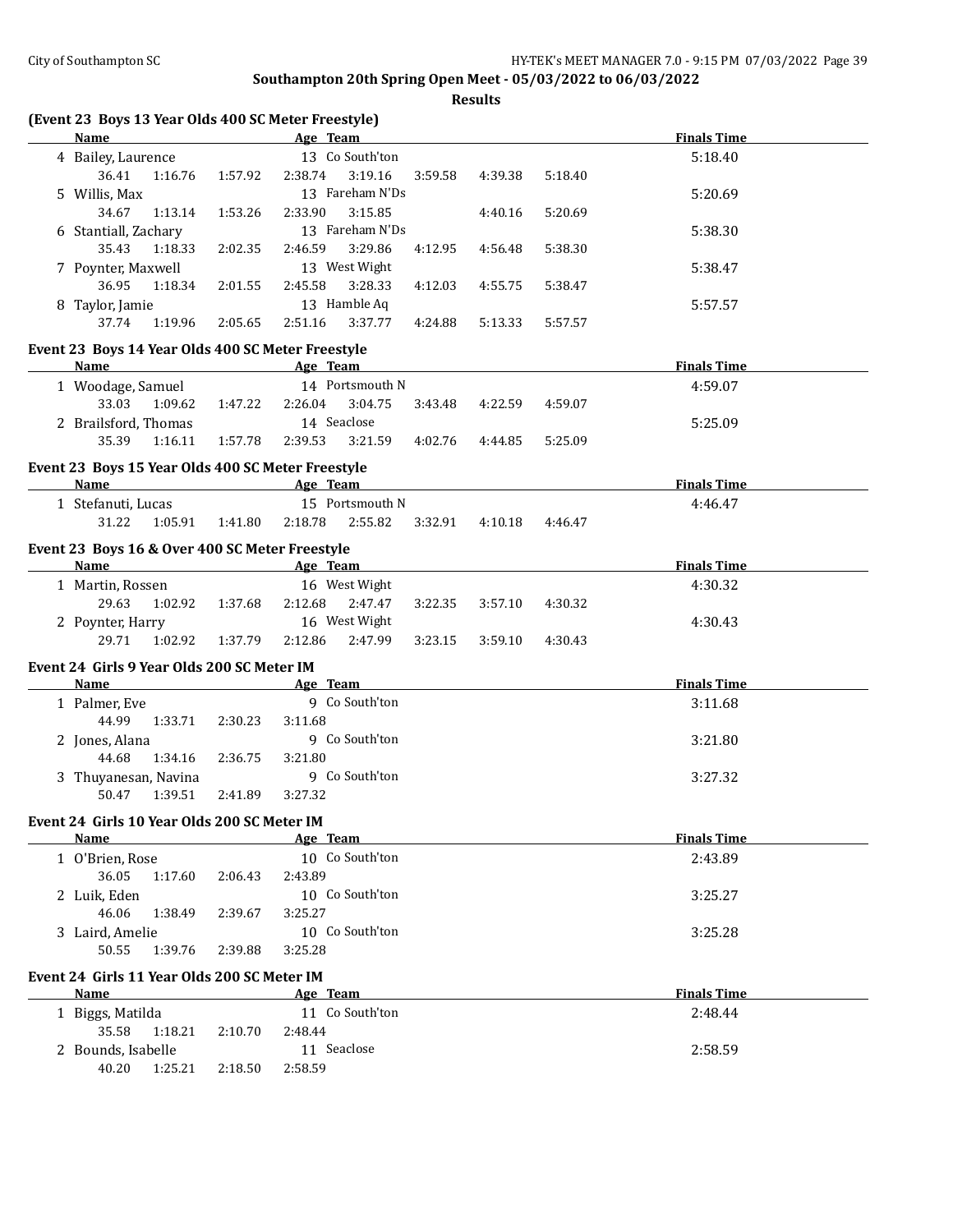**Results**

| (Event 24 Girls 11 Year Olds 200 SC Meter IM) |  |  |  |  |  |  |  |
|-----------------------------------------------|--|--|--|--|--|--|--|
|-----------------------------------------------|--|--|--|--|--|--|--|

| <b>Name</b>                                 |         | Age Team        | <b>Finals Time</b> |
|---------------------------------------------|---------|-----------------|--------------------|
| 3 Wake, Sonya                               |         | 11 West Wight   | 2:59.51            |
| 39.91<br>1:27.64                            | 2:19.52 | 2:59.51         |                    |
| 4 McGinley, Elsie-Mae                       |         | 11 Portsmouth N | 3:07.87            |
| 40.79<br>1:26.22                            | 2:23.41 | 3:07.87         |                    |
| 5 Vaughan, Flossie                          |         | 11 Portsmouth N | 3:13.36            |
| 41.27                                       | 2:30.15 | 3:13.36         |                    |
| 6 Dolman, Olivia                            |         | 11 Co South'ton | 3:32.13            |
| 50.49<br>1:45.43                            | 2:46.48 | 3:32.13         |                    |
| --- Poole, Isla                             |         | 11 Portsmouth N | <b>DQ</b>          |
|                                             |         |                 |                    |
| Event 24 Girls 12 Year Olds 200 SC Meter IM |         |                 |                    |
| <b>Name</b>                                 |         | Age Team        | <b>Finals Time</b> |
| 1 Roles, Lola                               |         | 12 Co South'ton | 2:46.16            |
| 38.54<br>1:19.48                            | 2:10.47 | 2:46.16         |                    |
| 2 Diaz, Zoe                                 |         | 12 Co South'ton | 2:46.86            |
| 37.05<br>1:19.13                            | 2:10.39 | 2:46.86         |                    |
| 3 Gobby, Mylea                              |         | 12 Seaclose     | 2:51.62            |
| 36.72<br>1:17.58                            | 2:11.92 | 2:51.62         |                    |
| 4 Real, Riz Ellison                         |         | 12 Co South'ton | 2:54.70            |
| 37.54<br>1:20.22                            | 2:14.61 | 2:54.70         |                    |
| 5 Bennett, Holly                            |         | 12 Fareham N'Ds | 2:58.82            |
| 41.81<br>1:25.82                            | 2:19.81 | 2:58.82         |                    |
| 6 Kennedy, Hannah                           |         | 12 Bromley      | 3:02.18            |
| 37.66<br>1:26.00                            | 2:21.21 | 3:02.18         |                    |
| 7 Hayes, Megan                              |         | 12 Co South'ton | 3:06.28            |
| 41.44<br>1:28.52                            | 2:22.65 | 3:06.28         |                    |
| 8 Rose, Aurelia                             |         | 12 Co South'ton | 3:10.84            |
| 41.75<br>1:32.64                            | 2:27.73 | 3:10.84         |                    |
| 9 Lunn, Jasmine                             |         | 12 Portsmouth N | 3:23.76            |
| 49.31<br>1:39.60                            | 2:36.49 | 3:23.76         |                    |
| 10 Horscroft, Hollie                        |         | 12 Fareham N'Ds | 3:25.06            |
| 47.76<br>1:39.92                            | 2:39.29 | 3:25.06         |                    |
|                                             |         |                 |                    |
| Event 24 Girls 13 Year Olds 200 SC Meter IM |         |                 |                    |
| Name                                        |         | Age Team        | <b>Finals Time</b> |
| 1 Ford, Inara                               |         | 13 Seaclose     | 2:48.51            |
| 37.52<br>1:21.12                            | 2:12.12 | 2:48.51         |                    |
| 2 Evans, Ffion                              |         | 13 Eastleigh    | 2:52.95            |
| 1:20.79<br>37.09                            | 2:13.03 | 2:52.95         |                    |
| 3 Jenkins, Eva                              |         | 13 Portsmouth N | 2:55.98            |
| 38.99<br>1:24.67                            | 2:16.19 | 2:55.98         |                    |
| 4 Lane, Sophie                              |         | 13 Co South'ton | 3:04.51            |
| 41.32<br>1:27.76                            | 2:23.94 | 3:04.51         |                    |
| 5 Seaton, Isabelle                          |         | 13 Portsmouth N | 3:13.04            |
| 43.21<br>1:33.32                            | 2:30.65 | 3:13.04         |                    |
| 6 Van Dyk, Alexandra                        |         | 13 Newbury      | 3:36.91            |
| 45.39<br>1:44.19                            | 2:48.62 | 3:36.91         |                    |
|                                             |         |                 |                    |

#### **Event 24 Girls 14 Year Olds 200 SC Meter IM**

| Name                 | Age Team           | <b>Finals Time</b> |
|----------------------|--------------------|--------------------|
| 1 Hartwell, Izabella | 14 Eastleigh       | 2:34.79            |
| 35.16<br>1:16.26     | 1:58.96<br>2:34.79 |                    |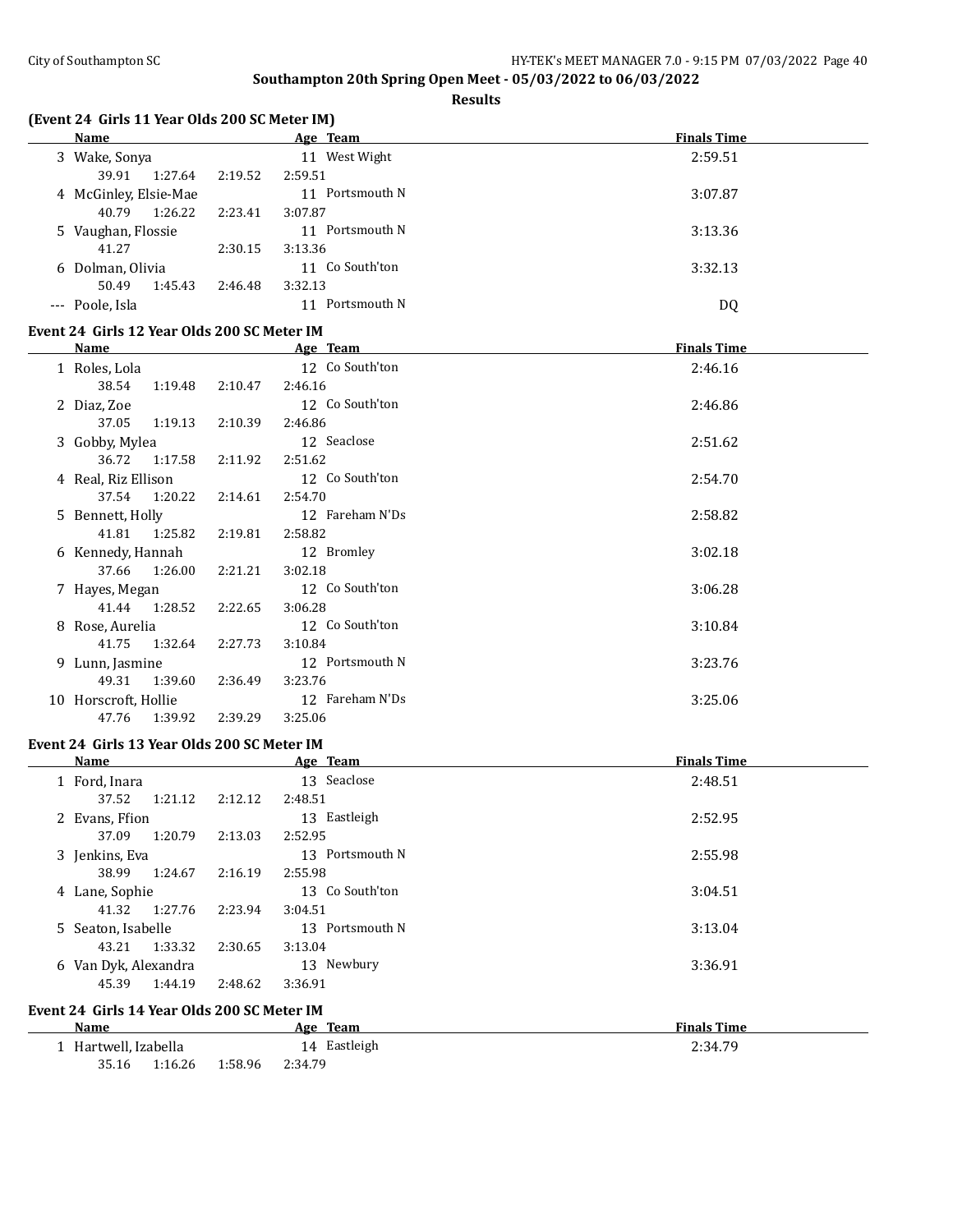**Results**

# **(Event 24 Girls 14 Year Olds 200 SC Meter IM)**

| Name                 |         | Age Team        | <b>Finals Time</b> |
|----------------------|---------|-----------------|--------------------|
| 2 Muncaster, Isobel  |         | 14 Seaclose     | 2:42.10            |
| 36.97<br>1:18.46     | 2:05.04 | 2:42.10         |                    |
| 3 Smith, Evie        |         | 14 Co South'ton | 2:51.49            |
| 37.45<br>1:20.98     | 2:13.37 | 2:51.49         |                    |
| 4 Marsh, Ffion       |         | 14 Eastleigh    | 2:51.57            |
| 1:20.34<br>38.42     | 2:13.84 | 2:51.57         |                    |
| 5 Westbury, Emily    |         | 14 Newbury      | 2:53.82            |
| 1:19.18<br>36.53     | 2:15.42 | 2:53.82         |                    |
| 6 Collins, Lilly-Lou |         | 14 Portsmouth N | 2:54.01            |
| 1:22.98<br>38.64     | 2:14.54 | 2:54.01         |                    |
| 7 Brown, Lily        |         | 14 Hamble Aq    | 2:57.07            |
| 1:21.18<br>37.54     | 2:18.28 | 2:57.07         |                    |
| 8 Jones, Jennifer    |         | 14 Eastleigh    | 3:03.01            |
| 1:28.78<br>41.33     | 2:20.67 | 3:03.01         |                    |

#### **Event 24 Girls 15 Year Olds 200 SC Meter IM**

| Name                 | Age Team           | <b>Finals Time</b> |
|----------------------|--------------------|--------------------|
| 1 Bassett, Alexandra | 15 Co South'ton    | 2:40.00            |
| 1:13.80<br>32.23     | 2:40.00<br>2:04.87 |                    |
| 2 Gobby, Georgie     | 15 Seaclose        | 2:48.44            |
| 1:19.27<br>37.42     | 2:10.55<br>2:48.44 |                    |
| 3 Conradie, Simone   | 15 WildernWaves    | 2:51.98            |
| 1:23.62<br>37.48     | 2:13.12<br>2:51.98 |                    |
| 4 Smith, Katie       | 15 Co South'ton    | 2:54.47            |
| 38.27<br>1:20.48     | 2:54.47<br>2:14.14 |                    |

# **Event 24 Girls 16 & Over 200 SC Meter IM**

| Name               |         | Age Team        | <b>Finals Time</b> |
|--------------------|---------|-----------------|--------------------|
| 1 Barao, Kyleigh   |         | 23 Co South'ton | 2:28.94            |
| 1:10.04<br>32.17   | 1:53.61 | 2:28.94         |                    |
| 2 Bevan, Olivia    |         | 16 Newbury      | 2:35.13            |
| 1:13.25<br>34.24   | 1:58.24 | 2:35.13         |                    |
| 3 Garcia, Ysabelle |         | 17 Co South'ton | 2:47.39            |
| 1:17.89<br>37.00   | 2:10.08 | 2:47.39         |                    |
| 4 Delannoy, Kiran  |         | 16 Eastleigh    | 2:59.54            |
| 1:23.71<br>37.16   | 2:19.40 | 2:59.54         |                    |
| 5 Jesson, Milly    |         | 16 Co South'ton | 3:04.09            |
| 1:27.99<br>42.16   | 2:23.09 | 3:04.09         |                    |

#### **Event 25 Boys 9 Year Olds 200 SC Meter Breaststroke**

| Name                      | Team<br>Age             | ---<br>--<br>'ıme |
|---------------------------|-------------------------|-------------------|
| Weber.<br>. Ionas<br>$--$ | South'ton<br>---------- | DC                |

# **Event 25 Boys 10 Year Olds 200 SC Meter Breaststroke**

| <b>Name</b>       |                       |                 | Age Team | <b>Finals Time</b> |         |
|-------------------|-----------------------|-----------------|----------|--------------------|---------|
| 1 Roles, Mitchell |                       | 10 Co South'ton | 3:44.22  |                    |         |
|                   | 51.62                 | 1:49.91         | 2:47.94  | 3:44.22            |         |
|                   | 2 Beale, Joseph       |                 |          | 10 Fareham N'Ds    | 3:56.95 |
|                   | 55.36                 | 1:55.73         | 2:56.68  | 3:56.95            |         |
|                   | 3 Balchin-Lee, Xavier |                 |          | 10 Co South'ton    | 4:18.13 |
|                   | 57.06                 | 2:02.60         | 3:11.36  | 4:18.13            |         |
|                   | --- Scott, Alexander  |                 |          | Eastleigh<br>10.   | DQ      |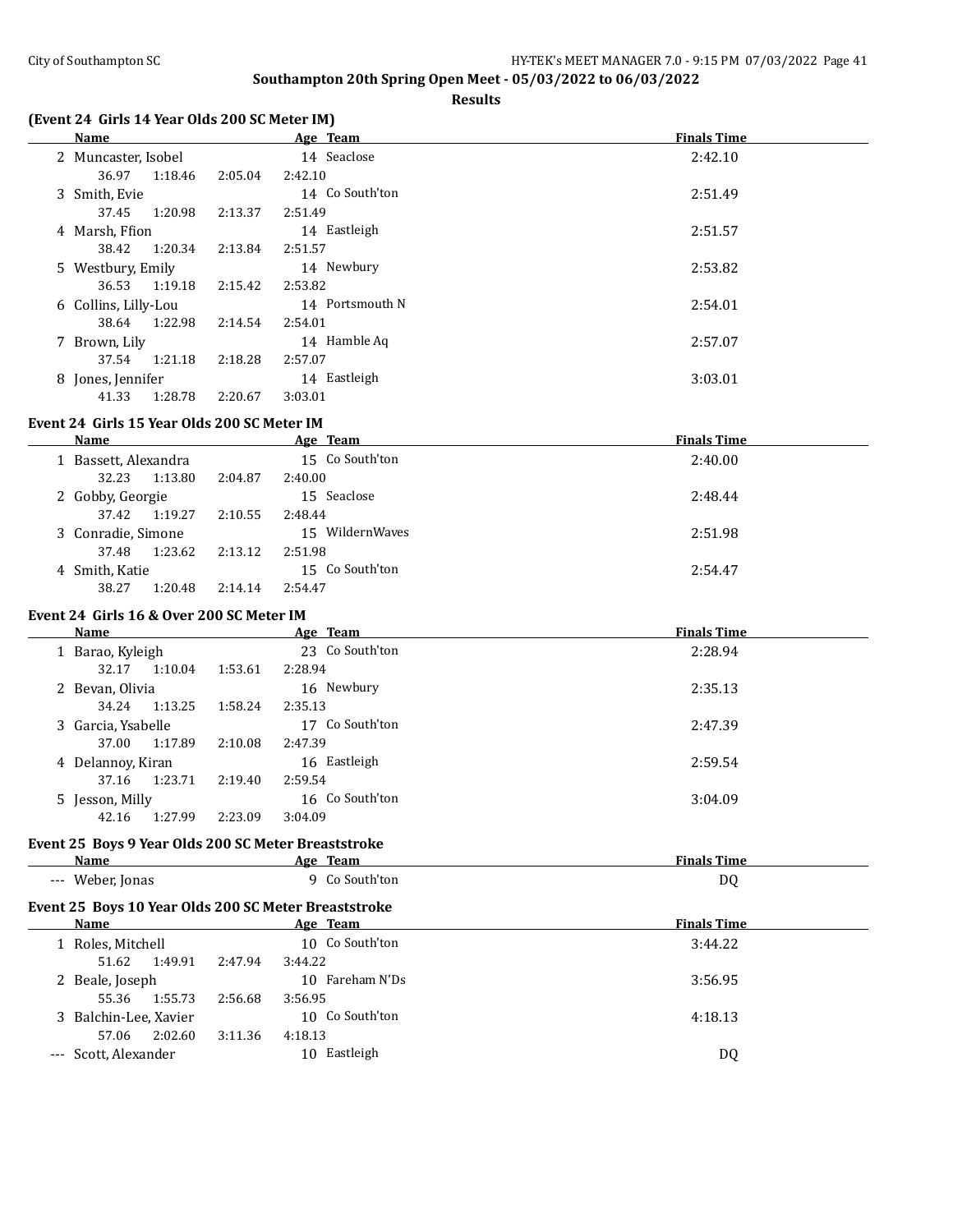| Event 25 Boys 11 Year Olds 200 SC Meter Breaststroke<br>Name |         |         |                 | <b>Finals Time</b> |
|--------------------------------------------------------------|---------|---------|-----------------|--------------------|
|                                                              |         |         | Age Team        |                    |
| 1 Noori, Sebastian                                           |         |         | 11 Fareham N'Ds | 3:33.46            |
| 47.46<br>1:43.03                                             | 2:38.88 | 3:33.46 |                 |                    |
| 2 Grist, Caleb                                               |         |         | 11 Co South'ton | 4:01.21            |
| 56.10<br>1:58.29                                             | 3:02.10 | 4:01.21 |                 |                    |
| 3 Wasenczuk, Benjamin                                        |         |         | 11 Eastleigh    | 4:13.24            |
| 58.71<br>2:03.45                                             | 3:08.93 | 4:13.24 |                 |                    |
| Event 25 Boys 12 Year Olds 200 SC Meter Breaststroke         |         |         |                 |                    |
| <b>Name</b>                                                  |         |         | Age Team        | <b>Finals Time</b> |
| 1 Mack, Harry                                                |         |         | 12 Portsmouth N | 3:07.89            |
| 2 Ashman, Beau                                               |         |         | 12 Portsmouth N | 3:29.43            |
| 46.99<br>1:41.74                                             | 2:36.17 | 3:29.43 |                 |                    |
| Event 25 Boys 13 Year Olds 200 SC Meter Breaststroke         |         |         |                 |                    |
| Name                                                         |         |         | Age Team        | <b>Finals Time</b> |
| 1 Poynter, Maxwell                                           |         |         | 13 West Wight   | 3:16.41            |
| 43.81<br>1:34.50                                             | 2:26.05 | 3:16.41 |                 |                    |
| 2 Russell, Henry                                             |         |         | 13 Portsmouth N | 3:18.49            |
| 46.19<br>1:37.38                                             | 2:30.32 | 3:18.49 |                 |                    |
| 3 Lamb, Jonathan                                             |         |         | 13 Fareham N'Ds | 3:46.52            |
| 53.07<br>1:51.21                                             | 2:49.44 | 3:46.52 |                 |                    |
|                                                              |         |         |                 |                    |
| Event 25 Boys 14 Year Olds 200 SC Meter Breaststroke         |         |         |                 |                    |
| Name                                                         |         |         | Age Team        | <b>Finals Time</b> |
| 1 Birch, Danny                                               |         |         | 14 Eastleigh    | 2:44.69            |
| 36.07<br>1:18.40                                             | 2:01.64 | 2:44.69 |                 |                    |
| Event 25 Boys 15 Year Olds 200 SC Meter Breaststroke         |         |         |                 |                    |
| Name                                                         |         |         | Age Team        | <b>Finals Time</b> |
| 1 Marchant, Daniel                                           |         |         | 15 Co South'ton | 2:45.68            |
| 37.29<br>1:19.61                                             | 2:03.18 | 2:45.68 |                 |                    |
| Event 25 Boys 16 & Over 200 SC Meter Breaststroke            |         |         |                 |                    |
| Name                                                         |         |         | Age Team        | <b>Finals Time</b> |
| 1 Beaudro, Joshua                                            |         |         | 17 Hamble Aq    | 2:54.93            |
| 38.59<br>1:22.88                                             | 2:08.82 | 2:54.93 |                 |                    |
|                                                              |         |         |                 |                    |
| Event 26 Girls 9 Year Olds 100 SC Meter Breaststroke         |         |         |                 |                    |
| Name                                                         |         |         | <u>Age Team</u> | <b>Finals Time</b> |
| 1 Palmer, Eve                                                |         |         | 9 Co South'ton  | 1:46.61            |
| 50.02<br>1:46.61                                             |         |         |                 |                    |
| 2 Thuyanesan, Navina                                         |         |         | 9 Co South'ton  | 1:54.04            |
| 55.13<br>1:54.04                                             |         |         |                 |                    |
| Event 26 Girls 10 Year Olds 100 SC Meter Breaststroke        |         |         |                 |                    |
| Name                                                         |         |         | Age Team        | <b>Finals Time</b> |
| 1 Laird, Amelie                                              |         |         | 10 Co South'ton | 1:51.59            |
| 53.61<br>1:51.59                                             |         |         |                 |                    |
| 2 Plunkett, Scarlett-Rose                                    |         |         | 10 Portsmouth N | 1:55.94            |
| 53.87<br>1:55.94                                             |         |         |                 |                    |
| 3 Padilla-Ortiz, Emma                                        |         |         | 10 Eastleigh    | 1:58.87            |
| 56.08<br>1:58.87                                             |         |         |                 |                    |
| 4 Taylor, Amber                                              |         |         | 10 Co South'ton | 2:00.17            |
| 57.10<br>2:00.17                                             |         |         |                 |                    |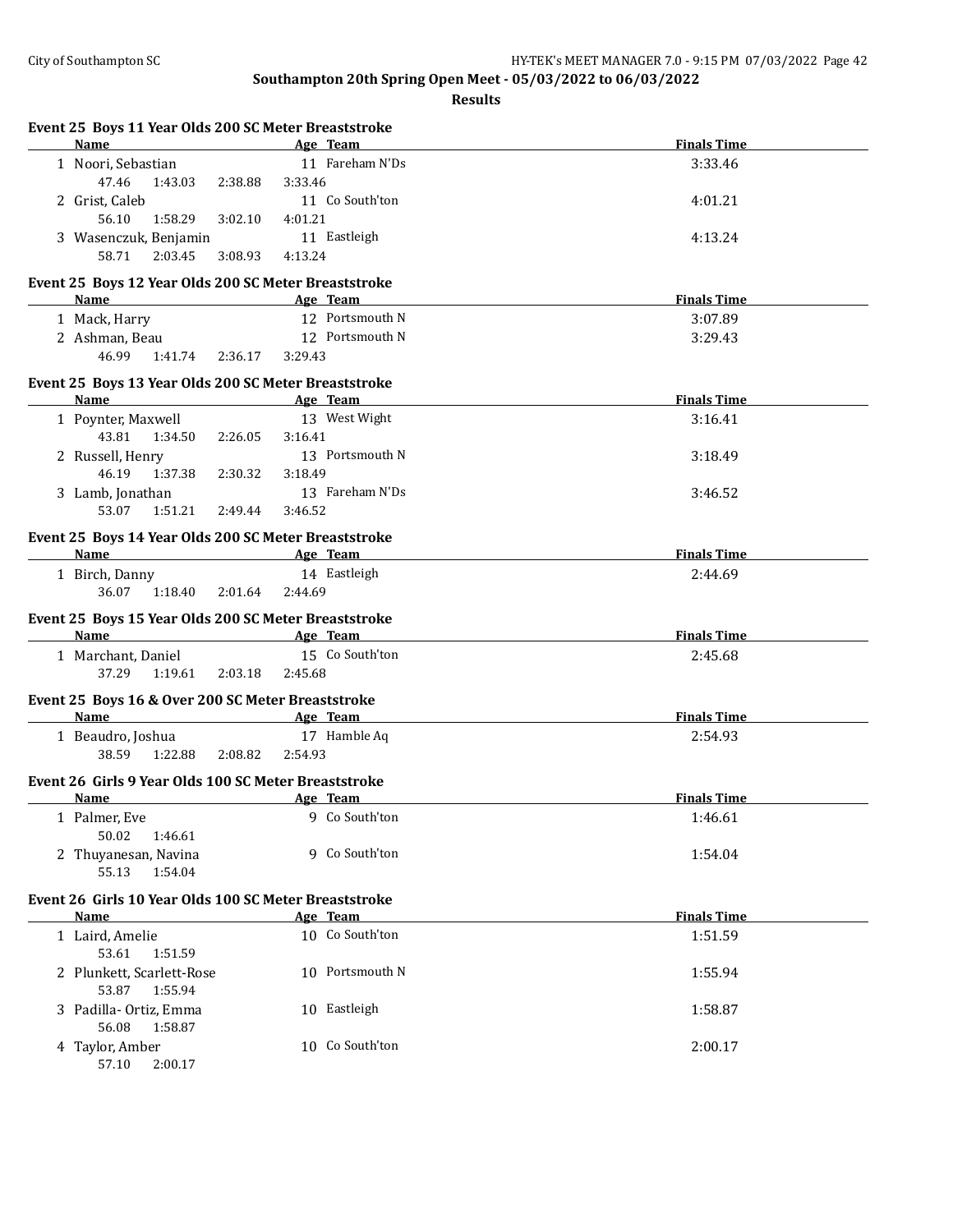| (Event 26 Girls 10 Year Olds 100 SC Meter Breaststroke)<br>Name | Age Team        | <b>Finals Time</b> |
|-----------------------------------------------------------------|-----------------|--------------------|
| 5 Hodkinson-Walker, Kara<br>1:07.17<br>2:22.08                  | 10 Fareham N'Ds | 2:22.08            |
| 6 Hegarty, Caitlyn<br>1:07.29<br>2:24.55                        | 10 Co South'ton | 2:24.55            |
| Event 26 Girls 11 Year Olds 100 SC Meter Breaststroke<br>Name   | Age Team        | <b>Finals Time</b> |
| 1 Wake, Sonya                                                   | 11 West Wight   | 1:34.00            |
| 44.16<br>1:34.00                                                |                 |                    |
| 2 Bounds, Isabelle<br>46.72<br>1:36.27                          | 11 Seaclose     | 1:36.27            |
| 3 Van Willigen, Amy<br>46.78<br>1:38.80                         | 11 Eastleigh    | 1:38.80            |
| 4 Hodkinson-Walker, Teagan<br>47.11<br>1:39.54                  | 11 Fareham N'Ds | 1:39.54            |
| 5 Bailey, Lois<br>46.33<br>1:40.36                              | 11 Co South'ton | 1:40.36            |
| 6 Poole, Isla<br>47.29<br>1:40.45                               | 11 Portsmouth N | 1:40.45            |
| 7 Reynolds, Ottilie<br>47.71<br>1:40.91                         | 11 Fareham N'Ds | 1:40.91            |
| 8 Hartwell, Poppy<br>47.42<br>1:42.58                           | 11 Eastleigh    | 1:42.58            |
| 9 McGinley, Elsie-Mae                                           | 11 Portsmouth N | 1:45.23            |
| 10 Bond, Bobby<br>52.55<br>1:50.24                              | 11 Eastleigh    | 1:50.24            |
| 11 Ilieva, Yana<br>51.01<br>1:51.60                             | 11 Co South'ton | 1:51.60            |
| 12 Potter, Ellie<br>56.06<br>1:55.11                            | 11 Co South'ton | 1:55.11            |
| 13 Dolman, Olivia<br>55.72<br>1:55.60                           | 11 Co South'ton | 1:55.60            |
| 14 White, Mya<br>57.46<br>1:59.74                               | 11 Co South'ton | 1:59.74            |
| --- Williamson, Zoe                                             | 11 Co South'ton | DQ                 |
| Event 26 Girls 12 Year Olds 100 SC Meter Breaststroke           |                 |                    |
| <b>Name</b>                                                     | Age Team        | <b>Finals Time</b> |
| 1 Scott, Ella<br>40.64<br>1:25.76                               | 12 Eastleigh    | 1:25.76            |
| 2 Avery, Sophia<br>44.36<br>1:32.25                             | 12 Co South'ton | 1:32.25            |
| 3 Real, Riz Ellison<br>43.84<br>1:32.82                         | 12 Co South'ton | 1:32.82            |
| 4 Roles, Lola<br>44.93<br>1:33.80                               | 12 Co South'ton | 1:33.80            |
| 5 Pilcher, Isabella<br>44.45<br>1:34.20                         | 12 Seaclose     | 1:34.20            |
| 6 Kennedy, Hannah<br>46.84<br>1:39.54                           | 12 Bromley      | 1:39.54            |
| 7 Lunn, Jasmine<br>47.22 1:40.24                                | 12 Portsmouth N | 1:40.24            |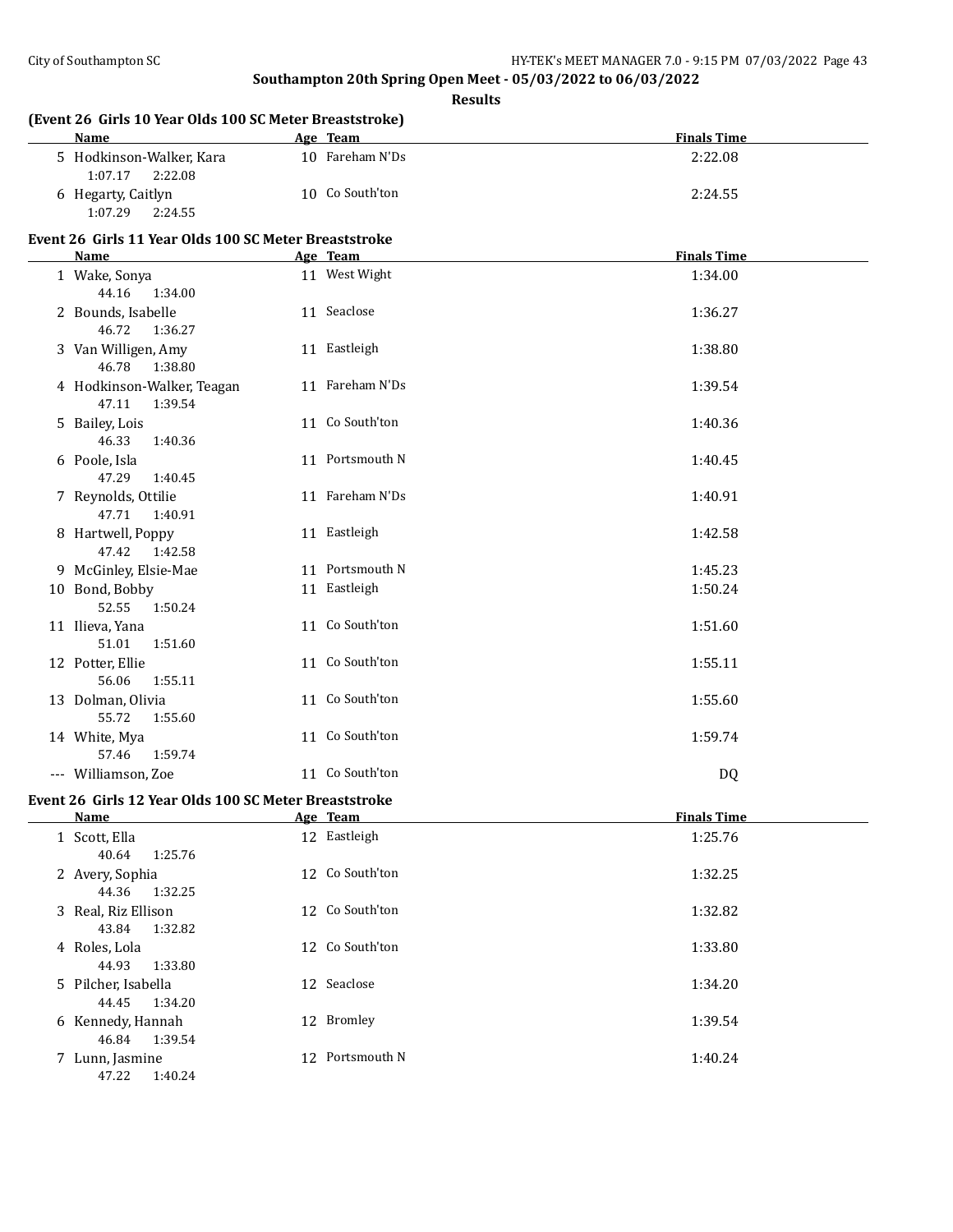**Results**

## **(Event 26 Girls 12 Year Olds 100 SC Meter Breaststroke)**

|    | Name                                     |    | Age Team        | <b>Finals Time</b> |
|----|------------------------------------------|----|-----------------|--------------------|
|    | 8 Rose, Aurelia<br>1:42.38<br>48.01      |    | 12 Co South'ton | 1:42.38            |
|    | 9 Hayes, Megan<br>49.75<br>1:44.55       |    | 12 Co South'ton | 1:44.55            |
|    | 10 Aldhouse, Kristen                     | 12 | Eastleigh       | 1:50.35            |
| 11 | Beaudro, Eva<br>1:54.65<br>53.53         |    | 12 Hamble Aq    | 1:54.65            |
|    | 12 Horscroft, Hollie<br>1:55.19<br>53.78 |    | 12 Fareham N'Ds | 1:55.19            |
|    | 13 Clarke, Penny<br>1:55.23<br>55.33     | 12 | Fareham N'Ds    | 1:55.23            |
|    | 14 Moody, Ava<br>1:56.67<br>54.98        | 12 | Co South'ton    | 1:56.67            |

# **Event 26 Girls 13 Year Olds 100 SC Meter Breaststroke**

| Name                                 |    | Age Team        | <b>Finals Time</b> |
|--------------------------------------|----|-----------------|--------------------|
| Williams, Kelly<br>40.72<br>1:26.88  |    | 13 Fareham N'Ds | 1:26.88            |
| 2 Innes, Jessica<br>41.21<br>1:27.62 |    | 13 Eastleigh    | 1:27.62            |
| 3 Jenkins, Eva<br>1:35.71<br>45.51   |    | 13 Portsmouth N | 1:35.71            |
| 4 Quinton, Esme                      | 13 | Portsmouth N    | 1:45.90            |
| --- Strike, Emily                    |    | 13 Eastleigh    | DQ                 |

# **Event 26 Girls 14 Year Olds 100 SC Meter Breaststroke**

| Name                                     | Age Team        | <b>Finals Time</b> |
|------------------------------------------|-----------------|--------------------|
| 1 Hartwell, Izabella<br>1:17.70<br>37.44 | 14 Eastleigh    | 1:17.70            |
| 2 O'Brien, Nell<br>1:25.72<br>40.73      | 14 Seaclose     | 1:25.72            |
| 3 Bland, Emily<br>1:26.30<br>40.35       | 14 Fareham N'Ds | 1:26.30            |
| 4 Hickman-Hall, Lily<br>1:27.15<br>41.47 | 14 Portsmouth N | 1:27.15            |
| 5 Wade, Grace<br>1:31.05<br>42.07        | 14 Newbury      | 1:31.05            |
| 6 Jones, Jennifer<br>1:33.13<br>44.03    | 14 Eastleigh    | 1:33.13            |

# **Event 26 Girls 15 Year Olds 100 SC Meter Breaststroke**

| Name                                     | Age Team        | <b>Finals Time</b> |
|------------------------------------------|-----------------|--------------------|
| 1 Wade, Eloise<br>1:18.06<br>36.57       | 15 Newbury      | 1:18.06            |
| 2 Conradie, Simone                       | 15 WildernWaves | 1:33.60            |
| 3 Constantin, Lorena<br>1:42.76<br>45.93 | 15 Portsmouth N | 1:42.76            |
| 4 Davis, Helena<br>1:49.62<br>49.77      | 15 Fareham N'Ds | 1:49.62            |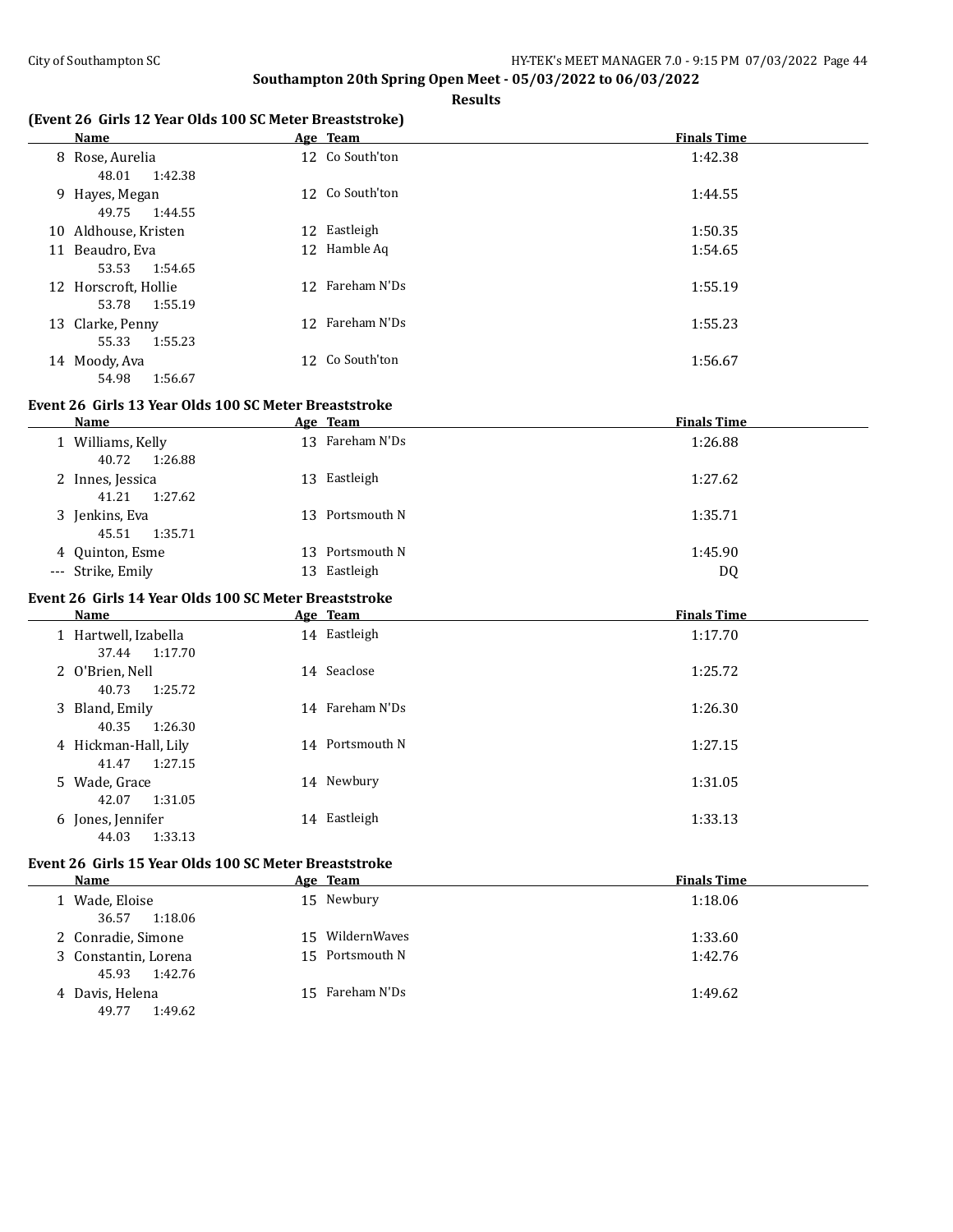| Event 26 Girls 16 & Over 100 SC Meter Breaststroke<br>Name | Age Team        | <b>Finals Time</b> |
|------------------------------------------------------------|-----------------|--------------------|
| 1 Poynter, Grace<br>34.35<br>1:13.22                       | 19 West Wight   | 1:13.22            |
| 2 Barao, Kyleigh<br>36.96<br>1:17.99                       | 23 Co South'ton | 1:17.99            |
| 3 Lowther, Emily<br>37.29<br>1:18.46                       | 16 Co South'ton | 1:18.46            |
| 4 Bevan, Olivia<br>38.08<br>1:21.12                        | 16 Newbury      | 1:21.12            |
| 5 Oakley, Molly<br>38.27<br>1:21.31                        | 19 Eastleigh    | 1:21.31            |
| 6 Heng, Jessica<br>38.74<br>1:23.28                        | 16 Seaclose     | 1:23.28            |
| Event 27 Boys 9 Year Olds 100 SC Meter Backstroke          |                 |                    |
| Name                                                       | Age Team        | <b>Finals Time</b> |
| 1 Broome, Felix<br>46.80<br>1:35.77                        | 9 Co South'ton  | 1:35.77            |
| 2 Weber, Jonas<br>52.17<br>1:49.70                         | 9 Co South'ton  | 1:49.70            |
| --- Douglas, Jayden                                        | 9 Co South'ton  | DQ                 |
| Event 27 Boys 10 Year Olds 100 SC Meter Backstroke         |                 |                    |
| Name                                                       | Age Team        | <b>Finals Time</b> |
| 1 Rejman, Oliver<br>44.96<br>1:29.77                       | 10 Fareham N'Ds | 1:29.77            |
| 2 Dauneckis, Emilis<br>46.99<br>1:33.93                    | 10 Eastleigh    | 1:33.93            |
| --- Beale, Joseph                                          | 10 Fareham N'Ds | DQ                 |
| --- Elcombe, Arthur                                        | 10 Co South'ton | DQ                 |
| Event 27 Boys 11 Year Olds 100 SC Meter Backstroke         |                 |                    |
| <b>Name</b>                                                | Age Team        | <b>Finals Time</b> |
| 1 Stephenson, Zeb<br>40.57<br>1:24.60                      | 11 Portsmouth N | 1:24.60            |
| 2 Harmer, Revel<br>40.94<br>1:27.70                        | 11 Fareham N'Ds | 1:27.70            |
| 3 Broome, Jasper<br>42.46 1:27.90                          | 11 Co South'ton | 1:27.90            |
| 4 Brynolf, Maximilian<br>43.16<br>1:28.50                  | 11 Newbury      | 1:28.50            |
| 5 Noori, Sebastian<br>44.47<br>1:32.48                     | 11 Fareham N'Ds | 1:32.48            |
| 6 Brown, George<br>46.31<br>1:34.91                        | 11 Hamble Aq    | 1:34.91            |
| 7 Telford, Keir<br>47.59<br>1:37.42                        | 11 Co South'ton | 1:37.42            |
| 8 Herrick, Matthew<br>47.83<br>1:38.12                     | 11 Co South'ton | 1:38.12            |
| 9 Grist, Caleb<br>50.16<br>1:40.98                         | 11 Co South'ton | 1:40.98            |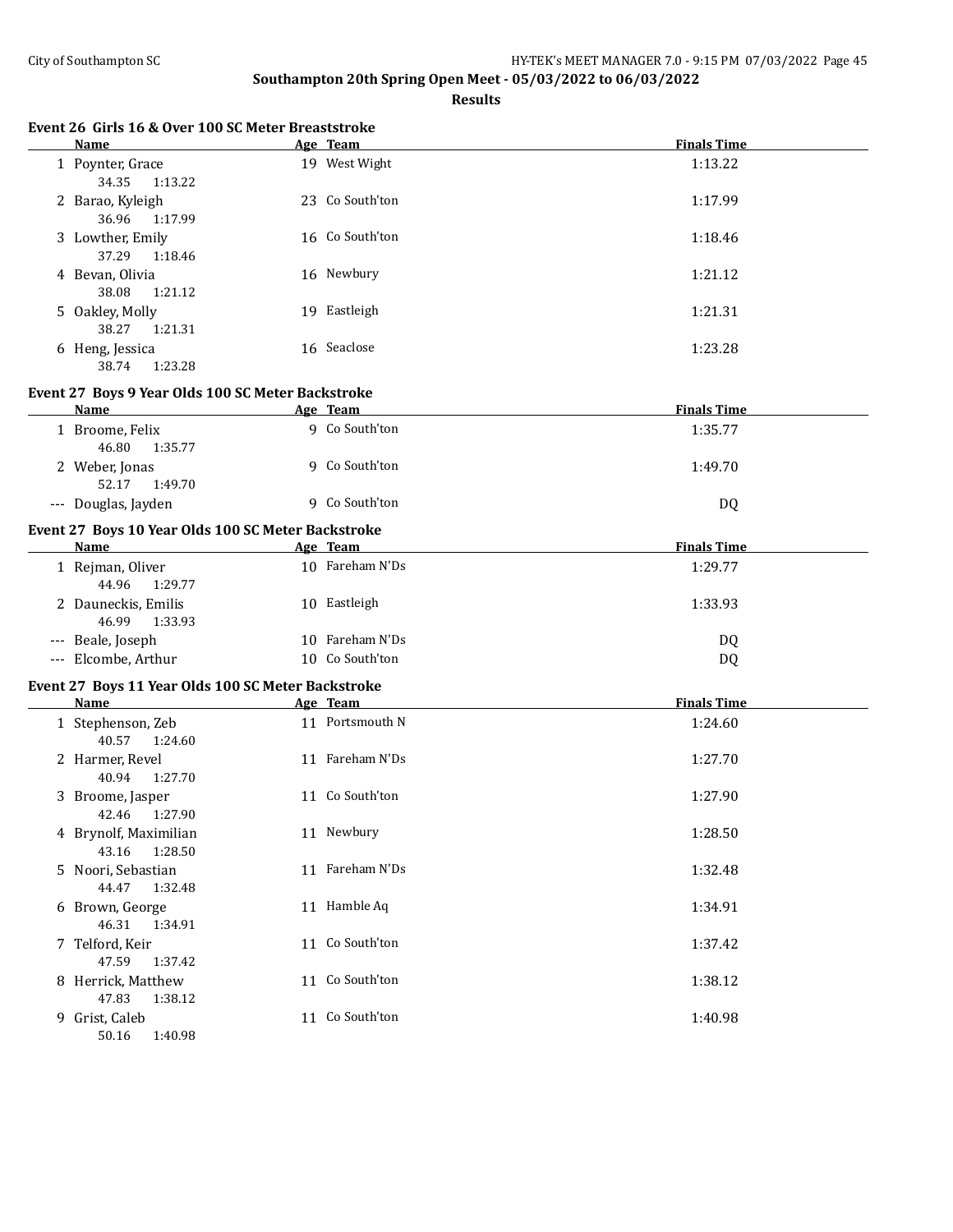**Results**

|       | <b>Name</b>                                        |    | Age Team        | <b>Finals Time</b> |
|-------|----------------------------------------------------|----|-----------------|--------------------|
|       | 10 Wasenczuk, Benjamin                             |    | 11 Eastleigh    | 1:46.00            |
| $---$ | Chow, Clement                                      | 11 | Newbury         | DQ                 |
|       | Event 27 Boys 12 Year Olds 100 SC Meter Backstroke |    |                 |                    |
|       | Name                                               |    | Age Team        | <b>Finals Time</b> |
|       | 1 Adamson, Fraser<br>1:12.98<br>35.56              |    | 12 Co South'ton | 1:12.98            |
|       | 2 Marsh, George<br>1:15.91<br>37.06                |    | 12 Eastleigh    | 1:15.91            |
|       | 3 Johnson, Isaac                                   |    | 12 Co South'ton | 1:26.22            |
|       | 4 Pastusiak, Filip<br>1:29.97<br>45.30             |    | 12 Co South'ton | 1:29.97            |
|       | 5 Sediqi, Muiz<br>1:34.54<br>46.26                 |    | 12 Co South'ton | 1:34.54            |
|       | 6 Nunez-Camacho, Carlos<br>1:36.19<br>46.35        |    | 12 Co South'ton | 1:36.19            |

#### **Event 27 Boys 13 Year Olds 100 SC Meter Backstroke**

| <b>Name</b>                                        | Age Team        | <b>Finals Time</b> |
|----------------------------------------------------|-----------------|--------------------|
| 1 Lowther, Matthew<br>33.19<br>1:08.21             | 13 Co South'ton | 1:08.21            |
| 2 Sadler, Adam<br>1:10.79<br>34.16                 | 13 Eastleigh    | 1:10.79            |
| 3 Ginther, Aaron<br>36.53<br>1:13.73               | 13 Portsmouth N | 1:13.73            |
| 4 Russell, Henry<br>36.90<br>1:14.89               | 13 Portsmouth N | 1:14.89            |
| 5 Grayson, Barnaby<br>36.76<br>1:16.22             | 13 Newbury      | 1:16.22            |
| 6 Stantiall, Zachary<br>38.15<br>1:18.40           | 13 Fareham N'Ds | 1:18.40            |
| 7 Summerton, Harry<br>38.50<br>1:20.66             | 13 Hamble Aq    | 1:20.66            |
| 8 Willis, Max<br>39.83<br>1:21.26                  | 13 Fareham N'Ds | 1:21.26            |
| 9 Bailey, Laurence<br>41.88<br>1:24.48             | 13 Co South'ton | 1:24.48            |
| 10 Negus, Benjamin                                 | 13 Eastleigh    | 1:26.18            |
| 11 Willcocks, Oliver<br>43.73<br>1:30.22           | 13 Co South'ton | 1:30.22            |
| 12 Yuseinov, Adean<br>47.00<br>1:35.59             | 13 Co South'ton | 1:35.59            |
| 13 Coomer, Lewis<br>51.93<br>1:49.31               | 13 Co South'ton | 1:49.31            |
| --- Taylor, Jamie                                  | 13 Hamble Aq    | DQ                 |
| Event 27 Boys 14 Year Olds 100 SC Meter Backstroke |                 |                    |
| Name                                               | Age Team        | <b>Finals Time</b> |
| 1 Brailsford, Thomas                               | 14 Seaclose     | 1:18.52            |

37.97 1:18.52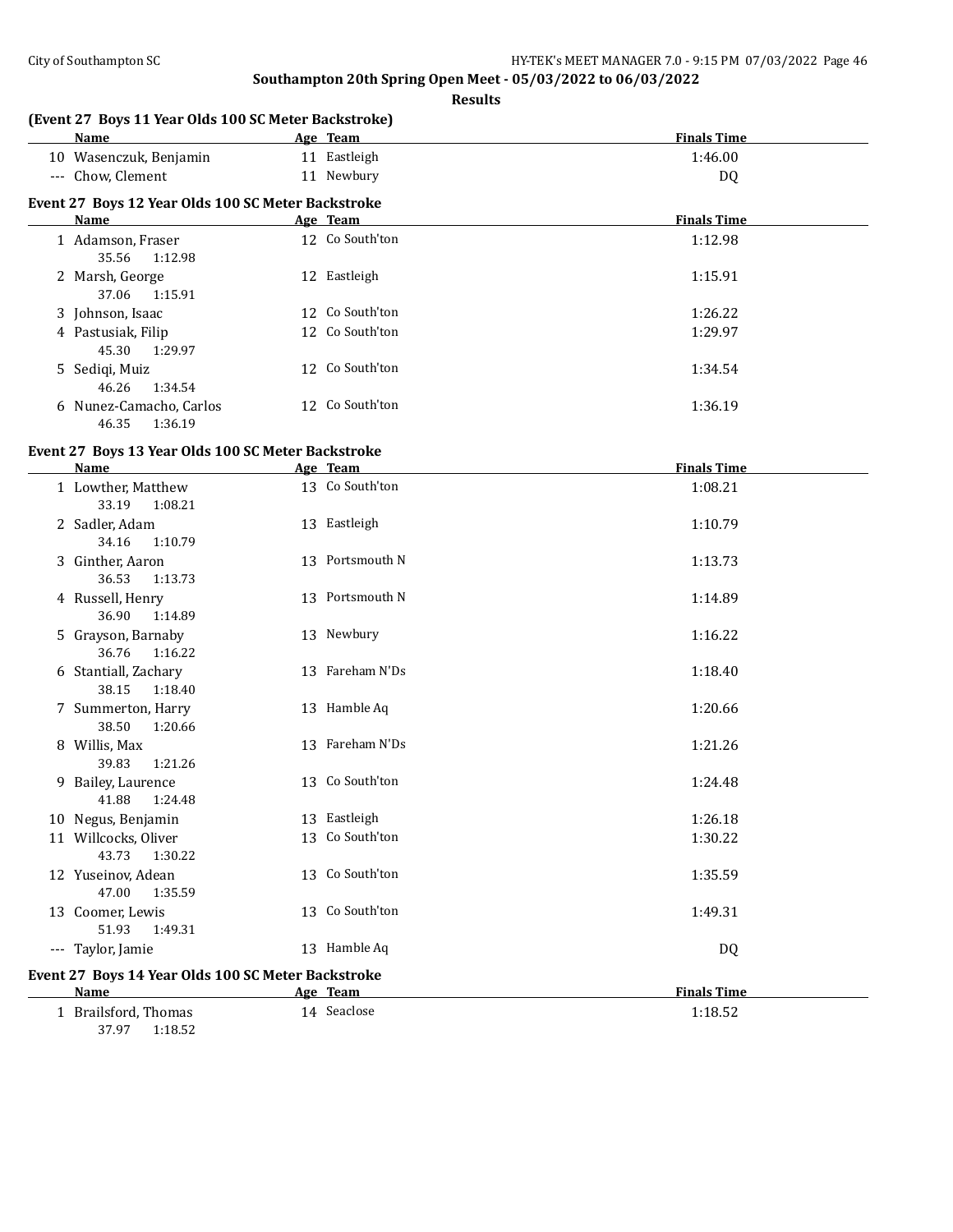| Event 27 Boys 15 Year Olds 100 SC Meter Backstroke<br>Name |                    | Age Team        | <b>Finals Time</b> |
|------------------------------------------------------------|--------------------|-----------------|--------------------|
| 1 Valentine, Nathan<br>33.82<br>1:10.28                    |                    | 15 Portsmouth N | 1:10.28            |
| 2 Cameron, Alex<br>34.08<br>1:10.93                        |                    | 15 Eastleigh    | 1:10.93            |
| 3 Garcia, Raphael<br>36.56<br>1:15.45                      |                    | 15 Co South'ton | 1:15.45            |
| 4 Heslop, William<br>39.87<br>1:23.47                      |                    | 15 Newbury      | 1:23.47            |
| Event 27 Boys 16 & Over 100 SC Meter Backstroke            |                    |                 |                    |
| <b>Name</b>                                                |                    | Age Team        | <b>Finals Time</b> |
| 1 Martin, Rossen<br>32.77<br>1:08.01                       |                    | 16 West Wight   | 1:08.01            |
| 2 Mills, Leo<br>34.16<br>1:10.47                           |                    | 16 Hamble Aq    | 1:10.47            |
| 3 Beaudro, Joshua<br>35.11<br>1:10.51                      |                    | 17 Hamble Aq    | 1:10.51            |
| Event 28 Girls 9 Year Olds 200 SC Meter Backstroke         |                    |                 |                    |
| Name                                                       |                    | Age Team        | <b>Finals Time</b> |
| 1 Jones, Alana<br>44.84<br>1:32.95                         | 3:04.33<br>2:20.13 | 9 Co South'ton  | 3:04.33            |
| 2 Thuyanesan, Navina<br>47.32<br>1:39.39                   | 2:30.43<br>3:20.33 | 9 Co South'ton  | 3:20.33            |
| Event 28 Girls 10 Year Olds 200 SC Meter Backstroke        |                    |                 |                    |
| Name                                                       |                    | Age Team        | <b>Finals Time</b> |
| 1 O'Brien, Rose                                            |                    | 10 Co South'ton | 2:42.68            |
| 38.28<br>1:20.11                                           | 2:02.78<br>2:42.68 |                 |                    |
| 2 Laird, Amelie                                            |                    | 10 Co South'ton | 3:15.17            |
| 47.20<br>1:37.14                                           | 3:15.17<br>2:29.30 |                 |                    |
| 3 Luik, Eden                                               |                    | 10 Co South'ton | 3:19.77            |
| 47.85<br>1:39.56                                           | 3:19.77<br>2:30.98 |                 |                    |
| 4 Beale, Anna                                              |                    | 10 Fareham N'Ds | 3:22.83            |
| 1:38.26<br>45.49                                           | 2:32.10<br>3:22.83 |                 |                    |
| Event 28 Girls 11 Year Olds 200 SC Meter Backstroke        |                    |                 |                    |
| Name                                                       |                    | <u>Age Team</u> | <b>Finals Time</b> |
| 1 Bailey, Lois                                             |                    | 11 Co South'ton | 3:10.48            |
| 1:32.21                                                    | 3:10.48<br>3:10.45 |                 |                    |
| 2 Prinsloo, Amelie                                         |                    | 11 Eastleigh    | 3:15.16            |
| 3 Hodkinson-Walker, Teagan                                 |                    | 11 Fareham N'Ds | 3:20.12            |
| 44.98<br>1:36.21                                           | 2:28.55<br>3:20.12 |                 |                    |
| 4 White, Mya                                               |                    | 11 Co South'ton | 3:38.13            |
| 51.74<br>1:47.60                                           | 2:46.26<br>3:38.13 |                 |                    |
| Event 28 Girls 12 Year Olds 200 SC Meter Backstroke        |                    |                 |                    |
| <b>Name</b>                                                |                    | Age Team        | <b>Finals Time</b> |
| 1 Roles, Lola<br>37.61<br>1:18.35                          | 2:38.72<br>1:59.69 | 12 Co South'ton | 2:38.72            |
| 2 Diaz, Zoe                                                |                    | 12 Co South'ton | 2:43.38            |
| 37.90<br>1:19.45                                           | 2:43.38<br>2:01.55 |                 |                    |
| 3 Gobby, Mylea                                             |                    | 12 Seaclose     | 2:46.48            |
| 38.34<br>1:19.62                                           | 2:03.00<br>2:46.48 |                 |                    |
|                                                            |                    |                 |                    |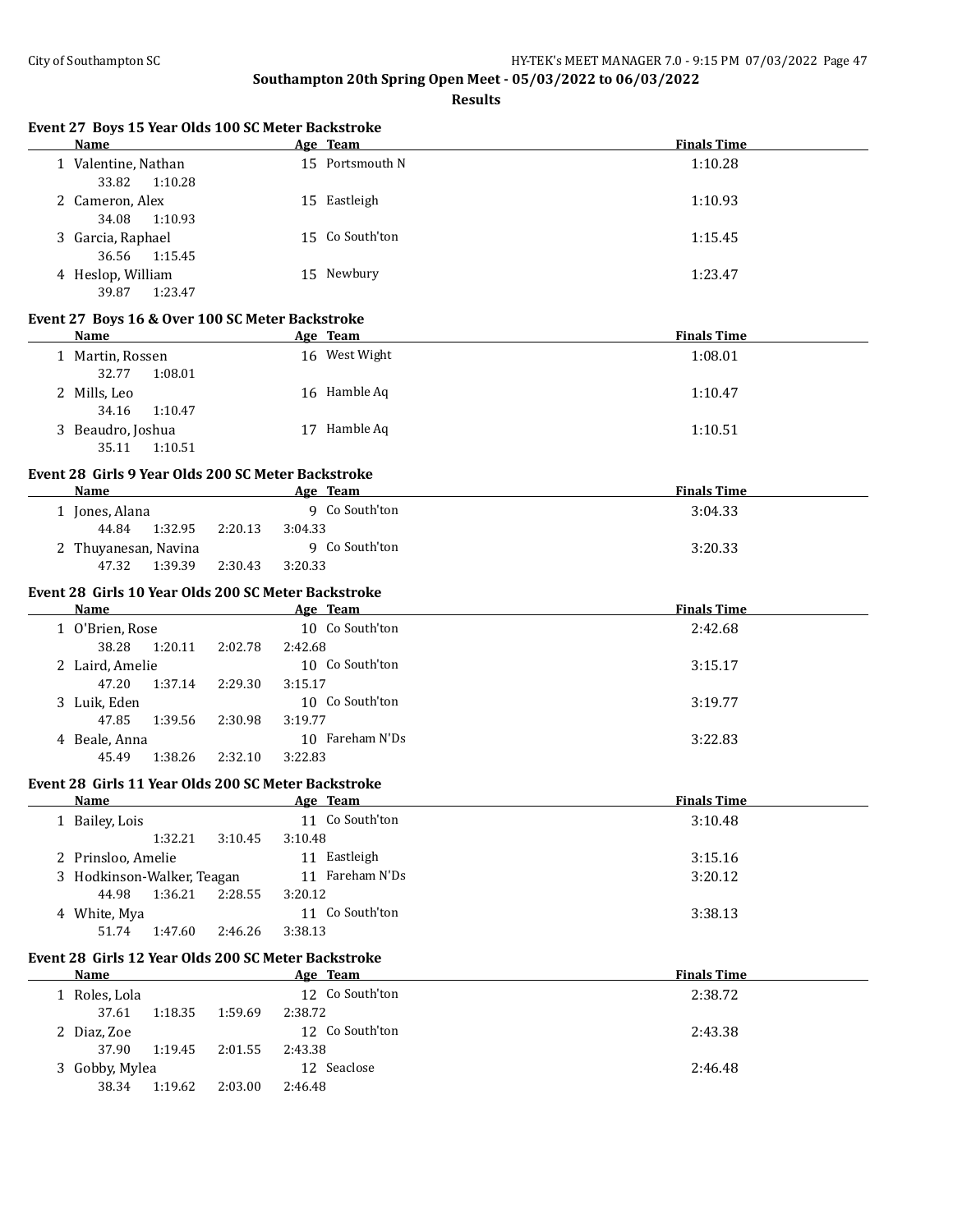|    | (Event 28 Girls 12 Year Olds 200 SC Meter Backstroke)    |         |                       |                    |
|----|----------------------------------------------------------|---------|-----------------------|--------------------|
|    | Name                                                     |         | Age Team              | <b>Finals Time</b> |
|    | 4 Hendley, Aoife                                         |         | 12 Fareham N'Ds       | 2:46.58            |
|    | 39.32<br>1:21.71                                         | 2:04.84 | 2:46.58               |                    |
|    | 5 Wroath Hickley, Matilda                                |         | 12 Seaclose           | 2:59.13            |
|    | 42.61<br>1:27.80                                         | 2:14.68 | 2:59.13               |                    |
|    | 6 Hayes, Megan                                           |         | 12 Co South'ton       | 3:12.22            |
|    | 44.76<br>1:34.56                                         | 2:24.85 | 3:12.22               |                    |
|    | 7 Clarke, Penny                                          |         | 12 Fareham N'Ds       | 3:55.46            |
|    | 55.10<br>1:55.89                                         | 3:55.46 |                       |                    |
|    | Event 28 Girls 13 Year Olds 200 SC Meter Backstroke      |         |                       |                    |
|    | Name                                                     |         | Age Team              | <b>Finals Time</b> |
|    | 1 Muir, Olive                                            |         | 13 Newbury            | 2:53.13            |
|    | 39.45<br>1:23.32                                         | 2:08.75 | 2:53.13               |                    |
|    | 2 Jenkins, Eva                                           |         | 13 Portsmouth N       | 2:56.87            |
|    | 1:27.24                                                  | 2:12.51 | 2:56.87               |                    |
|    | 3 Strike, Emily                                          |         | 13 Eastleigh          | 2:59.83            |
|    | 42.54<br>1:28.92                                         | 2:15.59 | 2:59.83               |                    |
|    | 4 Williams, Kelly                                        |         | 13 Fareham N'Ds       | 3:00.54            |
|    | 44.00<br>1:30.84                                         | 2:16.83 | 3:00.54               |                    |
|    |                                                          |         | 13 Portsmouth N       | 3:20.79            |
|    | 5 Quinton, Esme<br>46.46<br>1:38.32                      | 2:31.04 | 3:20.79               |                    |
|    |                                                          |         |                       |                    |
|    | Event 28 Girls 14 Year Olds 200 SC Meter Backstroke      |         |                       |                    |
|    | <b>Example 2016</b> Age Team<br><b>Name</b>              |         |                       | <b>Finals Time</b> |
|    | 1 Adamson, Penelope                                      |         | 14 Co South'ton       | 2:37.26            |
|    | 37.28<br>1:17.83                                         | 1:58.39 | 2:37.26               |                    |
|    | Event 28 Girls 15 Year Olds 200 SC Meter Backstroke      |         |                       |                    |
|    | Name                                                     |         | Age Team              | <b>Finals Time</b> |
|    |                                                          |         |                       |                    |
|    | 1 Gobby, Georgie                                         |         | 15 Seaclose           | 2:40.96            |
|    | 37.09<br>1:18.06                                         | 2:00.42 | 2:40.96               |                    |
|    | 2 Smith, Katie                                           |         | 15 Co South'ton       | 2:42.74            |
|    | 38.87<br>1:19.75                                         | 2:42.74 |                       |                    |
|    |                                                          |         |                       |                    |
|    | Event 28 Girls 16 & Over 200 SC Meter Backstroke<br>Name |         |                       | <b>Finals Time</b> |
|    |                                                          |         | Age Team              |                    |
|    | 1 Humphreys, Georgia<br>34.66<br>1:12.34                 | 1:50.33 | 16 Newbury<br>2:27.79 | 2:27.79            |
|    |                                                          |         |                       |                    |
|    | 2 McLaren, Amber                                         |         | 16 Hamble Aq          | 2:34.51            |
|    | 35.56<br>1:14.22                                         | 1:54.91 | 2:34.51               |                    |
| 3. | Browne, Jessica                                          |         | 17 West Wight         | 2:38.11            |
|    | 36.69<br>1:17.23                                         | 1:58.80 | 2:38.11               |                    |
|    | 4 Reed, Hannah                                           |         | 16 Portsmouth N       | 2:52.86            |
|    | 38.52<br>1:22.40                                         | 2:08.39 | 2:52.86               |                    |
|    | Event 29 Boys 9 Year Olds 50 SC Meter Butterfly          |         |                       |                    |
|    | Name                                                     |         | Age Team              | <b>Finals Time</b> |
|    | 1 Rogers, Alistair                                       |         | 9 Portsmouth N        | 41.16              |
|    | 2 Broome, Felix                                          |         | 9 Co South'ton        | 48.53              |
|    | 3 Douglas, Jayden                                        |         | 9 Co South'ton        | 1:01.11            |
|    | --- Warr, Benjamin                                       |         | 9 Co South'ton        | DQ                 |
|    |                                                          |         |                       |                    |
|    | Event 29 Boys 10 Year Olds 50 SC Meter Butterfly         |         |                       |                    |
|    | Name                                                     |         | Age Team              | <b>Finals Time</b> |
|    | 1 Rejman, Oliver                                         |         | 10 Fareham N'Ds       | 46.33              |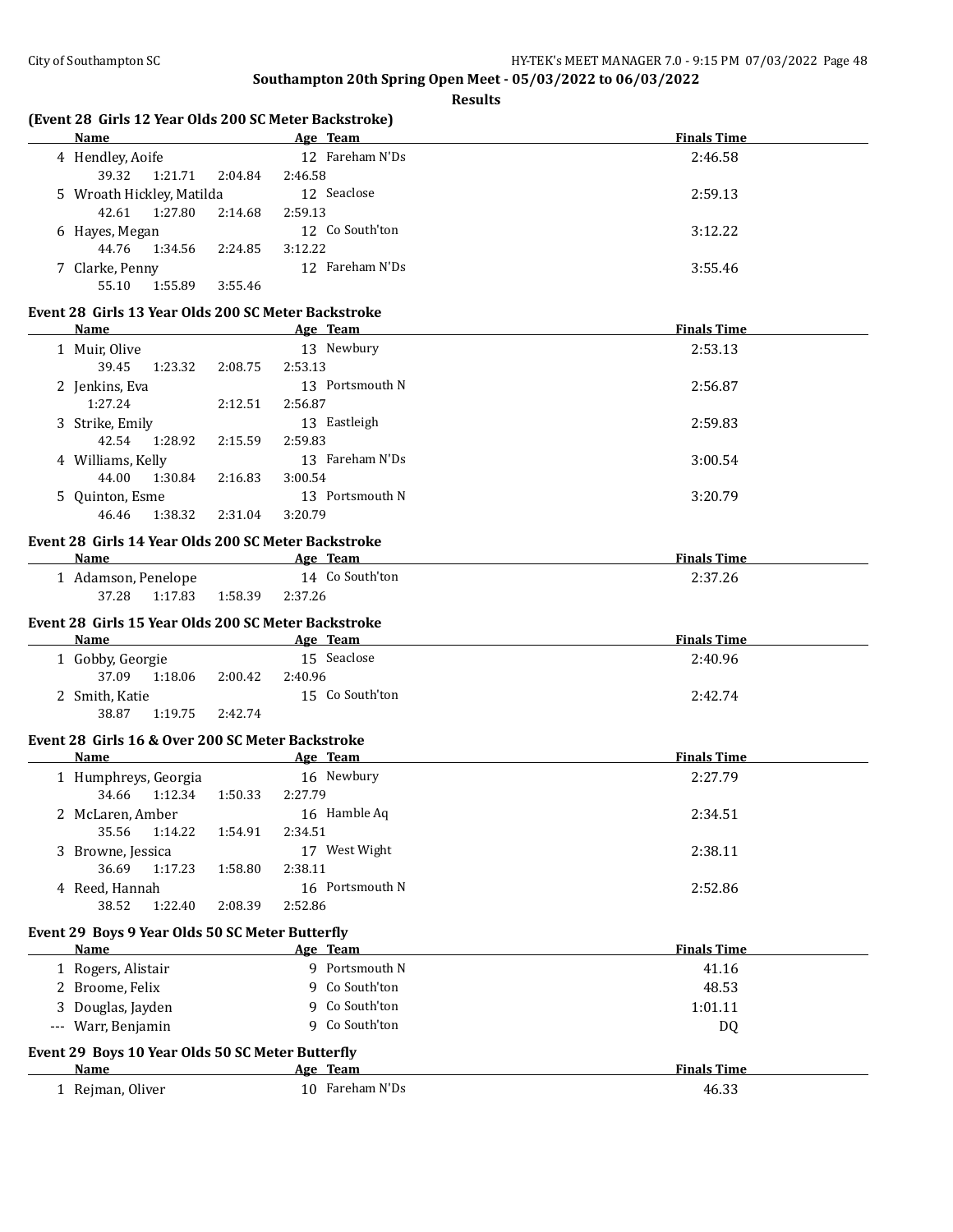| (Event 29 Boys 10 Year Olds 50 SC Meter Butterfly)<br>Name |    | Age Team                    | <b>Finals Time</b> |
|------------------------------------------------------------|----|-----------------------------|--------------------|
| 2 Scott, Alexander                                         |    | 10 Eastleigh                | 48.35              |
| Dauneckis, Emilis<br>3                                     |    | 10 Eastleigh                | 48.45              |
| Elcombe, Arthur                                            |    | 10 Co South'ton             | 49.14              |
| Roles, Mitchell<br>5                                       |    | 10 Co South'ton             | 49.31              |
| 6 Balchin-Lee, Xavier                                      |    | 10 Co South'ton             | 59.85              |
|                                                            |    |                             |                    |
| Event 29 Boys 11 Year Olds 50 SC Meter Butterfly           |    |                             |                    |
| Name                                                       |    | Age Team<br>11 Portsmouth N | <b>Finals Time</b> |
| 1 Ginther, Leon                                            |    |                             | 40.58              |
| 2 Brynolf, Maximilian                                      |    | 11 Newbury                  | 42.31              |
| Noori, Sebastian<br>3.                                     |    | 11 Fareham N'Ds             | 42.57              |
| Telford, Keir<br>4                                         |    | 11 Co South'ton             | 43.10              |
| Brown, George<br>5                                         |    | 11 Hamble Aq                | 44.84              |
| Harmer, Revel<br>6                                         |    | 11 Fareham N'Ds             | 47.82              |
| 7 Kopitsas, Angelos                                        |    | 11 Fareham N'Ds             | 48.16              |
| Event 29 Boys 12 Year Olds 50 SC Meter Butterfly           |    |                             |                    |
| Name                                                       |    | Age Team                    | <b>Finals Time</b> |
| 1 Adamson, Fraser                                          |    | 12 Co South'ton             | 33.81              |
| 2 Marsh, George                                            |    | 12 Eastleigh                | 34.73              |
| Mack, Harry<br>3.                                          |    | 12 Portsmouth N             | 37.50              |
| Johnson, Isaac                                             |    | 12 Co South'ton             | 40.22              |
| Nunez-Camacho, Carlos<br>5                                 |    | 12 Co South'ton             | 48.05              |
| --- Attwood, William                                       |    | 12 Fareham N'Ds             | <b>DQ</b>          |
| Event 29 Boys 13 Year Olds 50 SC Meter Butterfly           |    |                             |                    |
| Name                                                       |    | Age Team                    | <b>Finals Time</b> |
| 1 Ginther, Aaron                                           |    | 13 Portsmouth N             | 33.19              |
| 2 Russell, Henry                                           |    | 13 Portsmouth N             | 33.85              |
| Sadler, Adam<br>3                                          |    | 13 Eastleigh                | 34.13              |
| 4 Luhan, Tudor                                             |    | 13 Eastleigh                | 34.50              |
| Lykidis, Nikolas<br>5                                      | 13 | Portsmouth N                | 34.66              |
| Stantiall, Zachary<br>6                                    | 13 | Fareham N'Ds                | 38.00              |
| Bailey, Laurence<br>7                                      |    |                             |                    |
|                                                            |    |                             |                    |
|                                                            | 13 | Co South'ton                | 38.16              |
| Summerton, Harry<br>8                                      |    | 13 Hamble Aq                | 40.64              |
| Yuseinov, Adean<br>9                                       | 13 | Co South'ton                | 43.63              |
| 10 Coomer. Lewis                                           |    | 13 Co South'ton             | 48.69              |
| 11 Lamb, Jonathan                                          |    | 13 Fareham N'Ds             | 51.70              |
|                                                            |    |                             |                    |
| Event 29 Boys 14 Year Olds 50 SC Meter Butterfly<br>Name   |    | Age Team                    | <b>Finals Time</b> |
| 1 Rutherford, Oliver                                       |    | 14 Eastleigh                | 29.72              |
| 2 Birch, Danny                                             |    | 14 Eastleigh                | 30.14              |
| 3 Fenemore, Alfie                                          |    | 14 Eastleigh                | 35.42              |
| Event 29 Boys 15 Year Olds 50 SC Meter Butterfly           |    |                             |                    |
| <b>Name</b>                                                |    | Age Team                    | <b>Finals Time</b> |
| 1 Sadler, Freddie                                          |    | 15 Eastleigh                | 27.73              |
| 2 Marchant, Daniel                                         |    | 15 Co South'ton             | 30.59              |
|                                                            |    | 15 Seaclose                 |                    |
| 3 Van der Helstraete, Benjamin<br>Valentine, Nathan<br>4   | 15 | Portsmouth N                | 31.56<br>31.87     |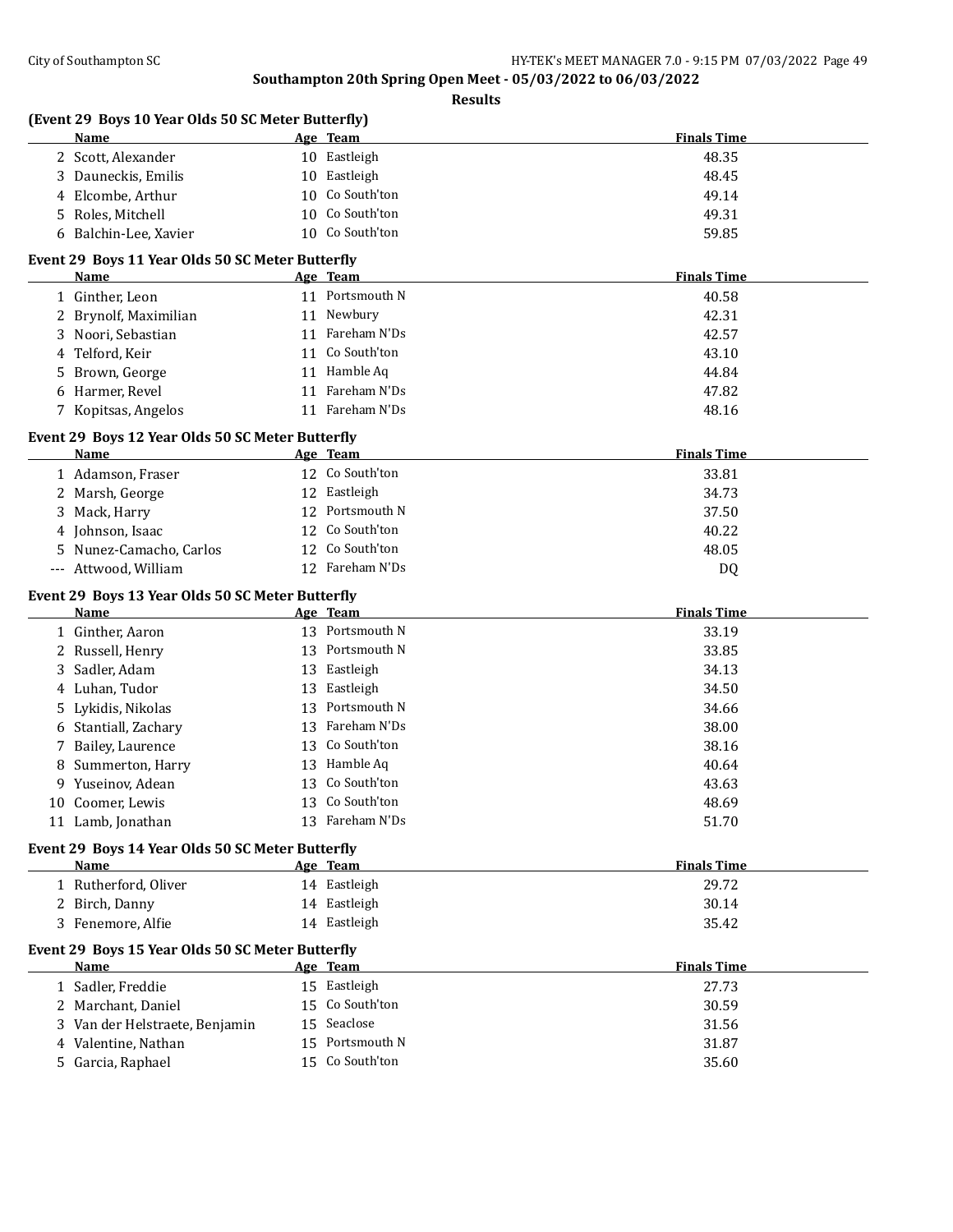|   | Event 29 Boys 16 & Over 50 SC Meter Butterfly<br>Name    |    | Age Team        | <b>Finals Time</b> |
|---|----------------------------------------------------------|----|-----------------|--------------------|
|   | 1 Cameron, Benjamin                                      |    | 18 Eastleigh    | 29.31              |
|   | 2 Poynter, Harry                                         |    | 16 West Wight   | 29.90              |
|   | 3 Martin, Rossen                                         |    | 16 West Wight   | 31.76              |
|   | 4 Nunez-Camacho, Daniel                                  | 16 | Co South'ton    | 32.83              |
|   | 5 Mills, Leo                                             |    | 16 Hamble Aq    | 33.90              |
|   |                                                          |    |                 |                    |
|   | Event 30 Girls 9 Year Olds 50 SC Meter Freestyle<br>Name |    | <u>Age Team</u> | <b>Finals Time</b> |
|   | 1 Palmer, Eve                                            |    | 9 Co South'ton  | 35.99              |
|   | 2 Thuyanesan, Navina                                     |    | 9 Co South'ton  | 39.29              |
|   | 3 Innes, Emilia                                          |    | 9 Eastleigh     | 43.97              |
|   | Event 30 Girls 10 Year Olds 50 SC Meter Freestyle        |    |                 |                    |
|   | Name                                                     |    | Age Team        | <b>Finals Time</b> |
|   | 1 Luik, Eden                                             |    | 10 Co South'ton | 38.27              |
|   | 2 Laird, Amelie                                          |    | 10 Co South'ton | 38.28              |
|   | 3 Beale, Anna                                            |    | 10 Fareham N'Ds | 40.74              |
|   | 4 Negus, Abigail                                         |    | 10 Eastleigh    | 44.29              |
|   | 5 Padilla-Ortiz, Emma                                    |    | 10 Eastleigh    | 44.71              |
| 6 | Taylor, Amber                                            | 10 | Co South'ton    | 44.90              |
|   | 7 Plunkett, Scarlett-Rose                                | 10 | Portsmouth N    | 45.15              |
|   | 8 Hegarty, Caitlyn                                       | 10 | Co South'ton    | 48.20              |
|   | 9 Hodkinson-Walker, Kara                                 |    | 10 Fareham N'Ds | 55.99              |
|   |                                                          |    |                 |                    |
|   | Event 30 Girls 11 Year Olds 50 SC Meter Freestyle        |    |                 |                    |
|   | Name                                                     |    | Age Team        | <b>Finals Time</b> |
|   | 1 Biggs, Matilda                                         |    | 11 Co South'ton | 30.82              |
|   | 2 Wake, Sonya                                            |    | 11 West Wight   | 32.22              |
| 3 | Bounds, Isabelle                                         |    | 11 Seaclose     | 33.60              |
| 4 | Vaughan, Flossie                                         |    | 11 Portsmouth N | 33.98              |
|   | 5 Bailey, Lois                                           |    | 11 Co South'ton | 34.76              |
| 6 | Reynolds, Ottilie                                        |    | 11 Fareham N'Ds | 34.86              |
|   | 7 Poole, Isla                                            |    | 11 Portsmouth N | 35.02              |
| 8 | Van Willigen, Amy                                        | 11 | Eastleigh       | 35.35              |
|   | 9 McGinley, Elsie-Mae                                    |    | 11 Portsmouth N | 35.68              |
|   | 10 Hartwell, Poppy                                       | 11 | Eastleigh       | 35.91              |
|   | 11 Williamson, Zoe                                       |    | 11 Co South'ton | 37.30              |
|   | 12 Dolman, Olivia                                        |    | 11 Co South'ton | 37.57              |
|   | 13 Bond, Bobby                                           |    | 11 Eastleigh    | 38.72              |
|   | 14 Prinsloo, Amelie                                      |    | 11 Eastleigh    | 39.19              |
|   | 15 Potter, Ellie                                         |    | 11 Co South'ton | 41.01              |
|   | 16 Ilieva, Yana                                          |    | 11 Co South'ton | 44.17              |
|   | 17 White, Mya                                            |    | 11 Co South'ton | 46.13              |
|   | Event 30 Girls 12 Year Olds 50 SC Meter Freestyle        |    |                 |                    |
|   | <b>Name</b>                                              |    | Age Team        | <b>Finals Time</b> |
|   | 1 Hendley, Aoife                                         |    | 12 Fareham N'Ds | 30.27              |
|   | 2 Real, Riz Ellison                                      | 12 | Co South'ton    | 31.15              |
|   | 3 Avery, Sophia                                          | 12 | Co South'ton    | 31.60              |
| 4 | Diaz, Zoe                                                |    | 12 Co South'ton | 31.92              |
|   | Roles, Lola                                              |    | 12 Co South'ton | 31.96              |
| 5 |                                                          |    |                 |                    |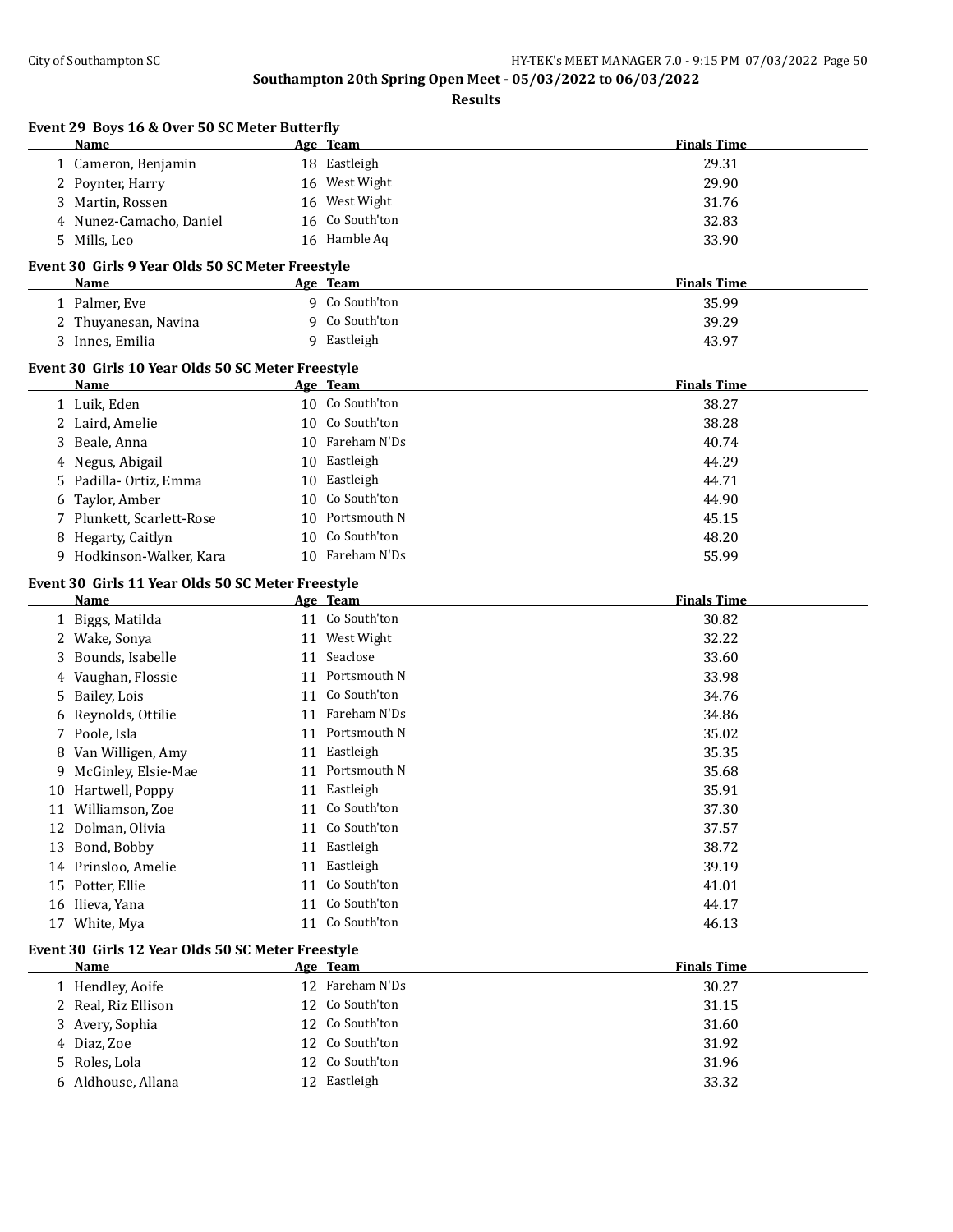**Results**

# **(Event 30 Girls 12 Year Olds 50 SC Meter Freestyle)**

| Name                      | Age Team        | <b>Finals Time</b> |
|---------------------------|-----------------|--------------------|
| 7 Wroath Hickley, Matilda | 12 Seaclose     | 34.43              |
| 8 Heng, Phoebe            | 12 Seaclose     | 35.18              |
| 9 Hayes, Megan            | 12 Co South'ton | 37.25              |
| 10 Rose, Aurelia          | 12 Co South'ton | 37.81              |
| 11 Aldhouse, Kristen      | 12 Eastleigh    | 38.05              |
| 12 Lunn, Jasmine          | 12 Portsmouth N | 38.23              |
| 13 Horscroft, Hollie      | 12 Fareham N'Ds | 38.33              |
| 14 Moody, Ava             | 12 Co South'ton | 38.55              |
| 15 Beaudro, Eva           | 12 Hamble Aq    | 40.16              |
| 16 Buda, Maja             | 12 Co South'ton | 41.22              |
| 17 Clarke, Penny          | 12 Fareham N'Ds | 44.71              |

### **Event 30 Girls 13 Year Olds 50 SC Meter Freestyle**

| Name                  |    | Age Team        | <b>Finals Time</b> |
|-----------------------|----|-----------------|--------------------|
| 1 Martin, Gabrielle   |    | 13 Co South'ton | 31.20              |
| 2 Ford, Inara         |    | 13 Seaclose     | 31.76              |
| 3 Innes, Jessica      |    | 13 Eastleigh    | 31.85              |
| 4 Quinton, Esme       |    | 13 Portsmouth N | 32.24              |
| 5 Evans, Ffion        |    | 13 Eastleigh    | 32.83              |
| 6 Muir, Olive         |    | 13 Newbury      | 32.86              |
| 7 Mason, Morgan       |    | 13 Newbury      | 33.09              |
| 8 Lane, Sophie        |    | 13 Co South'ton | 33.45              |
| 9 Strike, Emily       | 13 | Eastleigh       | 34.16              |
| 10 Van Dyk, Alexandra |    | 13 Newbury      | 37.48              |

# **Event 30 Girls 14 Year Olds 50 SC Meter Freestyle**

|    | Name                  |    | Age Team        | <b>Finals Time</b> |
|----|-----------------------|----|-----------------|--------------------|
|    | 1 Adamson, Penelope   |    | 14 Co South'ton | 28.78              |
|    | 2 O'Brien, Nell       |    | 14 Seaclose     | 29.71              |
|    | 3 Hartwell, Izabella  |    | 14 Eastleigh    | 30.00              |
|    | 4 Hickman-Hall, Lily  |    | 14 Portsmouth N | 30.78              |
|    | 5 Wade, Grace         |    | 14 Newbury      | 30.80              |
|    | 6 Muncaster, Isobel   |    | 14 Seaclose     | 30.82              |
|    | *7 Rutherford, Isla   |    | 14 Eastleigh    | 31.02              |
|    | *7 Bland, Emily       | 14 | Fareham N'Ds    | 31.02              |
|    | 9 Westbury, Emily     |    | 14 Newbury      | 31.16              |
| 10 | Marsh, Ffion          |    | 14 Eastleigh    | 31.30              |
| 11 | Brown, Lily           |    | 14 Hamble Aq    | 31.83              |
|    | 12 Geary, Isabelle    |    | 14 Eastleigh    | 32.47              |
|    | 13 Collins, Lilly-Lou |    | 14 Portsmouth N | 32.97              |
|    | 14 Tencheva, Victoria |    | 14 Portsmouth N | 36.64              |

# **Event 30 Girls 15 Year Olds 50 SC Meter Freestyle**

| Name                 | Age Team        | <b>Finals Time</b> |
|----------------------|-----------------|--------------------|
| 1 Bassett, Alexandra | 15 Co South'ton | 27.56              |
| 2 Gobby, Georgie     | 15 Seaclose     | 30.82              |
| 3 Shum, Wai Shuen    | 15 Eastleigh    | 31.87              |
| 4 Basit, Zoha        | 15 Eastleigh    | 32.97              |
| 5 Constantin, Lorena | 15 Portsmouth N | 34.29              |
| 6 Davis, Helena      | 15 Fareham N'Ds | 36.57              |